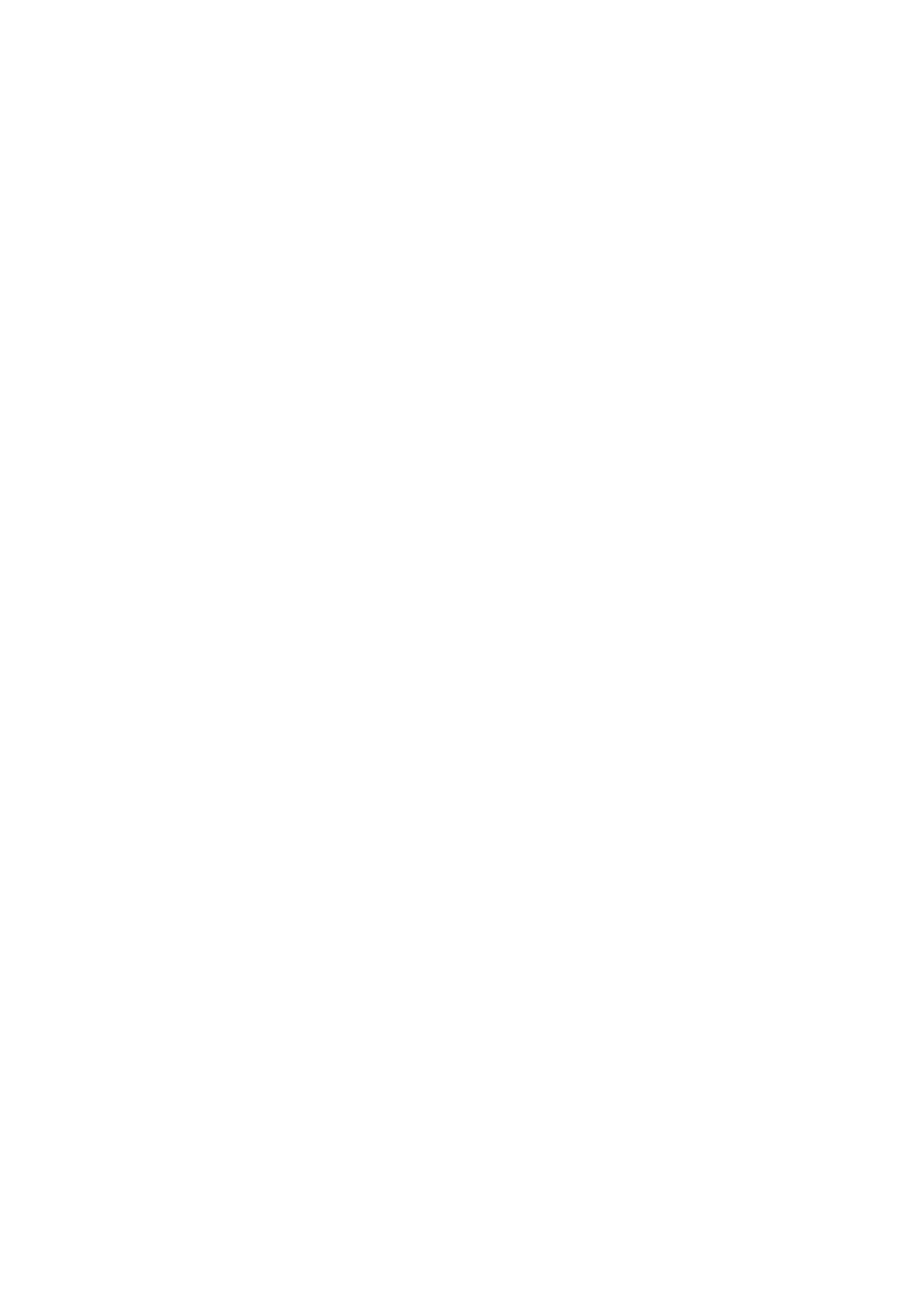

**Queensland** 

### **Public Health and Other Legislation (Further Extension of Expiring Provisions) Amendment Bill 2021**

### **Contents**

|                | Page                                                                                                |
|----------------|-----------------------------------------------------------------------------------------------------|
| Part 1         | Preliminary                                                                                         |
| 1              | 8                                                                                                   |
| $\mathfrak{p}$ | 8                                                                                                   |
| Part 2         | Amendment of Body Corporate and Community Management Act<br>1997                                    |
| 3              | 8                                                                                                   |
| 4              | Amendment of s 323F (Penalties for late payment)<br>8                                               |
| Part 3         | <b>Amendment of Corrective Services Act 2006</b>                                                    |
| 5              | 9                                                                                                   |
| 6              | Omission of s 351D (Modification of s 272 (Engaging service provider))                              |
|                | 9                                                                                                   |
| Part 4         | Amendment of COVID-19 Emergency Response Act 2020                                                   |
| 7              | 9                                                                                                   |
| 8              | Amendment of s 4A (Meaning of COVID-19 legislation expiry day)<br>9                                 |
| Part 5         | Amendment of Economic Development (COVID-19 Emergency<br><b>Response) Regulation 2020</b>           |
| 9              | 10                                                                                                  |
| 10             | Amendment of s 6 (Publicly notifying applications if no local newspaper)                            |
|                | 10                                                                                                  |
| Part 6         | <b>Amendment of Environmental Protection Act 1994</b>                                               |
| 11             | 10                                                                                                  |
| 12             | Amendment of s 547D (Form and content)<br>10                                                        |
| 13             | Amendment of s 547I (Making of declaration)<br>10                                                   |
| Part 7         | <b>Amendment of Explosives Legislation (COVID-19 Emergency)</b><br><b>Response) Regulation 2020</b> |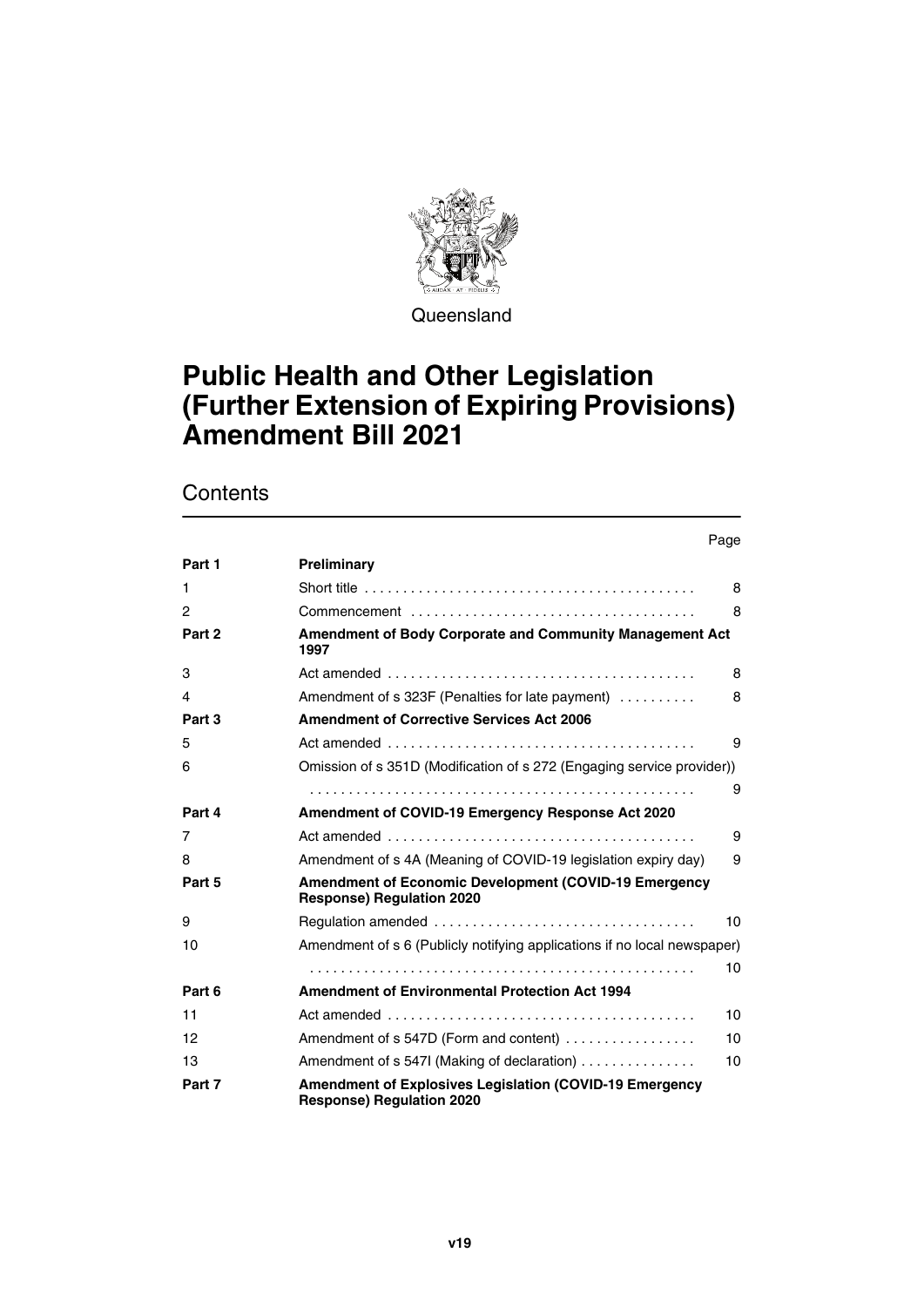| Public Health and Other Legislation (Further Extension of Expiring Provisions) Amendment<br><b>Bill 2021</b> |
|--------------------------------------------------------------------------------------------------------------|
| Contents                                                                                                     |

| Amendment of sch 2 (Dictionary)<br><b>Amendment of Industrial Relations Act 2016</b><br>Amendment of sch 5 (Dictionary)                                                      | 16<br>16<br>17 |
|------------------------------------------------------------------------------------------------------------------------------------------------------------------------------|----------------|
|                                                                                                                                                                              |                |
|                                                                                                                                                                              |                |
|                                                                                                                                                                              |                |
|                                                                                                                                                                              |                |
|                                                                                                                                                                              | 16             |
| Amendment of s 266 (Appointments and authority)                                                                                                                              | 16             |
| Amendment of s 139A (Meaning of designated person)                                                                                                                           | 16             |
| Amendment of s 53AC (Delegation by chief health officer)                                                                                                                     | 15             |
| Amendment of s 53AB (Functions of deputy chief health officer)                                                                                                               | 15             |
| Amendment of s 53AA (Deputy chief health officer)                                                                                                                            | 15             |
| Amendment of pt 3, div 3, hdg (Chief health officer and deputy chief                                                                                                         | 15             |
| Amendment of pt 3, hdg (Functions of chief executive, chief health officer<br>and deputy chief health officer)                                                               | 14             |
|                                                                                                                                                                              | 14             |
| Amendment of Hospital and Health Boards Act 2011                                                                                                                             |                |
| 14<br>Particular public holiday in 2021                                                                                                                                      | 13             |
|                                                                                                                                                                              | 13             |
|                                                                                                                                                                              | 13             |
| <b>Amendment of Holidays Act 1983</b>                                                                                                                                        |                |
| Amendment of s 15 (Expiry)                                                                                                                                                   | 13             |
| Period not extended beyond 30 September 2021<br>4                                                                                                                            | 12             |
| Replacement of s 4 (Period not extended beyond the COVID-19                                                                                                                  | 12             |
|                                                                                                                                                                              | 12             |
| Amendment of Health Legislation (COVID-19 Emergency<br><b>Response) Regulation 2020</b>                                                                                      |                |
|                                                                                                                                                                              | 12.            |
| Amendment of s 367C (Deferral or waiver of payment of gaming taxes)                                                                                                          |                |
|                                                                                                                                                                              | 12             |
| <b>Amendment of Gaming Machine Act 1991</b>                                                                                                                                  |                |
| Amendment of s 12 (Expiry)                                                                                                                                                   | 11             |
| Amendment of s 3 (Modification of the Explosives Act 1999, s 19 (Term<br>of authority) $\ldots \ldots \ldots \ldots \ldots \ldots \ldots \ldots \ldots \ldots \ldots \ldots$ | 11             |
| Amendment of s 2A (Definition)                                                                                                                                               | 11             |
|                                                                                                                                                                              | 11             |
|                                                                                                                                                                              |                |

Page 2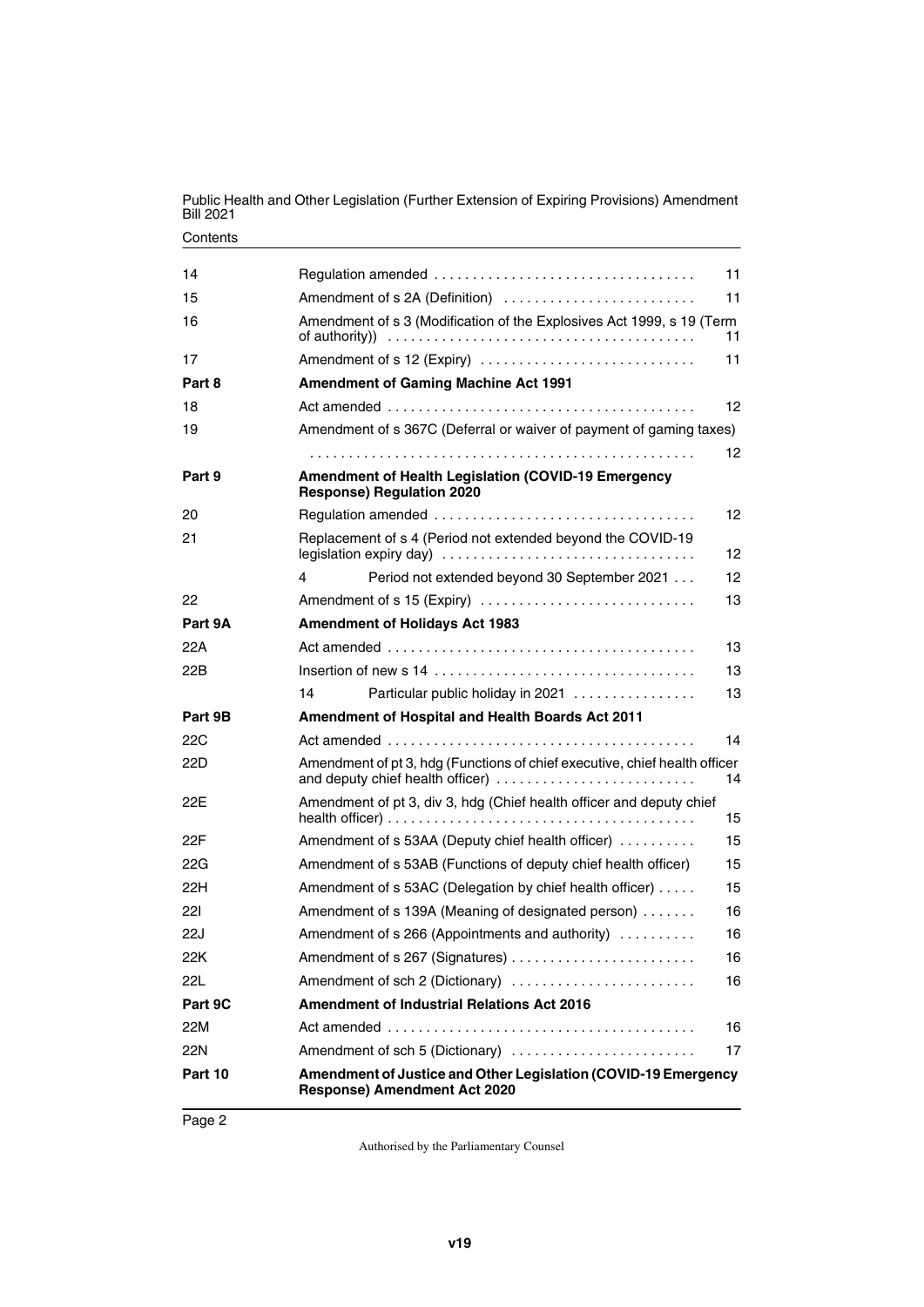**Contents** Public Health and Other Legislation (Further Extension of Expiring Provisions) Amendment Bill 2021

| 23                |                    |                                                                                                           | 17 |
|-------------------|--------------------|-----------------------------------------------------------------------------------------------------------|----|
| 24                |                    | Amendment of s 2 (Commencement)                                                                           | 17 |
| 25                |                    | Amendment of pt 16, div 3, hdg (Amendments commencing on 1 October                                        | 17 |
| Part 11           |                    | <b>Amendment of Mental Health Act 2016</b>                                                                |    |
| <b>Division 1</b> | Preliminary        |                                                                                                           |    |
| 26                |                    |                                                                                                           | 18 |
| <b>Division 2</b> |                    | Amendments commencing on assent                                                                           |    |
| 27                |                    | Amendment of s 800I (Power of chief psychiatrist to approve absences<br>during COVID-19 emergency period) | 18 |
| 28                |                    | Amendment of s 800P (Expiry of chapter)                                                                   | 18 |
| <b>Division 3</b> |                    | Amendment commencing on 1 October 2021                                                                    |    |
| 29                |                    | Omission of s 800J (Modification of ss 329 and 332) $\ldots \ldots$                                       | 18 |
| Part 12           |                    | <b>Amendment of Public Health Act 2005</b>                                                                |    |
| <b>Division 1</b> | <b>Preliminary</b> |                                                                                                           |    |
| 30                |                    |                                                                                                           | 19 |
| <b>Division 2</b> |                    | Amendments commencing on assent                                                                           |    |
| 30A               |                    | Replacement of s 362A (Purpose of part)                                                                   | 19 |
|                   | 362A               | Purposes of part                                                                                          | 19 |
| 30B               |                    | Amendment of s 362FA (Delegation)                                                                         | 19 |
| 31                |                    | Insertion of new s 362HA                                                                                  | 20 |
|                   | 362HA              | How directions may be given                                                                               | 20 |
| 31 A              |                    | Insertion of new ch 8, pt 7A, div $6 \ldots \ldots \ldots \ldots \ldots \ldots \ldots$                    | 20 |
|                   | Division 6         | Protection of personal information                                                                        |    |
|                   | 362MAA             | Application of division                                                                                   | 20 |
|                   | 362MAB             | Definitions for division $\ldots, \ldots, \ldots, \ldots, \ldots, \ldots$                                 | 21 |
|                   | 362MAC             | Meaning of COVID-19 application $\ldots \ldots \ldots \ldots$                                             | 23 |
|                   | 362MAD             | Relationship of division with other provisions                                                            | 23 |
|                   | 362MAE             | Extraterritorial application of division                                                                  | 23 |
|                   | 362MAF             | Confidentiality of relevant information                                                                   | 24 |
|                   | 362MAG             | Disclosure or use by relevant persons other than information<br>holders                                   | 24 |
|                   | 362MAH             | Disclosure by information holders                                                                         | 25 |
|                   | 362MAI             | Limits on use of relevant information and derived evidence                                                |    |
|                   |                    |                                                                                                           | 26 |
| 32                |                    | Amendment of s 362MG (Expiry of part)                                                                     | 27 |
| 33                |                    | Amendment of s 362Q (Expiry of part)                                                                      | 28 |

Page 3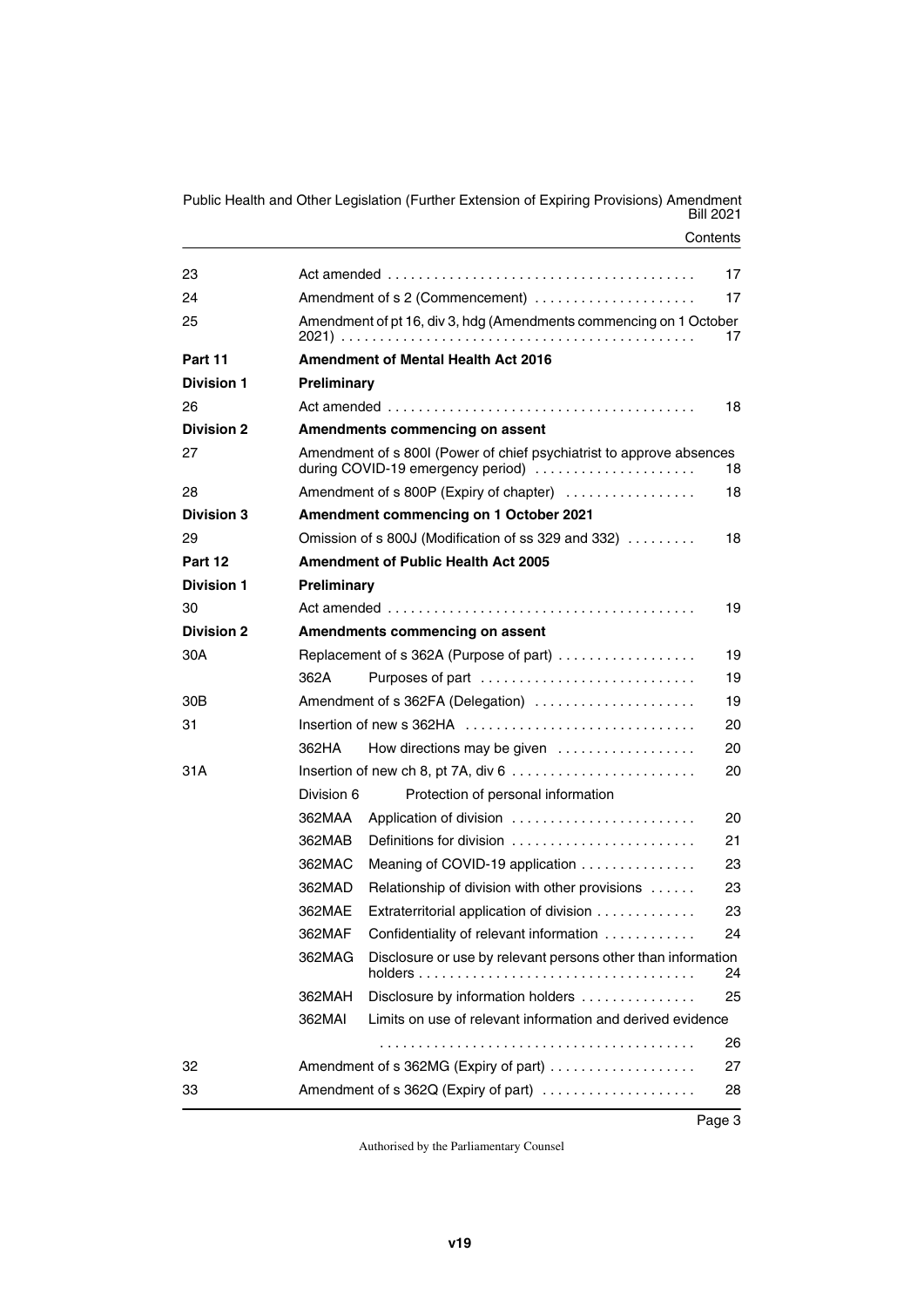| Public Health and Other Legislation (Further Extension of Expiring Provisions) Amendment<br><b>Bill 2021</b> |
|--------------------------------------------------------------------------------------------------------------|
| Contents                                                                                                     |

| 33A               |             | Amendment of s 456 (Protecting prescribed persons from liability)                                                                                  | 28 |
|-------------------|-------------|----------------------------------------------------------------------------------------------------------------------------------------------------|----|
| 34                |             |                                                                                                                                                    | 28 |
|                   | Part 8      | Transitional and validation provisions for Public Health<br>and Other Legislation (Further Extension of Expiring<br>Provisions) Amendment Act 2021 |    |
|                   | Division 1  | Provisions for amendments commencing on assent                                                                                                     |    |
|                   | 507         | Validation of particular directions given by emergency officers                                                                                    |    |
|                   |             |                                                                                                                                                    | 28 |
|                   | 507A        | Application of ch 8, pt 7A, div 6                                                                                                                  | 29 |
|                   | Division 1A | Provisions applying on omission of chapter 8, part 7A                                                                                              |    |
|                   | 507B        | Application of division                                                                                                                            | 29 |
|                   | 507C        |                                                                                                                                                    | 30 |
|                   | 507D        | Continuation of confidentiality requirements                                                                                                       | 30 |
|                   | 507E        | Continuation of limits on use of relevant information and<br>derived evidence                                                                      | 30 |
| 35                |             | Amendment of sch 2 (Dictionary)                                                                                                                    | 31 |
| <b>Division 3</b> |             | Amendments commencing by proclamation                                                                                                              |    |
| 36                |             |                                                                                                                                                    | 32 |
| 37                |             | Amendment of s 362MA (Definitions for part)                                                                                                        | 32 |
| 38                |             | Amendment of s 362MB (Meaning of quarantine)                                                                                                       | 33 |
| 39                |             | Insertion of new ch 8, pt 7AA, div 2, hdg $\ldots$                                                                                                 | 33 |
| 40                |             | Amendment of s 362MC (Fees payable)                                                                                                                | 33 |
| 41                |             | Amendment of s 362MD (Persons liable to pay fees)                                                                                                  | 34 |
| 42                |             | Renumbering of s 362MG (Expiry of part)                                                                                                            | 34 |
| 43                |             | Replacement of ss 362ME and 362MF                                                                                                                  | 34 |
|                   | 362ME       | Liability of particular third parties to pay quarantine fees                                                                                       | 34 |
|                   | 362MF       | Chief executive may require prepayment of amount for<br>quarantine of particular persons                                                           | 36 |
|                   | 362MG       | Chief executive must give invoice for quarantine fees                                                                                              | 37 |
|                   | Division 3  | Waiver of payment of quarantine fees                                                                                                               |    |
|                   | 362MH       | Application for waiver                                                                                                                             | 38 |
|                   | 362MI       | Deciding application for waiver                                                                                                                    | 40 |
|                   | 362MJ       | Notice of decision                                                                                                                                 | 40 |
|                   | 362MK       | When prepayment notice ceases to have effect                                                                                                       | 41 |
|                   | Division 4  | Payment and recovery of quarantine fees and refunds                                                                                                |    |
|                   | 362ML       | Payment and recovery of quarantine fees                                                                                                            | 42 |
|                   | 362MM       |                                                                                                                                                    | 42 |

Page 4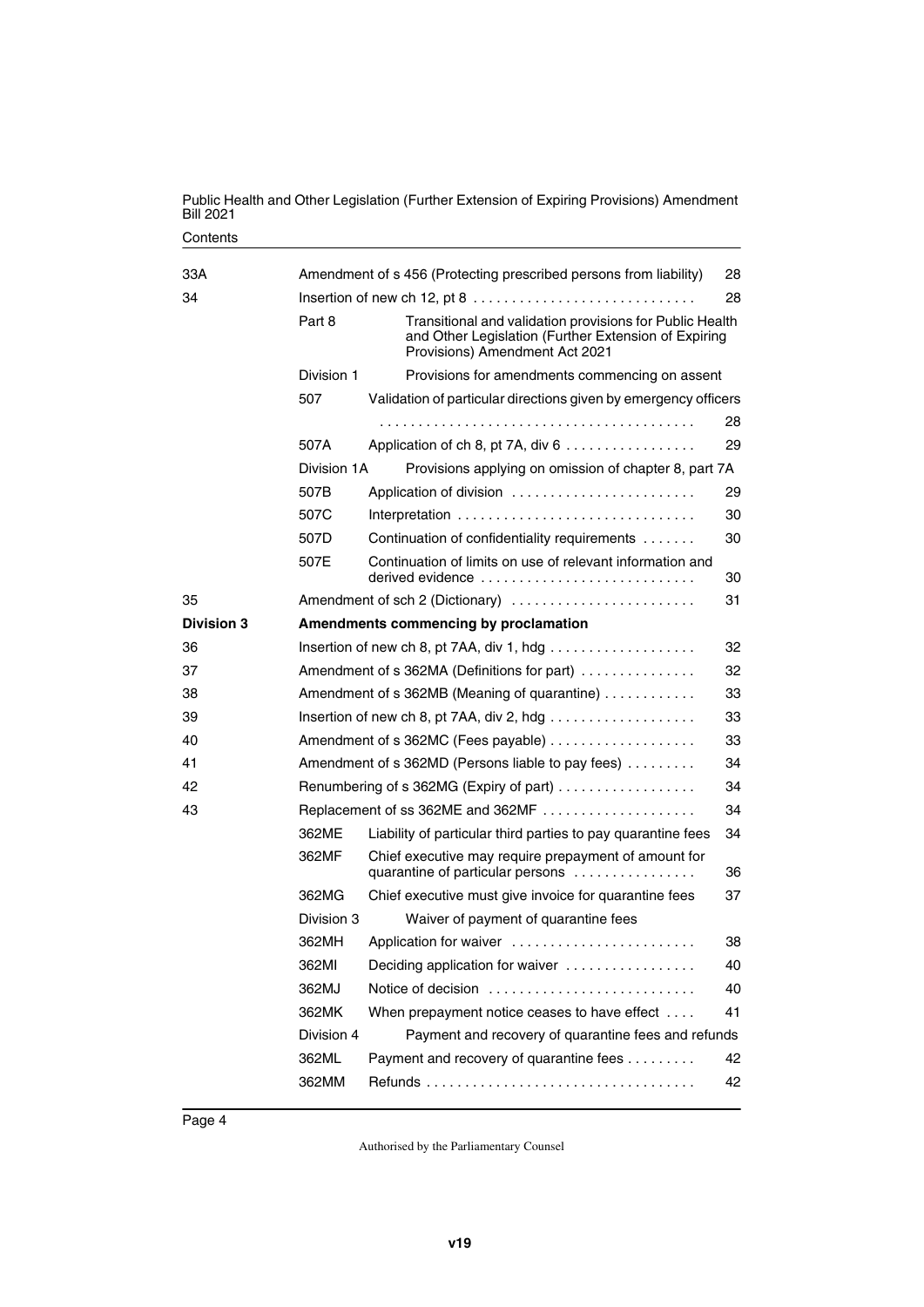**Contents** Public Health and Other Legislation (Further Extension of Expiring Provisions) Amendment Bill 2021

|                | Division 5 | Miscellaneous                                                                                                                     |    |
|----------------|------------|-----------------------------------------------------------------------------------------------------------------------------------|----|
|                | 362MN      | Chief executive may approve way of giving notices or making                                                                       | 43 |
|                | 362MO      | How chief executive may give particular documents.                                                                                | 44 |
| 44             |            | Amendment of ch 12, pt 7, hdg (Transitional provisions for Community<br>Services Industry (Portable Long Service Leave) Act 2020) | 45 |
| 45             |            | Omission of ch 12, pt 7, div 1, hdg (Provision applying on                                                                        | 45 |
| 46             |            | Amendment of s 499 (Application of s 362MD)                                                                                       | 46 |
| 47             |            | Omission of ch 12, pt 7, div 2 (Provisions applying on expiry of chapter                                                          | 46 |
| 48             |            | Insertion of new ch 12, pt 8, divs $2$ and $3$                                                                                    | 46 |
|                | Division 2 | Provision for amendments commencing by<br>proclamation                                                                            |    |
|                | 508        | Application of s 362ME                                                                                                            | 46 |
|                | Division 3 | Provisions applying on expiry of chapter 8, part 7AA                                                                              |    |
|                | 509        | Application of division                                                                                                           | 47 |
|                | 510        |                                                                                                                                   | 47 |
|                | 511        | Continuation of liability under former s 362MD or 362ME<br>arising before expiry                                                  | 47 |
|                | 512        | Liability under s 362ME arising on or after expiry                                                                                | 47 |
|                | 513        | Continued application of former s 362MM                                                                                           | 48 |
|                | 514        | Continued application of ss 362MN and 362MO                                                                                       | 49 |
| Part 13        |            | Amendment of Public Health and Other Legislation (Extension of<br><b>Expiring Provisions) Amendment Act 2021</b>                  |    |
| 49             |            |                                                                                                                                   | 49 |
| 50             |            | Amendment of s 2 (Commencement)                                                                                                   | 49 |
| 51             |            | Amendment of pt 4, div 3, hdg (Amendment commencing on 1 October                                                                  | 50 |
| Part 14        |            | Amendment of Public Health and Other Legislation (Public Health<br><b>Emergency) Amendment Act 2020</b>                           |    |
| 52             |            |                                                                                                                                   | 50 |
| 53             |            | Amendment of s 2 (Commencement)                                                                                                   | 50 |
| 54             |            | Amendment of pt 11, div 3, hdg (Amendments commencing on 1 October                                                                | 50 |
| <b>Part 15</b> |            | Amendment of Right to Information Act 2009                                                                                        |    |
| 55             |            |                                                                                                                                   | 51 |
| 56             |            | Amendment of sch 3 (Exempt information)                                                                                           | 51 |
| Part 16        |            | Amendment of Transport Operations (Passenger Transport) Act                                                                       |    |

Page 5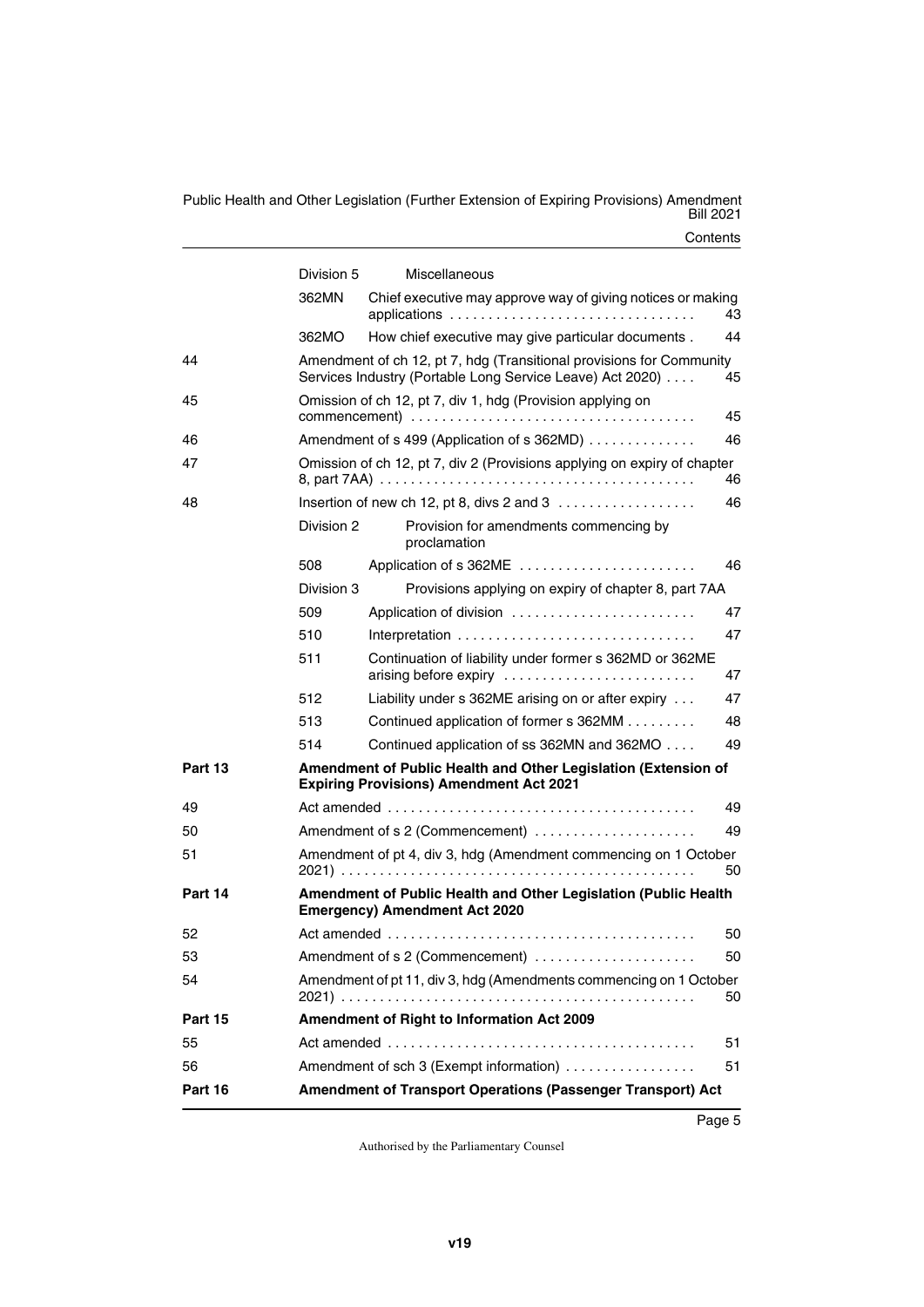|         | 1994                                                                                              |    |
|---------|---------------------------------------------------------------------------------------------------|----|
| .5      | Act amended $\ldots \ldots \ldots \ldots \ldots \ldots \ldots \ldots \ldots \ldots \ldots \ldots$ | 51 |
| -58     | Amendment of sch 3 (Dictionary)                                                                   | 51 |
| Part 17 | Repeal                                                                                            |    |
| -59     |                                                                                                   |    |

Contents Public Health and Other Legislation (Further Extension of Expiring Provisions) Amendment Bill 2021

Page 6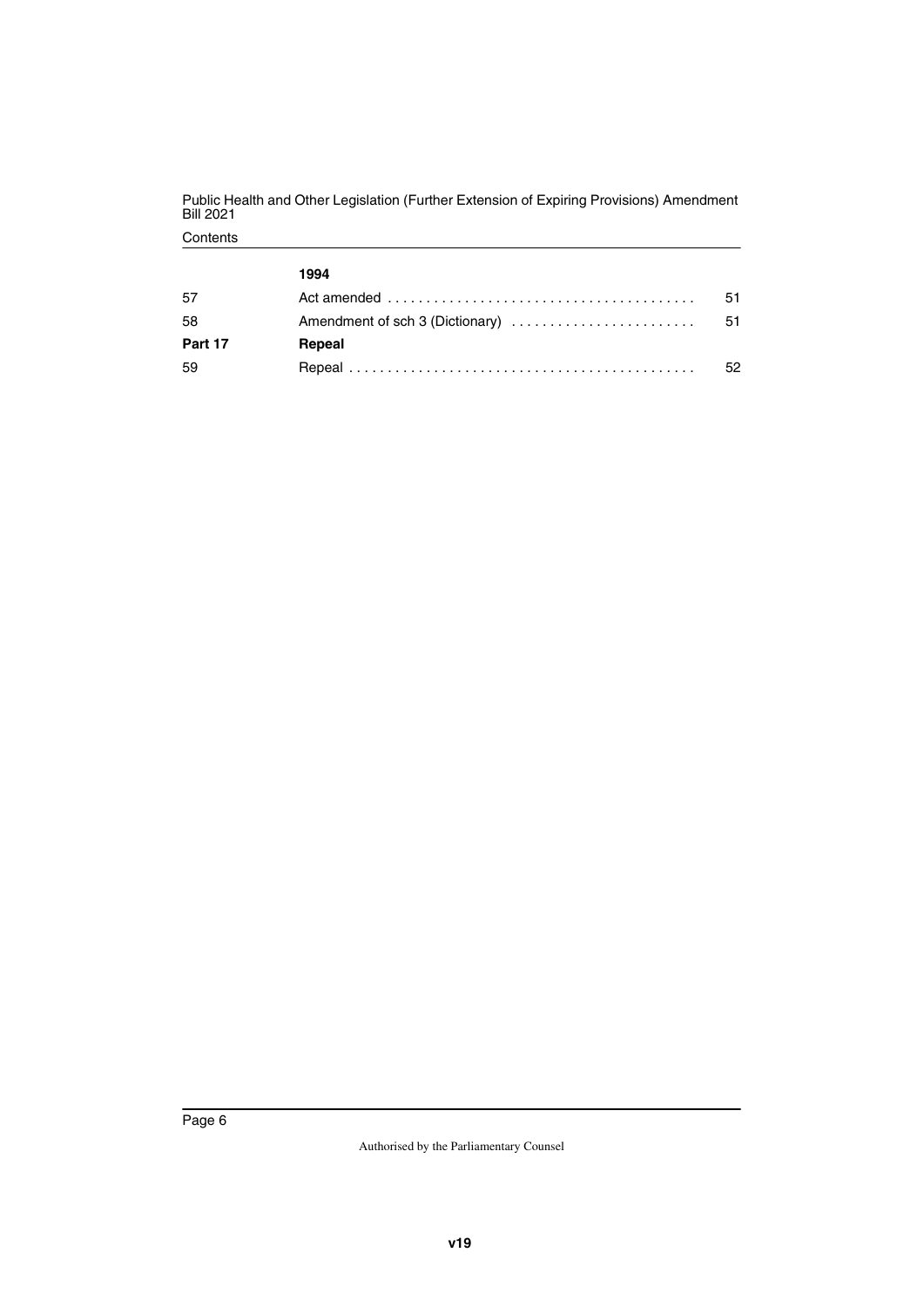# **2021**

# **A Bill**

for

**An Act to amend the** *Body Corporate and Community Management Act 1997***, the** *Corrective Services Act 2006***, the** *COVID-19 Emergency Response Act 2020***, the** *Economic Development (COVID-19 Emergency Response) Regulation 2020***, the** *Environmental Protection Act 1994***, the** *Explosives Legislation (COVID-19 Emergency Response) Regulation 2020***, the** *Gaming Machine Act 1991***, the** *Health Legislation (COVID-19 Emergency Response) Regulation 2020***, the** *Holidays Act 1983***, the** *Hospital and Health Boards Act 2011***, the** *Industrial Relations Act 2016***, the** *Justice and Other Legislation (COVID-19 Emergency Response) Amendment Act 2020***, the** *Mental Health Act 2016***, the** *Public Health Act 2005***, the** *Public Health and Other Legislation (Extension of Expiring Provisions) Amendment Act 2021***, the** *Public Health and Other Legislation (Public Health Emergency) Amendment Act 2020***, the** *Right to Information Act 2009* **and the** *Transport Operations (Passenger Transport) Act 1994* **for particular purposes, and to repeal the** *Personalised Transport Ombudsman Act 2019*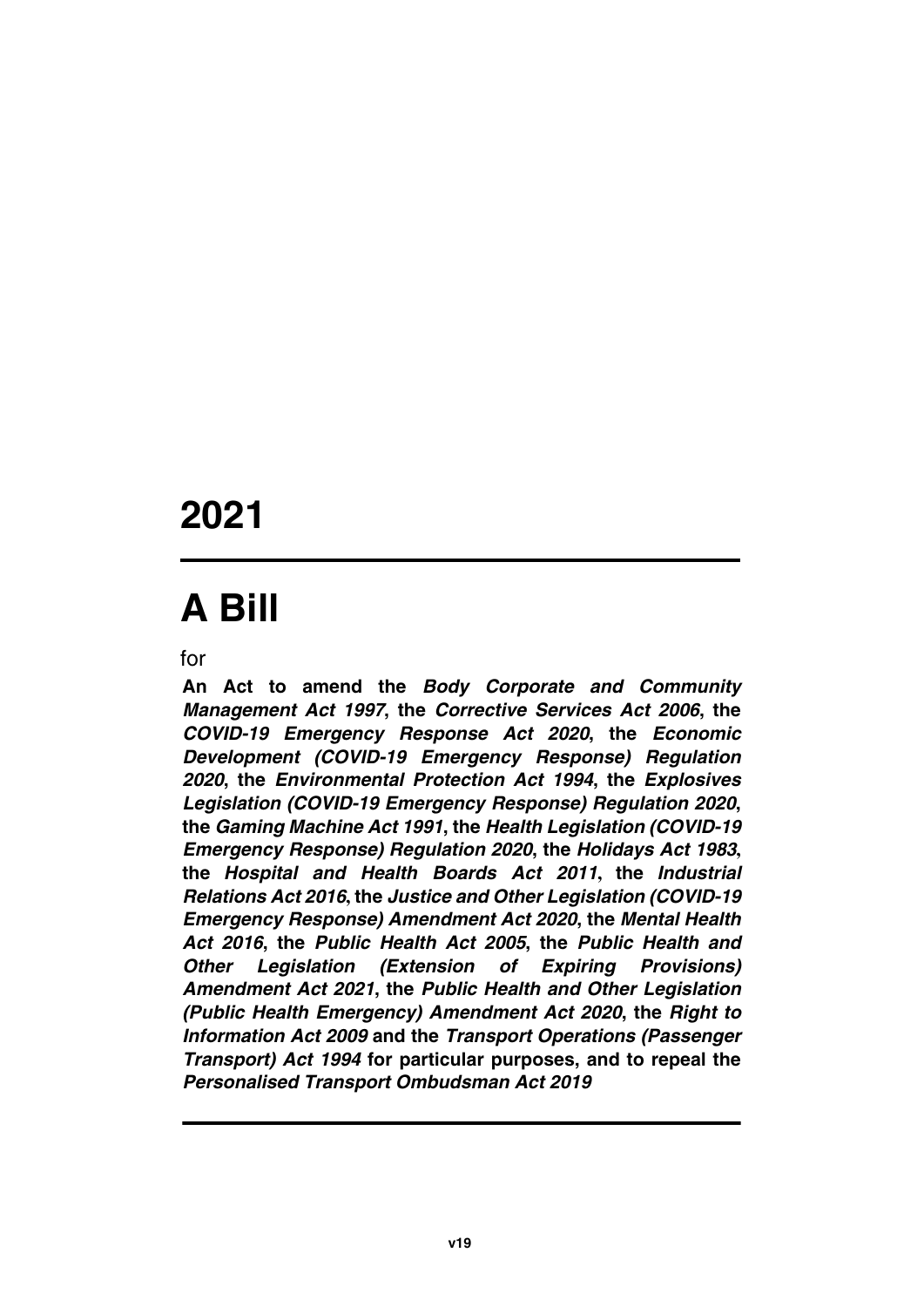Public Health and Other Legislation (Further Extension of Expiring Provisions) Amendment Bill 2021 Part 1 Preliminary

 $[s 1]$ 

**The Parliament of Queensland enacts—**

### <span id="page-9-0"></span>**Part 1** Preliminary

#### <span id="page-9-2"></span>**1 Short title**

<span id="page-9-3"></span><span id="page-9-1"></span>This Act may be cited as the *Public Health and Other Legislation (Further Extension of Expiring Provisions) Amendment Act 2021*.

#### <span id="page-9-4"></span>**2 Commencement**

- <span id="page-9-5"></span>(1) Part 11, division 3 commences on 1 October 2021.
- <span id="page-9-7"></span>(2) Part 12, division 3 commences on a day to be fixed by proclamation.

### <span id="page-9-6"></span>**Part 2 Amendment of Body Corporate and Community Management Act 1997**

#### <span id="page-9-8"></span>**3 Act amended**

<span id="page-9-9"></span>This part amends the *Body Corporate and Community Management Act 1997*.

#### <span id="page-9-10"></span>**4 Amendment of s 323F (Penalties for late payment)**

<span id="page-9-11"></span>Section 323F(1)(b), example, '1 November 2021'—

*omit, insert—*

1 July 2022

Page 8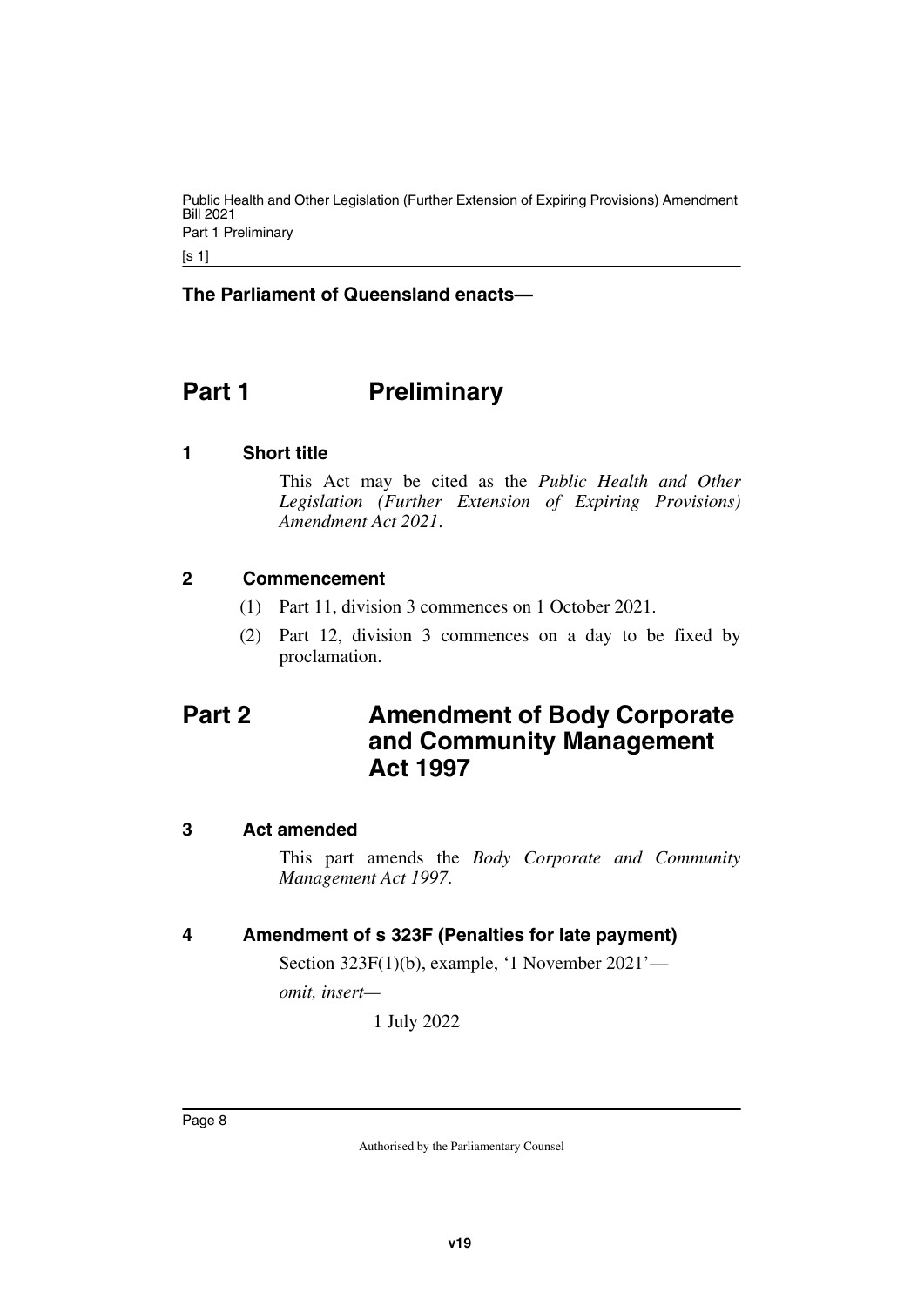Public Health and Other Legislation (Further Extension of Expiring Provisions) Amendment Bill 2021 Part 3 Amendment of Corrective Services Act 2006

 $[s 5]$ 

### <span id="page-10-0"></span>**Part 3** Amendment of Corrective **Services Act 2006**

#### <span id="page-10-2"></span>**5 Act amended**

<span id="page-10-5"></span><span id="page-10-3"></span><span id="page-10-1"></span>This part amends the *Corrective Services Act 2006*.

#### <span id="page-10-4"></span>**6 Omission of s 351D (Modification of s 272 (Engaging service provider))**

<span id="page-10-7"></span>Section 351D *omit.*

### <span id="page-10-6"></span>**Part 4 Amendment of COVID-19 Emergency Response Act 2020**

#### <span id="page-10-8"></span>**7 Act amended**

<span id="page-10-9"></span>This part amends the *COVID-19 Emergency Response Act 2020*.

#### <span id="page-10-11"></span><span id="page-10-10"></span>**8 Amendment of s 4A (Meaning of** *COVID-19 legislation expiry day***)**

Section 4A(a), '30 September 2021'—

*omit, insert—*

30 April 2022

Page 9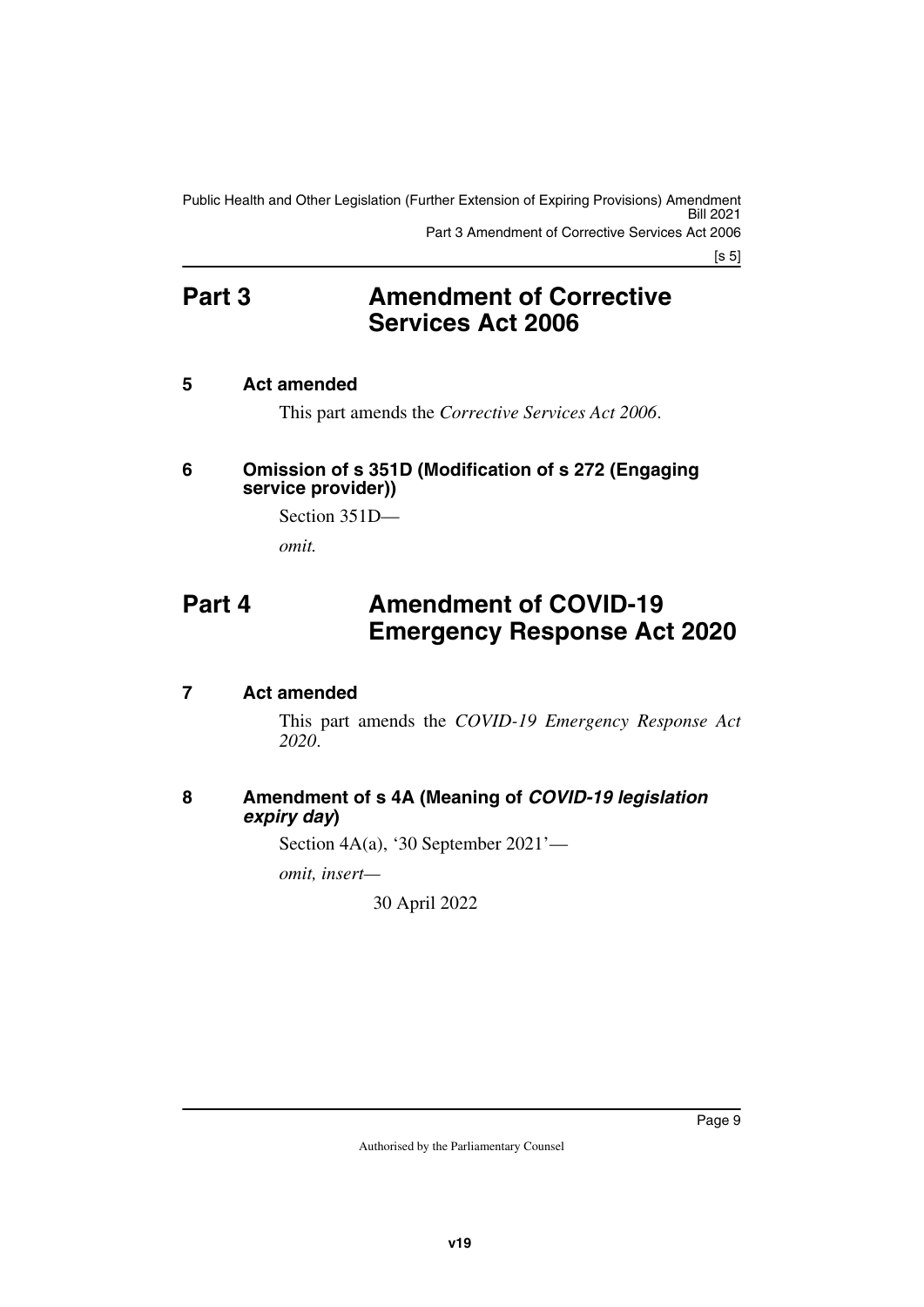[s 9] Public Health and Other Legislation (Further Extension of Expiring Provisions) Amendment Bill 2021 Part 5 Amendment of Economic Development (COVID-19 Emergency Response) Regulation 2020

### <span id="page-11-1"></span><span id="page-11-0"></span>**Part 5** Amendment of Economic **Development (COVID-19 Emergency Response) Regulation 2020**

#### <span id="page-11-2"></span>**9 Regulation amended**

<span id="page-11-3"></span>This part amends the *Economic Development (COVID-19 Emergency Response) Regulation 2020*.

#### <span id="page-11-5"></span><span id="page-11-4"></span>**10 Amendment of s 6 (Publicly notifying applications if no local newspaper)**

Section 6(2)(b)(ii), '30 September 2021'—

*omit, insert—*

<span id="page-11-7"></span>the end of the response period

### <span id="page-11-6"></span>**Part 6 Amendment of Environmental Protection Act 1994**

#### <span id="page-11-8"></span>**11 Act amended**

<span id="page-11-9"></span>This part amends the *Environmental Protection Act 1994*.

#### <span id="page-11-10"></span>**12 Amendment of s 547D (Form and content)**

<span id="page-11-11"></span>Section 547D(2)(d)(ii), '30 November 2021' *omit, insert—*

30 June 2022

#### <span id="page-11-12"></span>**13 Amendment of s 547I (Making of declaration)**

<span id="page-11-13"></span>Section 547I(3)(a)(ii), '30 November 2021'—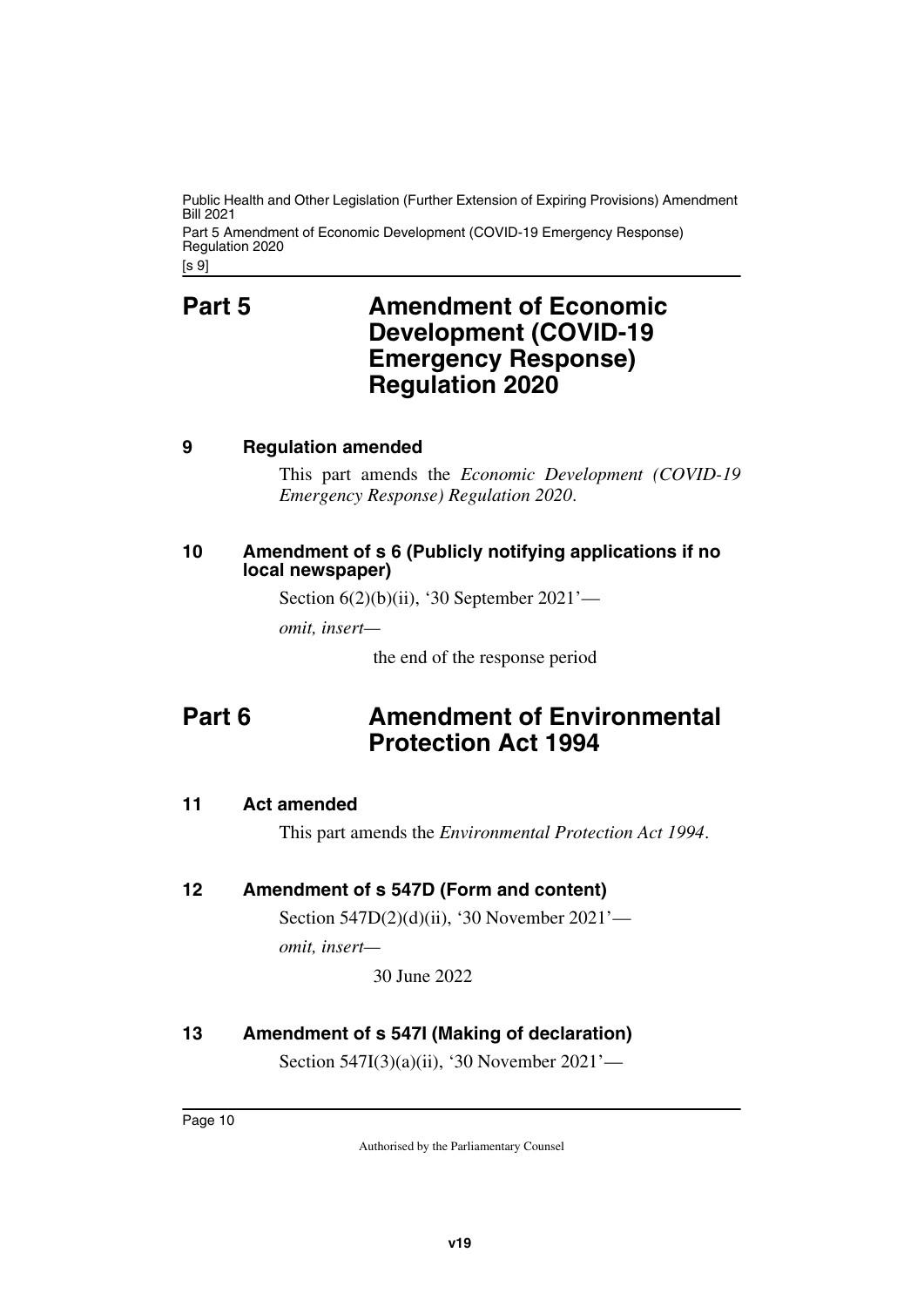[s 14] Public Health and Other Legislation (Further Extension of Expiring Provisions) Amendment Bill 2021 Part 7 Amendment of Explosives Legislation (COVID-19 Emergency Response) Regulation 2020

*omit, insert—*

<span id="page-12-1"></span>30 June 2022

### <span id="page-12-0"></span>**Part 7 Amendment of Explosives Legislation (COVID-19 Emergency Response) Regulation 2020**

#### <span id="page-12-2"></span>**14 Regulation amended**

<span id="page-12-3"></span>This part amends the *Explosives Legislation (COVID-19 Emergency Response) Regulation 2020*.

#### <span id="page-12-4"></span>**15 Amendment of s 2A (Definition)**

<span id="page-12-5"></span>Section 2A, definition *COVID-19 response period*, paragraph (b), 'the COVID-19 legislation expiry day'—

*omit, insert—*

30 September 2021

#### <span id="page-12-7"></span><span id="page-12-6"></span>**16 Amendment of s 3 (Modification of the Explosives Act 1999, s 19 (Term of authority))**

Section 3(2), 'the COVID-19 legislation expiry day'—

*omit, insert—*

30 September 2021

#### <span id="page-12-8"></span>**17 Amendment of s 12 (Expiry)**

<span id="page-12-9"></span>Section 12, 'the COVID-19 legislation expiry day' *omit, insert—*

30 September 2021

Page 11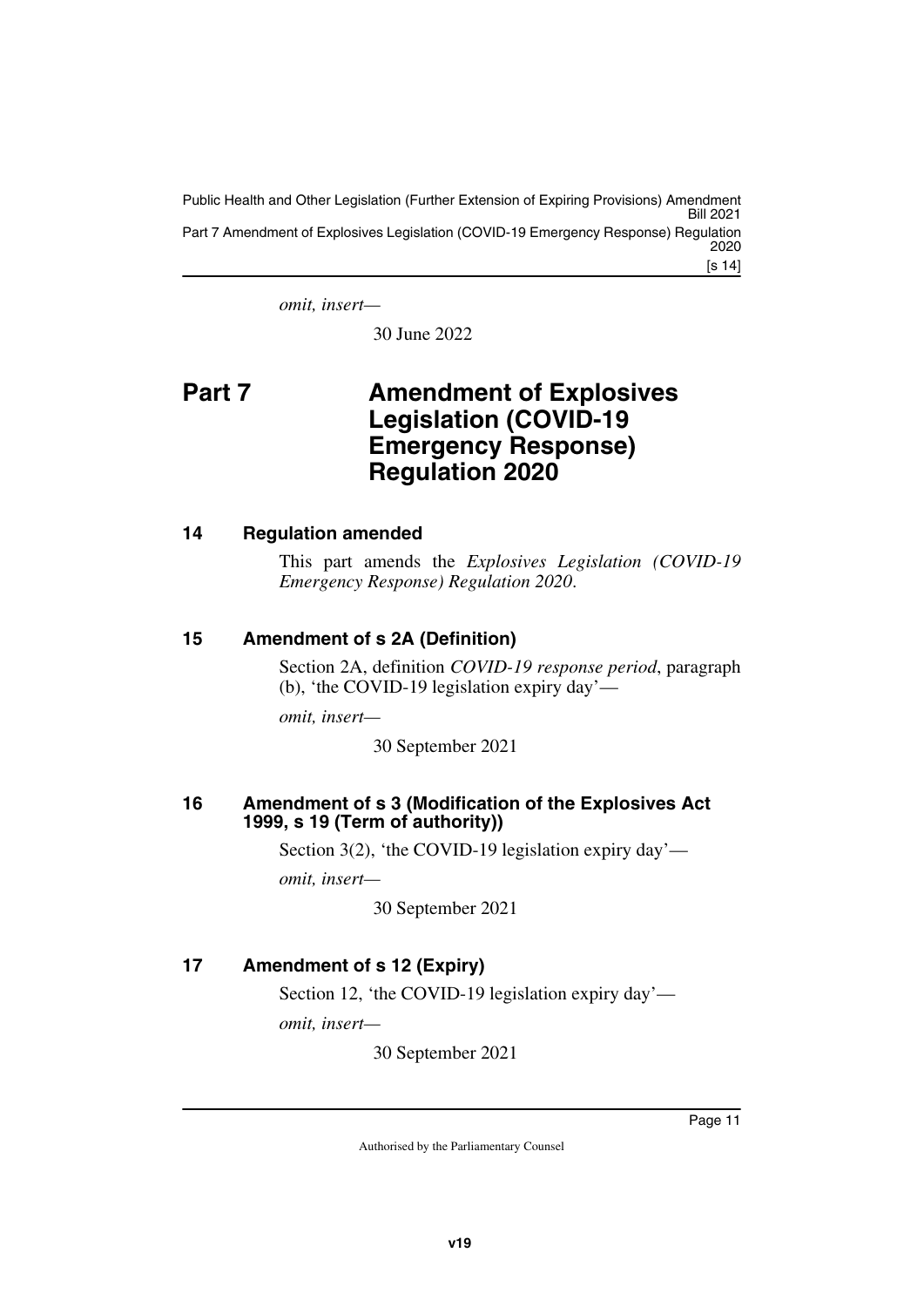<span id="page-13-0"></span>[s 18]

### **Part 8 Amendment of Gaming Machine Act 1991**

#### <span id="page-13-2"></span>**18 Act amended**

<span id="page-13-5"></span><span id="page-13-3"></span><span id="page-13-1"></span>This part amends the *Gaming Machine Act 1991*.

#### <span id="page-13-4"></span>**19 Amendment of s 367C (Deferral or waiver of payment of gaming taxes)**

Section 367C(4), '30 September 2021'—

*omit, insert—*

<span id="page-13-7"></span>30 April 2022

### <span id="page-13-6"></span>**Part 9 Amendment of Health Legislation (COVID-19 Emergency Response) Regulation 2020**

#### <span id="page-13-8"></span>**20 Regulation amended**

<span id="page-13-9"></span>This part amends the *Health Legislation (COVID-19 Emergency Response) Regulation 2020*.

#### <span id="page-13-11"></span><span id="page-13-10"></span>**21 Replacement of s 4 (Period not extended beyond the COVID-19 legislation expiry day)**

Section 4—

*omit, insert—*

#### <span id="page-13-13"></span><span id="page-13-12"></span>**4 Period not extended beyond 30 September 2021**

(1) This section applies if a period extended under this regulation would, but for this section, end on a day that is after 30 September 2021.

Page 12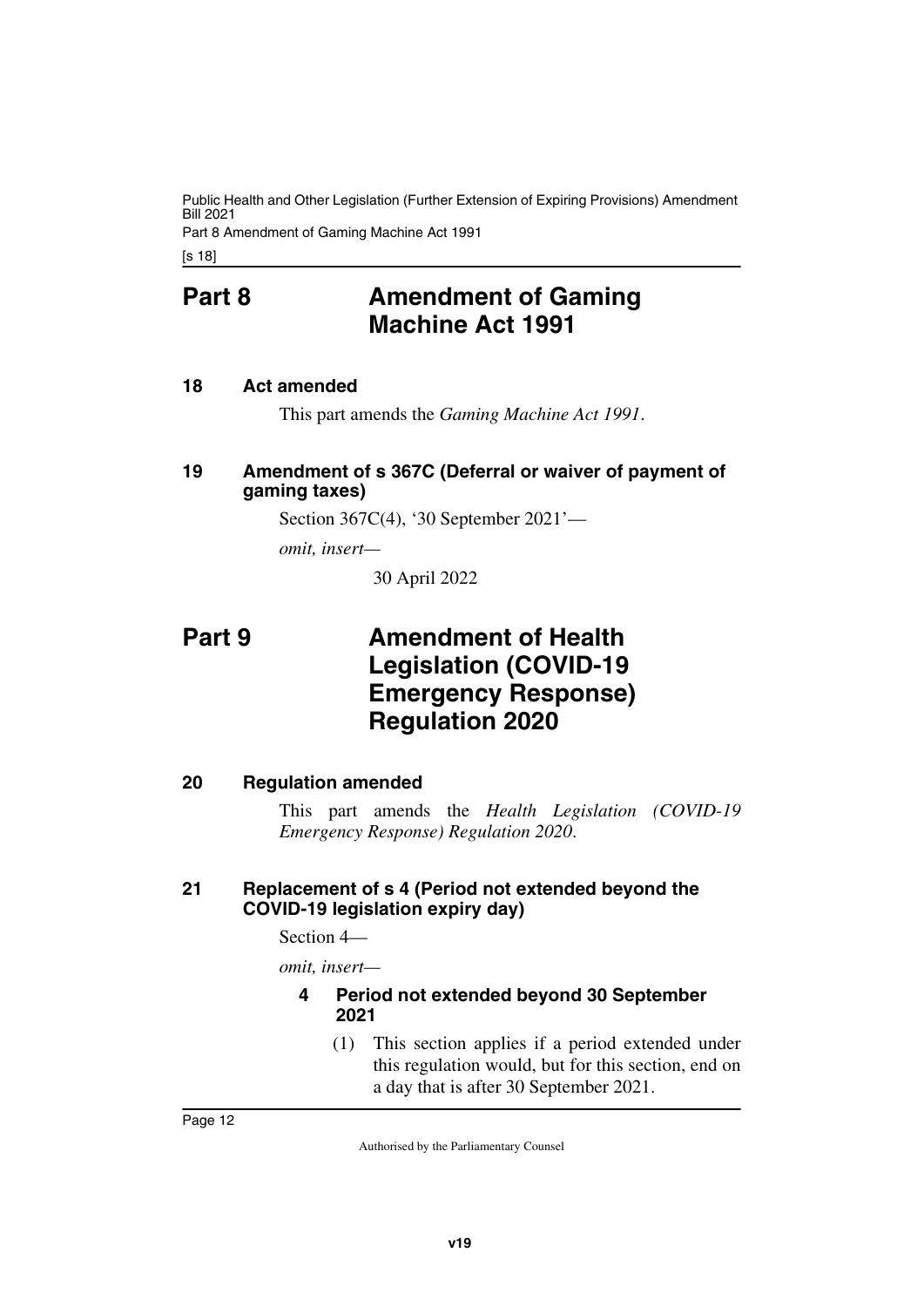(2) The period is taken to end on 30 September 2021.

#### <span id="page-14-0"></span>**22 Amendment of s 15 (Expiry)**

<span id="page-14-1"></span>Section 15, 'the COVID-19 legislation expiry day' *omit, insert—*

<span id="page-14-3"></span>30 September 2021

### <span id="page-14-2"></span>**Part 9A Amendment of Holidays Act 1983**

#### <span id="page-14-4"></span>**22A Act amended**

<span id="page-14-7"></span><span id="page-14-5"></span>This part amends the *Holidays Act 1983*.

#### <span id="page-14-6"></span>**22B Insertion of new s 14**

After section 13—

*insert—*

#### <span id="page-14-9"></span><span id="page-14-8"></span>**14 Particular public holiday in 2021**

- (1) A public holiday is to be observed on 29 October 2021 in a participating district.
- (2) The Minister may, by notice published on the department's website, substitute another day for the public holiday under subsection (1) for a participating district if the Minister considers it is necessary or desirable to do so having regard to the COVID-19 emergency.
- (3) The notice is a statutory instrument.
- (4) The Minister must, within 14 sitting days after the day the notice is published, table a copy of the notice in the Legislative Assembly.
- (5) To remove any doubt, it is declared that a reference in an industrial instrument under the

Page 13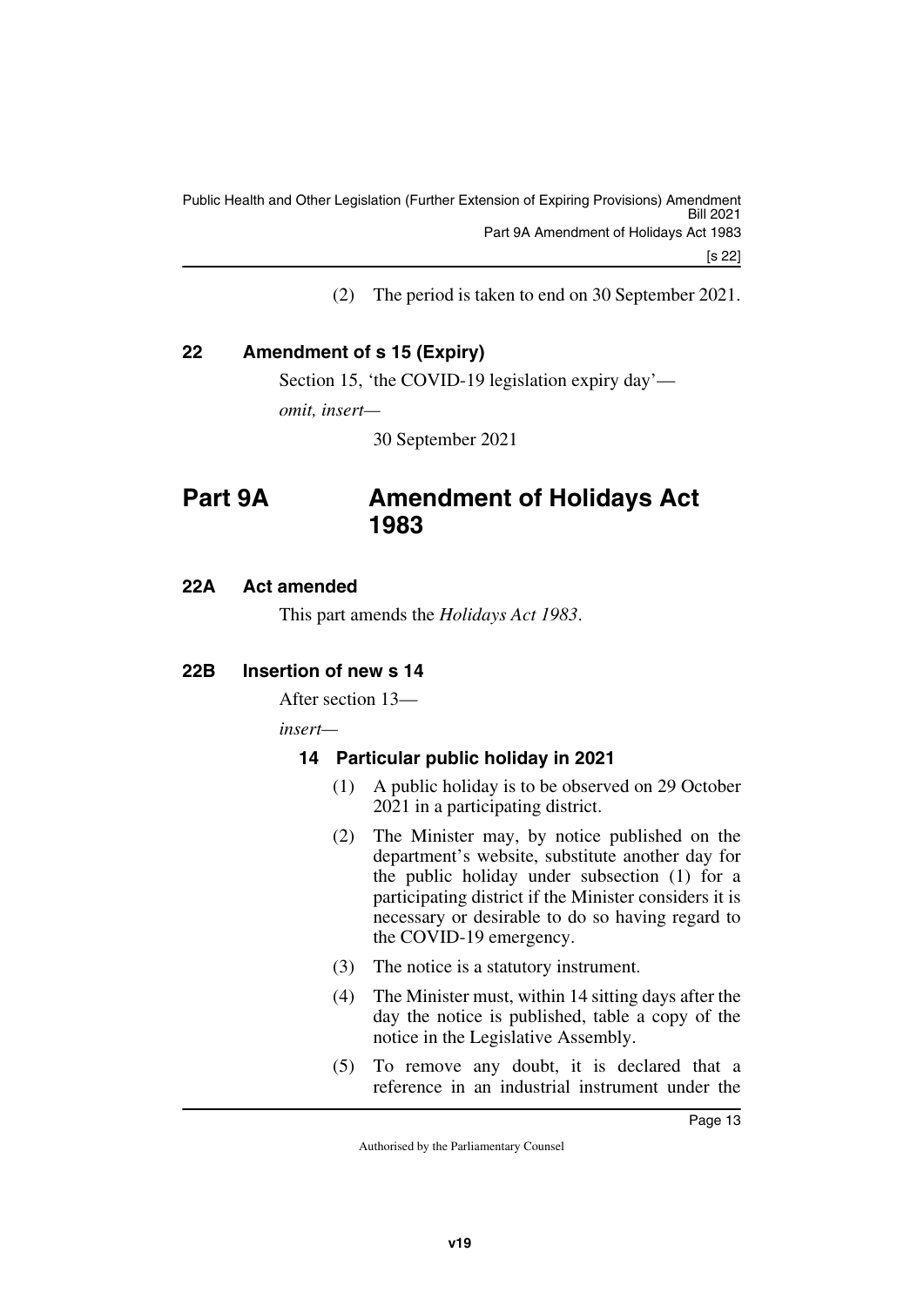[s 22C] Public Health and Other Legislation (Further Extension of Expiring Provisions) Amendment Bill 2021 Part 9B Amendment of Hospital and Health Boards Act 2011

> *Industrial Relations Act 2016* to a public holiday is taken, in a participating district, to include—

- (a) 29 October 2021; or
- (b) if the Minister substitutes another day for the public holiday under subsection (1) for the participating district—the substituted day.
- (6) In this section—

*COVID-19 emergency* see the *COVID-19 Emergency Response Act 2020*, schedule 1.

*participating district* means—

- (a) the area of Brisbane under the *City of Brisbane Act 2010*; or
- (b) the Moreton Bay local government area; or
- <span id="page-15-1"></span>(c) the Scenic Rim local government area.

### <span id="page-15-0"></span>**Part 9B Amendment of Hospital and Health Boards Act 2011**

#### <span id="page-15-2"></span>**22C Act amended**

<span id="page-15-5"></span><span id="page-15-3"></span>This part amends the *Hospital and Health Boards Act 2011*.

#### <span id="page-15-4"></span>**22D Amendment of pt 3, hdg (Functions of chief executive, chief health officer and deputy chief health officer)**

Part 3, heading, 'deputy chief health officer'—

*omit, insert—*

#### **deputy chief health officers**

Page 14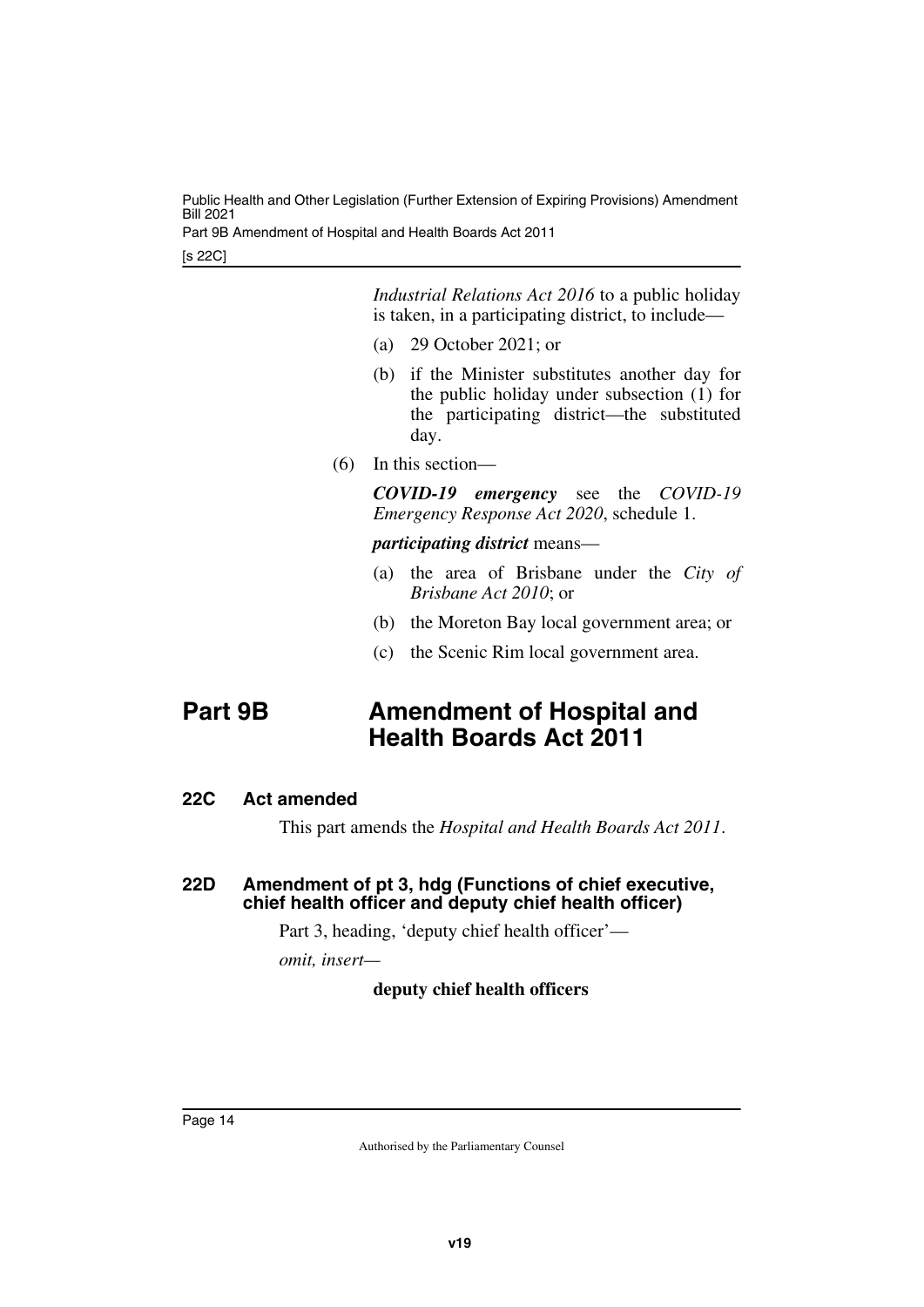[s 22E] Public Health and Other Legislation (Further Extension of Expiring Provisions) Amendment Bill 2021 Part 9B Amendment of Hospital and Health Boards Act 2011

#### <span id="page-16-1"></span><span id="page-16-0"></span>**22E Amendment of pt 3, div 3, hdg (Chief health officer and deputy chief health officer)**

Part 3, division 3, heading, 'deputy chief health officer' *omit, insert—*

**deputy chief health officers**

#### <span id="page-16-2"></span>**22F Amendment of s 53AA (Deputy chief health officer)**

<span id="page-16-3"></span>(1) Section 53AA, heading, 'officer' *omit, insert—*

#### **officers**

(2) Section 53AA(1), 'a deputy chief health officer' *omit, insert—*

1 or more deputy chief health officers

(3) Section 53AA(2) and (3), 'The' *omit, insert—* A

#### <span id="page-16-5"></span><span id="page-16-4"></span>**22G Amendment of s 53AB (Functions of deputy chief health officer)**

(1) Section 53AB, heading, 'officer'—

*omit, insert—*

#### **officers**

(2) Section 53AB, 'functions of the' *omit, insert—*

functions of a

<span id="page-16-6"></span>**22H Amendment of s 53AC (Delegation by chief health officer)**

<span id="page-16-7"></span>Section 53AC, 'the deputy'—

*omit, insert—*

Page 15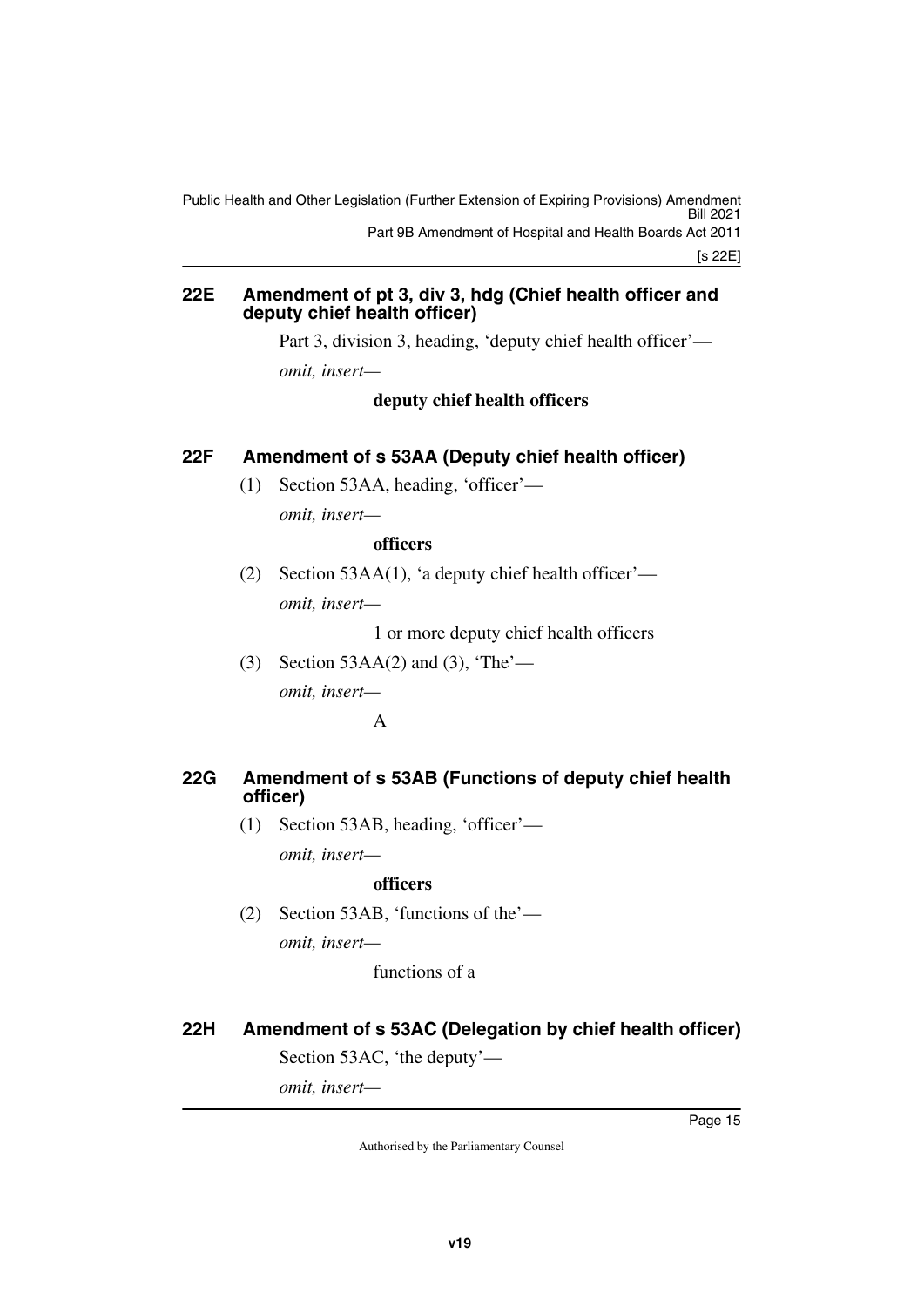[s 22I] Public Health and Other Legislation (Further Extension of Expiring Provisions) Amendment Bill 2021 Part 9C Amendment of Industrial Relations Act 2016

a deputy

<span id="page-17-3"></span><span id="page-17-2"></span><span id="page-17-1"></span><span id="page-17-0"></span>

| <b>221</b> | Amendment of s 139A (Meaning of <i>designated person</i> ) |
|------------|------------------------------------------------------------|
|            | Section $139A(1)(ca)$ , 'the'—                             |
|            | omit, insert-                                              |
|            | a                                                          |
| <b>22J</b> | Amendment of s 266 (Appointments and authority)            |
|            | Section 266(ba) and (g)(iiia), 'the'—                      |
|            | omit, insert-                                              |
|            | a                                                          |
| 22K        | <b>Amendment of s 267 (Signatures)</b>                     |
|            | Section 267(ca), 'the'—                                    |
|            | omit, insert-                                              |
|            | a                                                          |
| 22L        | <b>Amendment of sch 2 (Dictionary)</b>                     |

<span id="page-17-7"></span><span id="page-17-6"></span><span id="page-17-5"></span><span id="page-17-4"></span>Schedule 2, definition *deputy chief health officer*, 'the' *omit, insert—*

<span id="page-17-9"></span>a

### <span id="page-17-8"></span>**Part 9C Amendment of Industrial Relations Act 2016**

#### <span id="page-17-10"></span>**22M Act amended**

<span id="page-17-11"></span>This part amends the *Industrial Relations Act 2016*.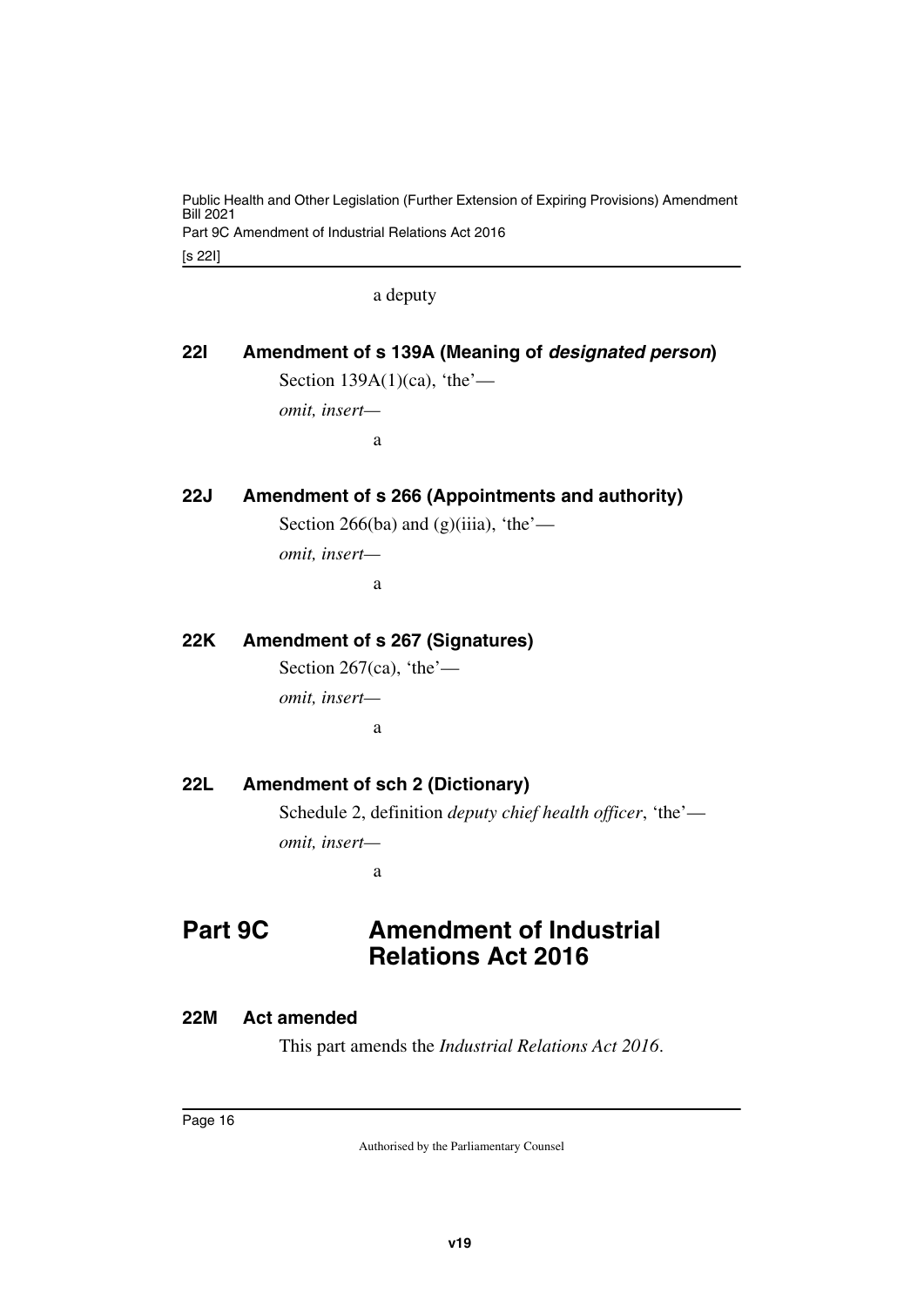[s 22N] Public Health and Other Legislation (Further Extension of Expiring Provisions) Amendment Bill 2021 Part 10 Amendment of Justice and Other Legislation (COVID-19 Emergency Response) Amendment Act 2020

#### <span id="page-18-0"></span>**22N Amendment of sch 5 (Dictionary)**

<span id="page-18-1"></span>Schedule 5, definition *public holiday*, paragraph (a), last dot point, '13'—

*omit, insert—*

<span id="page-18-3"></span>14

### <span id="page-18-2"></span>**Part 10 Amendment of Justice and Other Legislation (COVID-19 Emergency Response) Amendment Act 2020**

#### <span id="page-18-4"></span>**23 Act amended**

<span id="page-18-5"></span>This part amends the *Justice and Other Legislation (COVID-19 Emergency Response) Amendment Act 2020*. *Editor's note—*

The legislation ultimately amended is the *Public Health Act 2005*.

#### <span id="page-18-6"></span>**24 Amendment of s 2 (Commencement)**

<span id="page-18-7"></span>Section 2(2), '1 October 2021'—

*omit, insert—*

1 May 2022

#### <span id="page-18-9"></span><span id="page-18-8"></span>**25 Amendment of pt 16, div 3, hdg (Amendments commencing on 1 October 2021)**

Part 16, division 3, heading, '1 October 2021'—

*omit, insert—*

**1 May 2022**

Page 17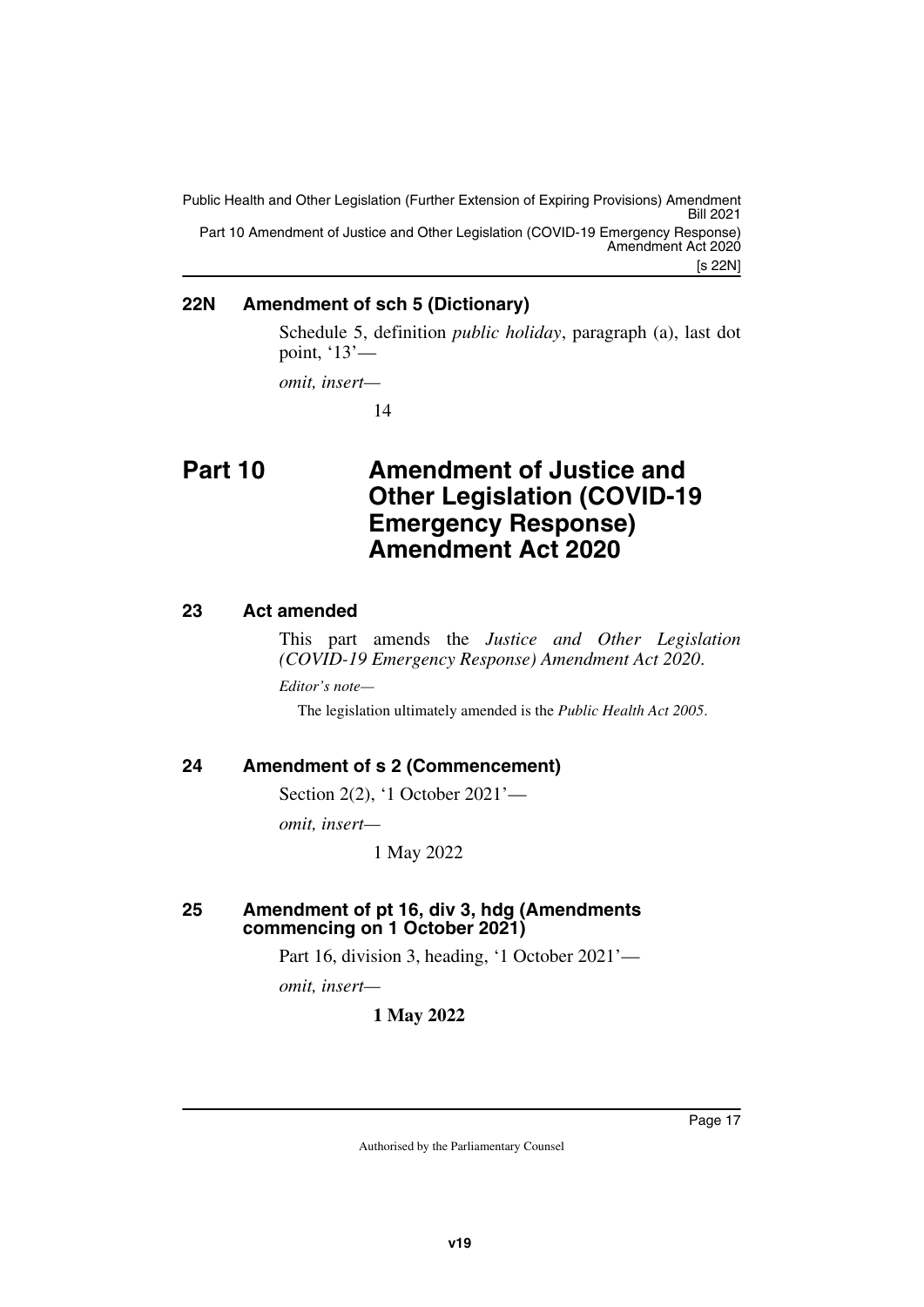### <span id="page-19-1"></span><span id="page-19-0"></span>**Part 11 Amendment of Mental Health Act 2016**

### <span id="page-19-2"></span>**Division 1 Preliminary**

#### <span id="page-19-4"></span>**26 Act amended**

<span id="page-19-7"></span><span id="page-19-5"></span><span id="page-19-3"></span>This part amends the *Mental Health Act 2016*.

### <span id="page-19-6"></span>**Division 2 Amendments commencing on assent**

<span id="page-19-9"></span><span id="page-19-8"></span>**27 Amendment of s 800I (Power of chief psychiatrist to approve absences during COVID-19 emergency period)**

Section  $800I(3)(b)$ —

*omit, insert—*

(b) 30 April 2022.

#### <span id="page-19-10"></span>**28 Amendment of s 800P (Expiry of chapter)**

<span id="page-19-11"></span>Section 800P, '30 September 2021'—

*omit, insert—*

<span id="page-19-13"></span>30 April 2022

### <span id="page-19-12"></span>**Division 3 Amendment commencing on 1 October 2021**

#### <span id="page-19-14"></span>**29 Omission of s 800J (Modification of ss 329 and 332)**

<span id="page-19-15"></span>Section 800J—

*omit.*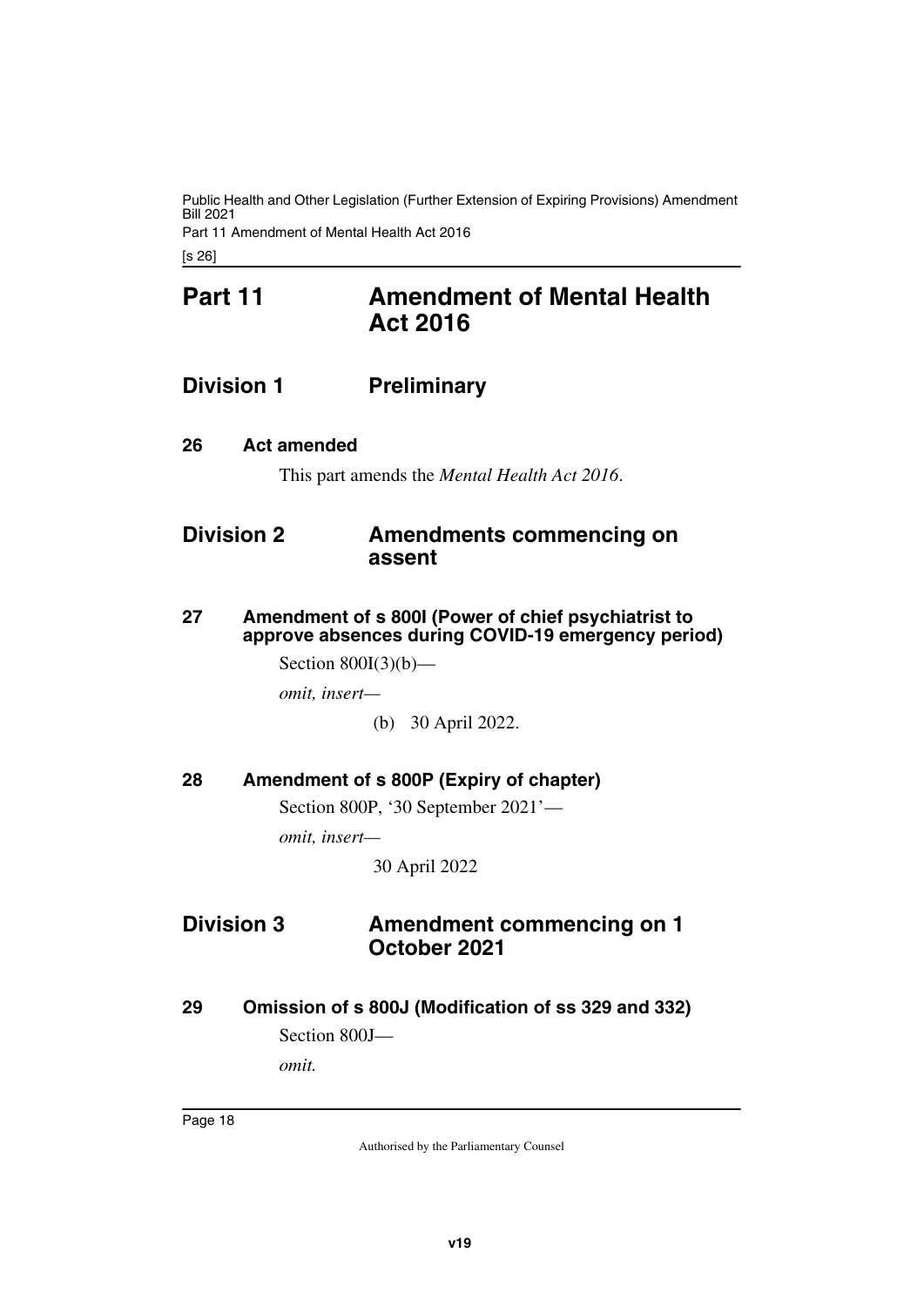#### [s 30]

### <span id="page-20-1"></span><span id="page-20-0"></span>**Part 12 Amendment of Public Health Act 2005**

#### <span id="page-20-2"></span>**Division 1 Preliminary**

#### <span id="page-20-4"></span>**30 Act amended**

<span id="page-20-7"></span><span id="page-20-5"></span><span id="page-20-3"></span>This part amends the *Public Health Act 2005*.

#### <span id="page-20-6"></span>**Division 2 Amendments commencing on assent**

#### <span id="page-20-8"></span>**30A Replacement of s 362A (Purpose of part)**

<span id="page-20-9"></span>Section 362A—

*omit, insert—*

#### <span id="page-20-11"></span><span id="page-20-10"></span>**362A Purposes of part**

The purposes of this part are—

- (a) to confer additional powers for the COVID-19 emergency on—
	- (i) the chief health officer; and
		- (ii) emergency officers; and
- (b) to protect the confidentiality of particular personal information collected in relation to the COVID-19 emergency.

#### <span id="page-20-12"></span>**30B Amendment of s 362FA (Delegation)**

<span id="page-20-13"></span>Section  $362FA(1)(a)$ , 'the'—

*omit, insert—*

a

Page 19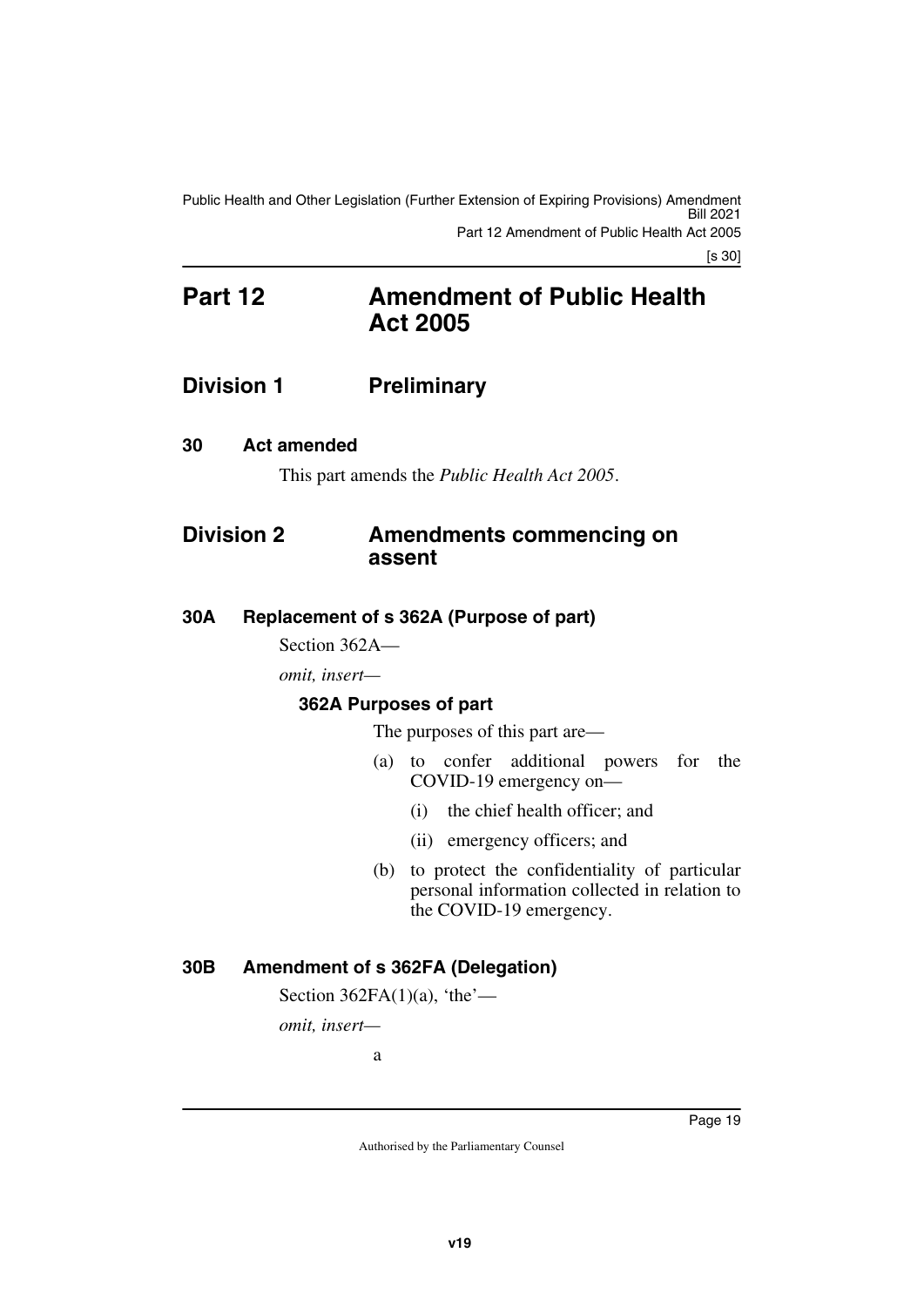#### <span id="page-21-0"></span>**31 Insertion of new s 362HA**

<span id="page-21-1"></span>After section 362H—

*insert—*

#### <span id="page-21-2"></span>**362HA How directions may be given**

- <span id="page-21-3"></span>(1) A direction under section 362H may be given—
	- (a) as provided for under the *Acts Interpretation Act 1954*, part 10; or
	- (b) if a person consents to an emergency officer using a unique electronic address for giving the direction to the person—by sending the direction by electronic communication to the unique electronic address nominated by the person for the giving of the direction.
- (2) Unless the contrary is proved, a direction under section 362H given by an emergency officer to a person under subsection  $(1)(b)$  is taken to have been received by the person on the day and at the time the direction is sent to the unique electronic address nominated by the person for the giving of the direction.

#### <span id="page-21-4"></span>**31A Insertion of new ch 8, pt 7A, div 6**

<span id="page-21-5"></span>Chapter 8, part 7A—

<span id="page-21-6"></span>*insert—*

#### <span id="page-21-7"></span>**Division 6 Protection of personal information**

#### <span id="page-21-8"></span>**362MAA Application of division**

<span id="page-21-9"></span>This division applies if personal information is collected—

Page 20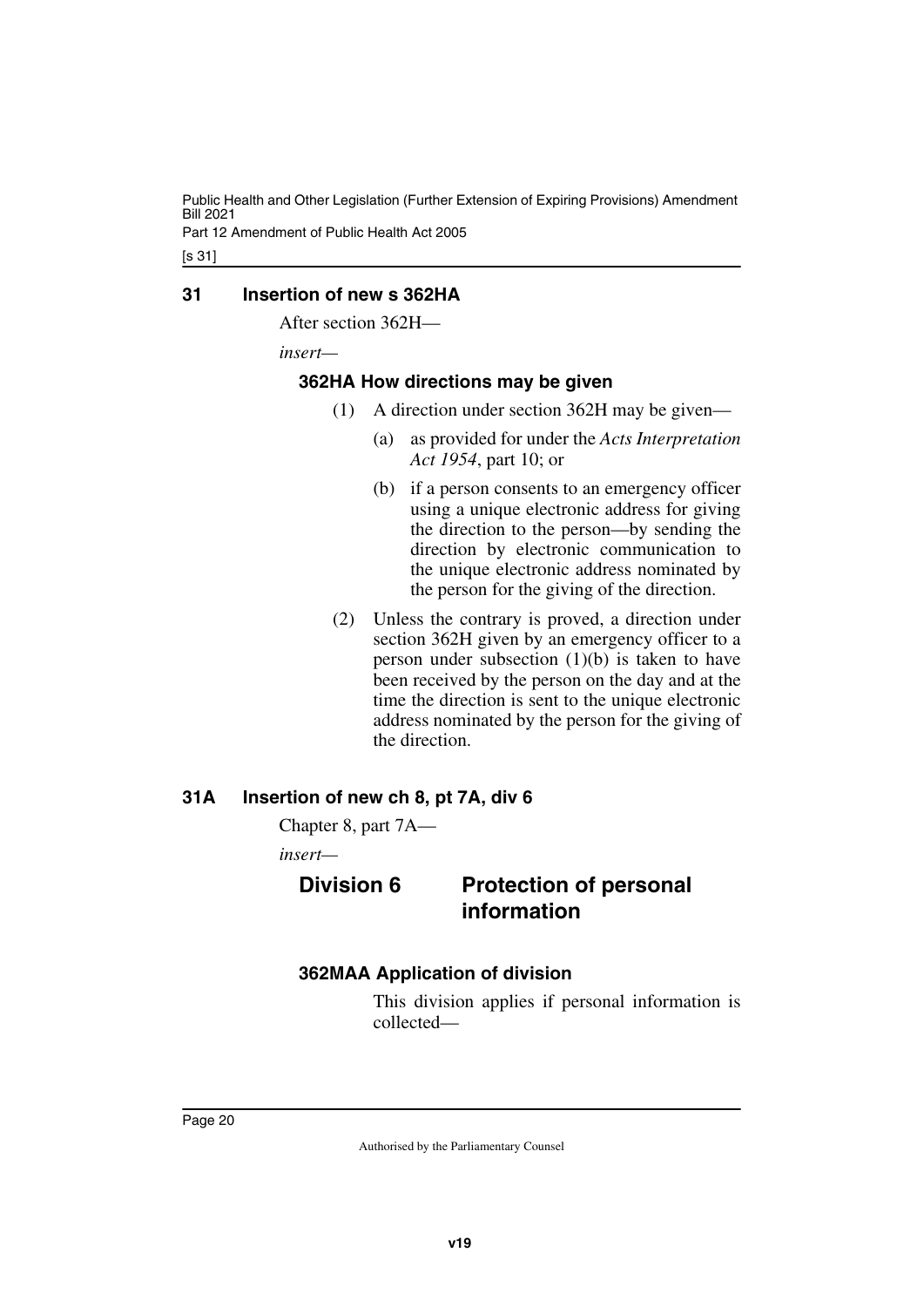[s 31A]

- (a) by using a COVID-19 application in accordance with a requirement under this Act; or
- (b) other than by using a COVID-19 application, if—
	- (i) under this Act, a person is required to collect, or make all reasonable efforts to collect, the personal information by using the COVID-19 application; and
	- (ii) it is not possible for the person to collect the personal information by using the COVID-19 application.

*Example of a requirement under this Act—*

a requirement under a public health direction or a direction given under division 3

#### <span id="page-22-0"></span>**362MAB Definitions for division**

<span id="page-22-1"></span>In this division—

*consent* means consent that is informed and in writing.

*contact tracing* means the process under this Act for preventing or minimising the transmission of COVID-19 by identifying, communicating with, assessing, managing or giving directions to—

- (a) persons who have, or may have, contracted COVID-19; or
- (b) persons who have, or may have, been exposed to COVID-19 by persons mentioned in paragraph (a); or
- (c) a provider, within the meaning of section 108A, in relation to a person mentioned in paragraph (a) or (b).

*COVID-19 application* see section 362MAC.

*disclose* includes give access to.

Page 21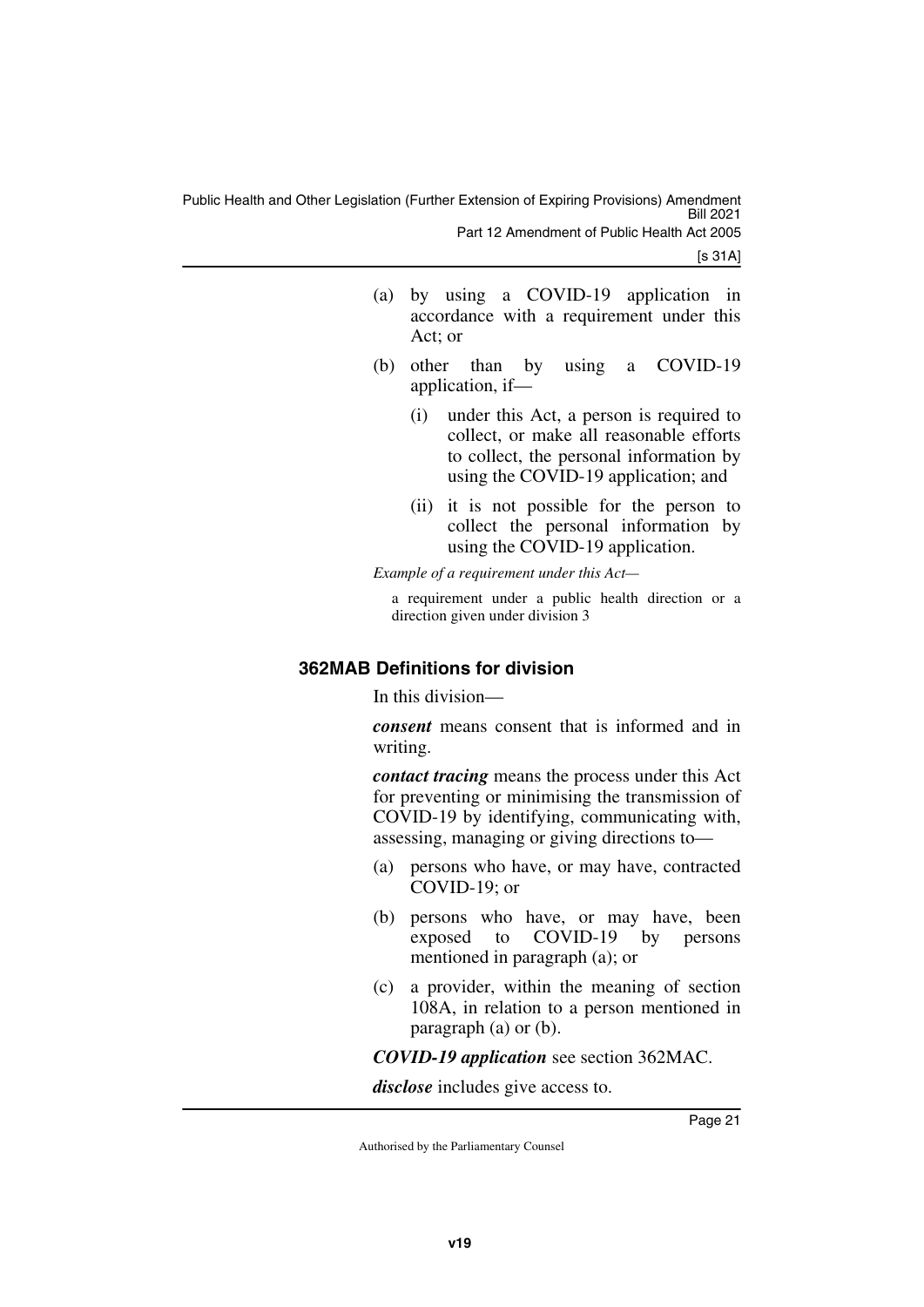> *information holder* means a person who collects personal information in circumstances mentioned in section 362MAA(b).

> *parent*, of a child, includes a person having or exercising parental responsibility for the child.

> *personal information* means information from which an individual's identity is apparent or can reasonably be ascertained, and includes information about the individual's health.

*Examples of personal information—*

an individual's name or contact details or information about an individual's presence at a place

*relevant information* means personal information in relation to which this division applies.

*relevant person* means—

- (a) any of the following persons who perform, or have performed, functions under or relating to the administration of this Act—
	- (i) an authorised person;
	- (ii) a contact tracing officer;
	- (iii) an emergency officer;
	- (iv) a health service employee;
	- (v) a public service employee; or
- (b) a person who is or has been involved in the administration, management or monitoring of a COVID-19 application; or
- (c) an information holder.

*relevant provision* means each of the following provisions—

- (a) chapter 3, part 3;
- (b) section 346;
- (c) this part;

Page 22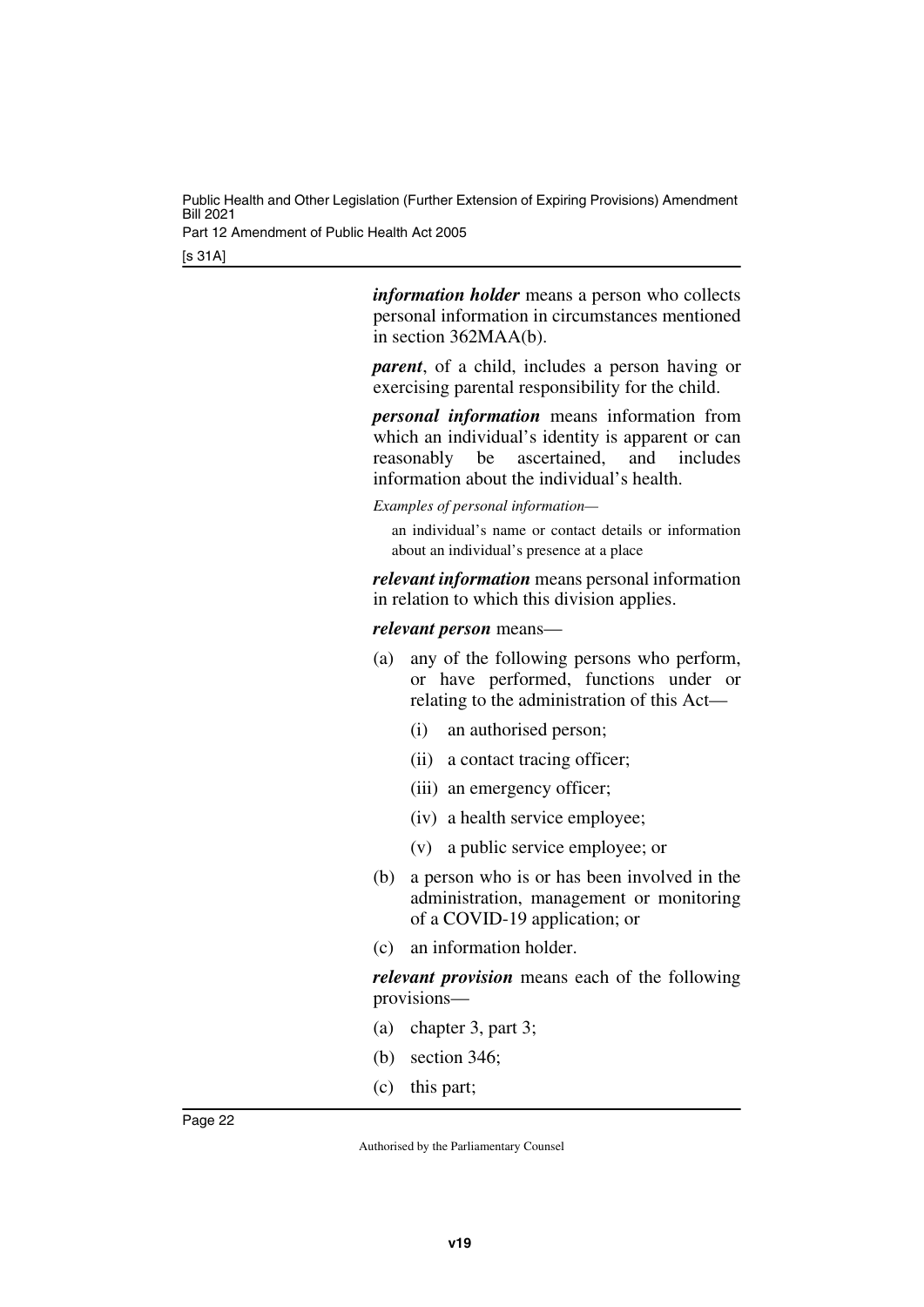[s 31A]

<span id="page-24-1"></span>(d) sections 363 and 364.

#### <span id="page-24-0"></span>**362MAC Meaning of** *COVID-19 application*

- (1) The application used for the purpose of contact tracing, known as the Check In Qld app, is a *COVID-19 application*.
- (2) Also, a regulation may prescribe another application to be a *COVID-19 application* if the application is developed or used for—
	- (a) the purpose of contact tracing; or
	- (b) another purpose relating to the COVID-19 emergency that is prescribed by regulation for the application.
- (3) In this section—

*application* means an application or other program used on a device to display or store information electronically.

#### <span id="page-24-2"></span>**362MAD Relationship of division with other provisions**

- <span id="page-24-3"></span>(1) This division applies despite chapter 3, part 3, division 3.
- (2) Also, if a provision of this division is inconsistent with another provision of this Act or another law, the provision of this division prevails to the extent of the inconsistency.

#### <span id="page-24-4"></span>**362MAE Extraterritorial application of division**

<span id="page-24-5"></span>It is the intention of the Parliament that this division have effect outside Queensland and in relation to persons outside Queensland.

Page 23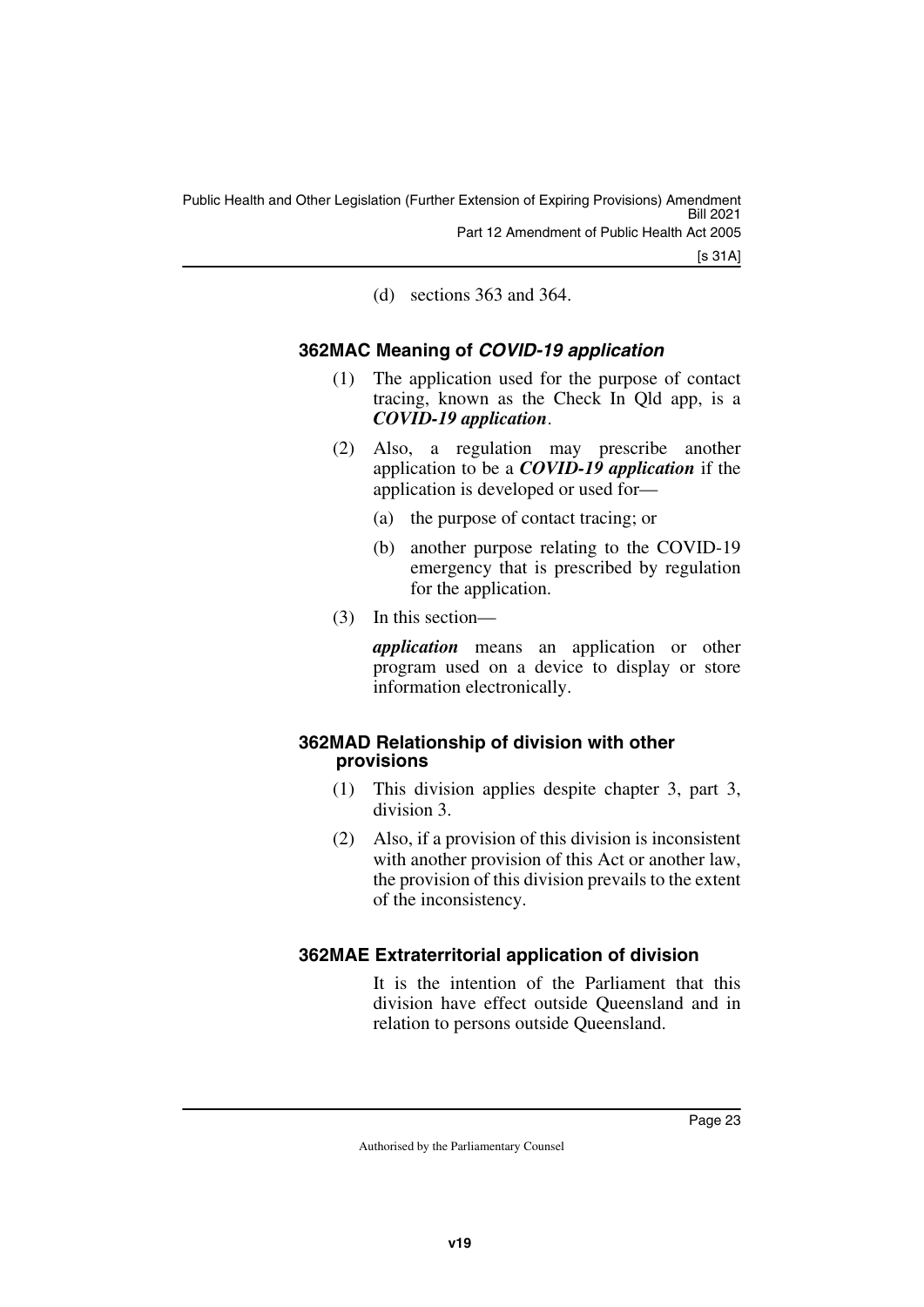#### <span id="page-25-0"></span>**362MAF Confidentiality of relevant information**

- <span id="page-25-1"></span>(1) This section applies to a relevant person who, in that capacity, has acquired or has access to relevant information.
- (2) The relevant person must not disclose the relevant information to anyone else, or use the relevant information, other than under this division.

Maximum penalty—100 penalty units.

- (3) Subsection (4) applies if the relevant person is an information holder.
- (4) The relevant person must take all reasonable steps to ensure a person who works at a business, activity or undertaking owned, controlled or operated by the relevant person does not disclose the relevant information to anyone else, or use the relevant information, unless the relevant information is disclosed—
	- (a) at the request of the relevant person; and
	- (b) for a purpose for which the relevant person may disclose the relevant information under section  $362MAH(2)(a)$  or (b).

<span id="page-25-3"></span>Maximum penalty—100 penalty units.

#### <span id="page-25-2"></span>**362MAG Disclosure or use by relevant persons other than information holders**

- (1) This section applies to a relevant person, other than an information holder, who has acquired or has access to relevant information in that capacity.
- (2) The relevant person may disclose or use the relevant information—
	- (a) to the extent the disclosure or use is for—
		- (i) contact tracing or a purpose related to contact tracing, including, for example,

Page 24

Authorised by the Parliamentary Counsel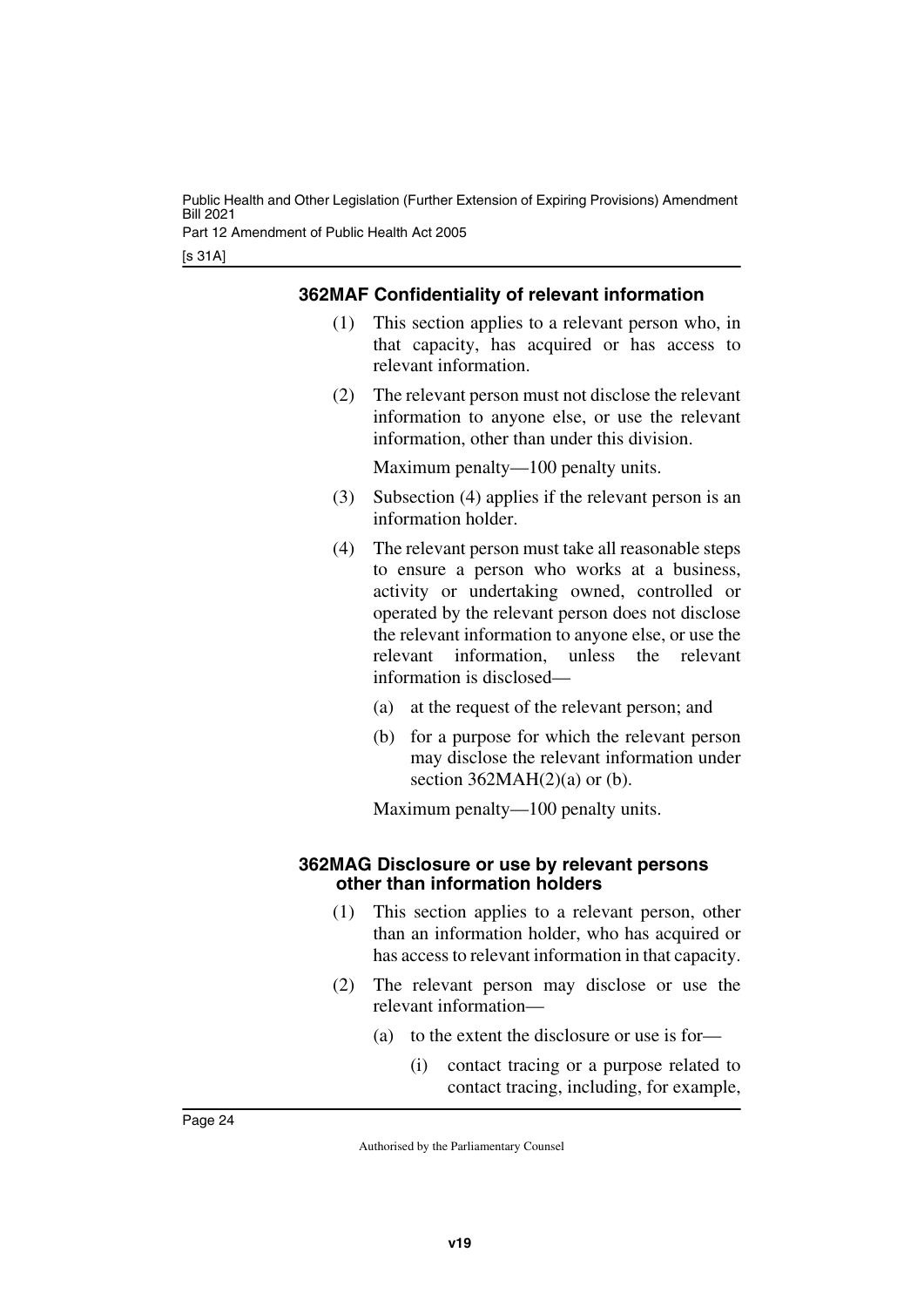[s 31A]

ensuring the integrity or security of the relevant information; or

- (ii) if the relevant information is collected by using a COVID-19 application prescribed under section 362MAC(2) and a purpose is prescribed for the application under section 362MAC(2)(b)—the prescribed purpose; or
- (iii) ensuring a person's compliance with obligations under a relevant provision; or
- (iv) investigating or prosecuting an offence against a relevant provision; or
- (v) deriving statistical or summary information; or
- (b) with the consent of—
	- (i) the individual to whom the relevant information relates; or
	- (ii) if the individual is unable to consent—a parent or legal guardian of the individual.
- (3) In this section—

*statistical or summary information* means statistical or summary information from which an individual's identity is not apparent or can not reasonably be ascertained.

#### <span id="page-26-0"></span>**362MAH Disclosure by information holders**

- <span id="page-26-1"></span>(1) This section applies to a relevant person who—
	- (a) is an information holder; and
	- (b) in that capacity, has acquired or has access to relevant information.

Page 25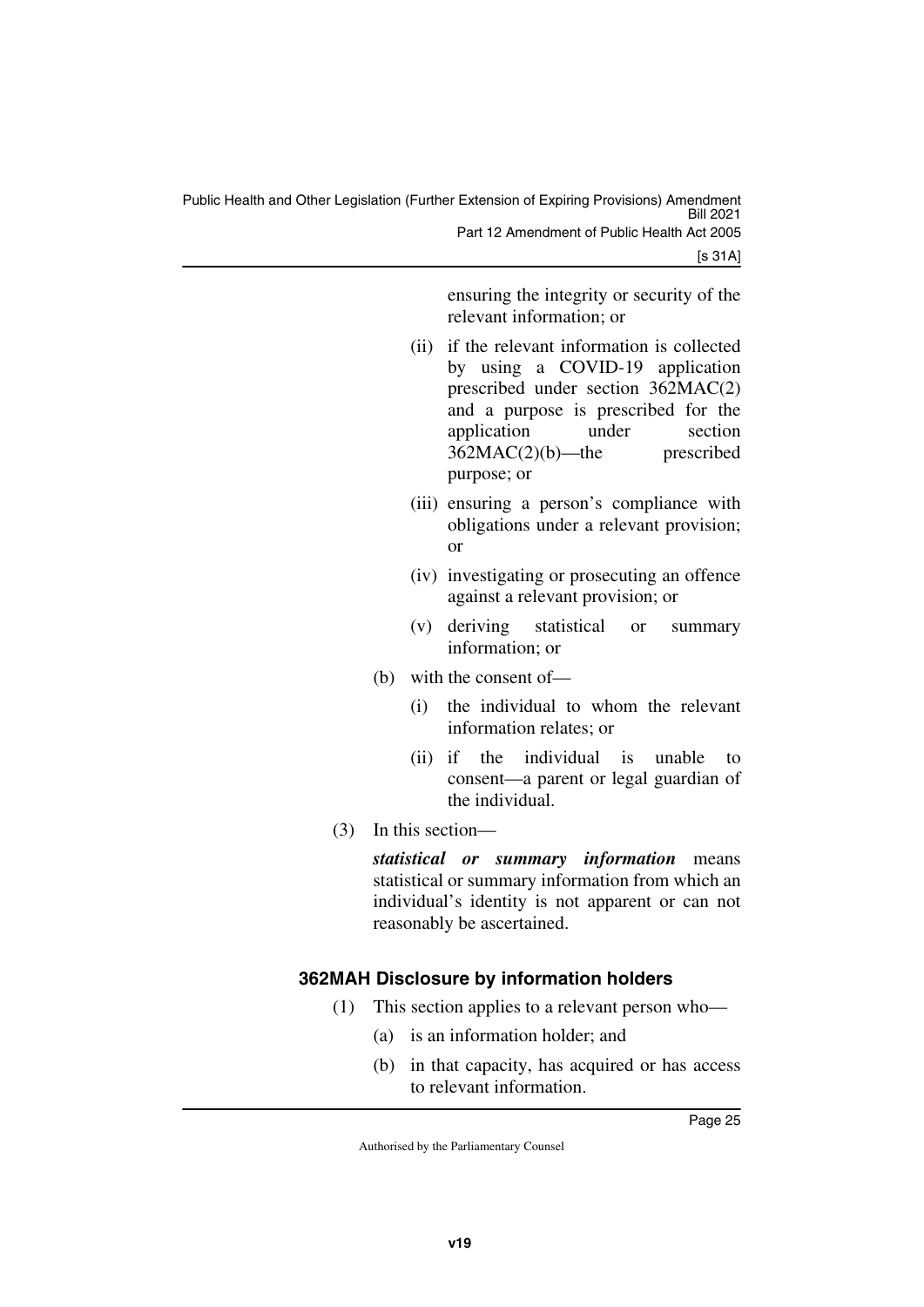[s 31A]

- (2) The relevant person may disclose the relevant information—
	- (a) to a relevant person mentioned in section 362MAB, definition *relevant person*, paragraph (a), to the extent the disclosure is for—
		- (i) contact tracing or a purpose related to contact tracing, including, for example, ensuring the integrity or security of the relevant information; or
		- (ii) ensuring a person's compliance with obligations under a relevant provision; or
		- (iii) investigating or prosecuting an offence against a relevant provision; or
	- (b) with the consent of—
		- (i) the individual to whom the relevant information relates; or
		- (ii) if the individual is unable to consent—a parent or legal guardian of the individual.

#### <span id="page-27-1"></span><span id="page-27-0"></span>**362MAI Limits on use of relevant information and derived evidence**

- (1) Relevant information or derived evidence—
	- (a) can not be accessed under any order, whether of a judicial or administrative nature, other than an order for the purpose of a relevant provision; and
	- (b) is not admissible in any proceeding, other than a proceeding under a relevant provision.
- (2) A person can not be compelled to produce relevant information or derived evidence, or give

Page 26

Authorised by the Parliamentary Counsel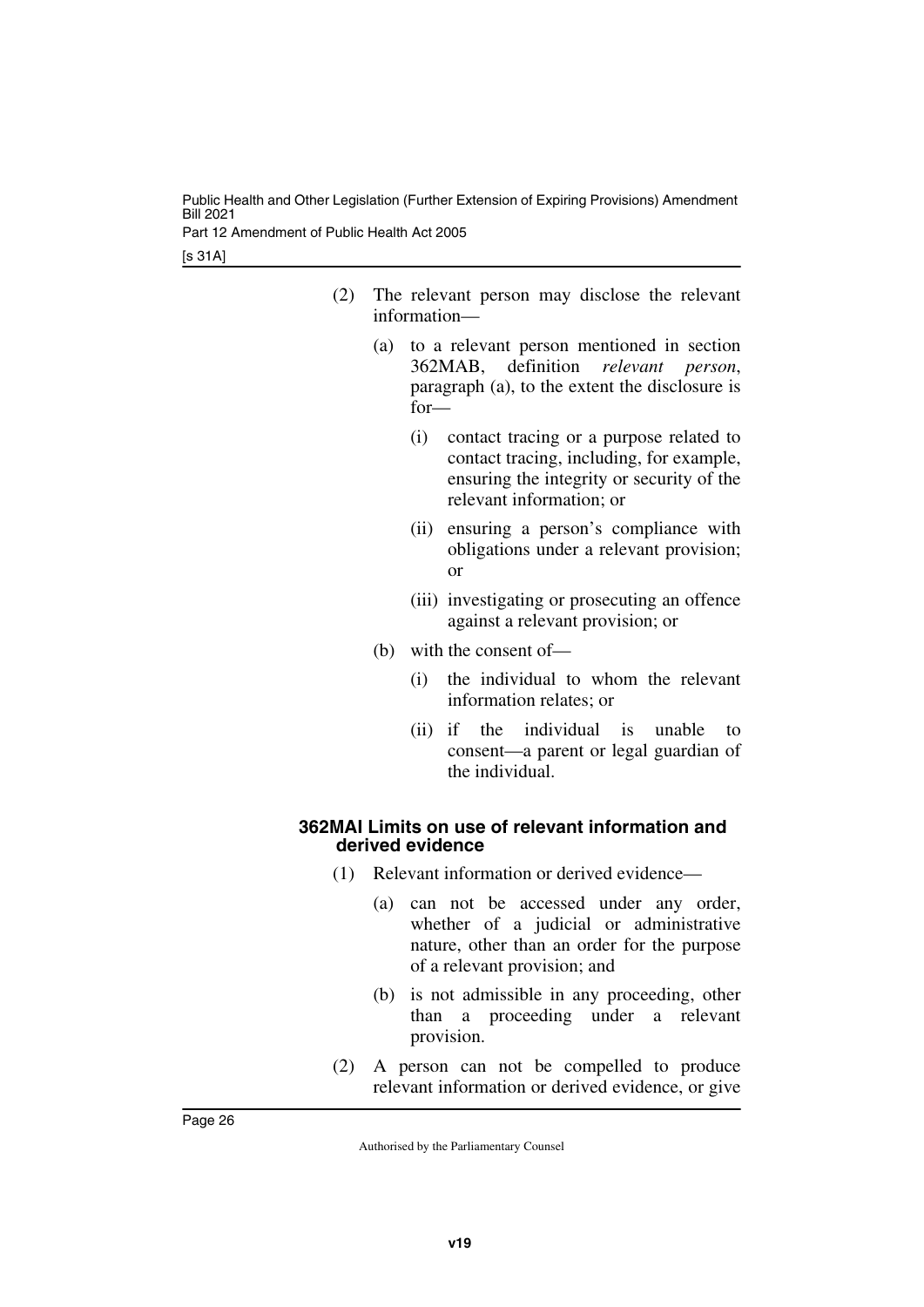[s 32]

evidence relating to relevant information or derived evidence—

- (a) in any proceeding, other than a proceeding under a relevant provision; or
- (b) in compliance with a requirement under an Act or legal process, other than a requirement relating to a proceeding under a relevant provision.
- (3) Subsections (1) and (2) do not apply if the information or evidence is accessed, admitted, produced or given with the consent of—
	- (a) the individual to whom the relevant information relates; or
	- (b) if the individual is unable to consent—a parent or legal guardian of the individual.
- (4) In this section—

*derived evidence* means any information, or document or other thing, obtained as a direct or indirect result of relevant information.

*order* includes—

- (a) a direction; and
- (b) a decision on an application under an Act for access to information or a document; and

*Example of an application for paragraph (b)—*

an application under the *Information Privacy Act 2009* or the *Right to Information Act 2009*

(c) another process.

#### <span id="page-28-0"></span>**32 Amendment of s 362MG (Expiry of part)**

<span id="page-28-1"></span>Section 362MG, '30 September 2021'—

*omit, insert—*

30 April 2022

Page 27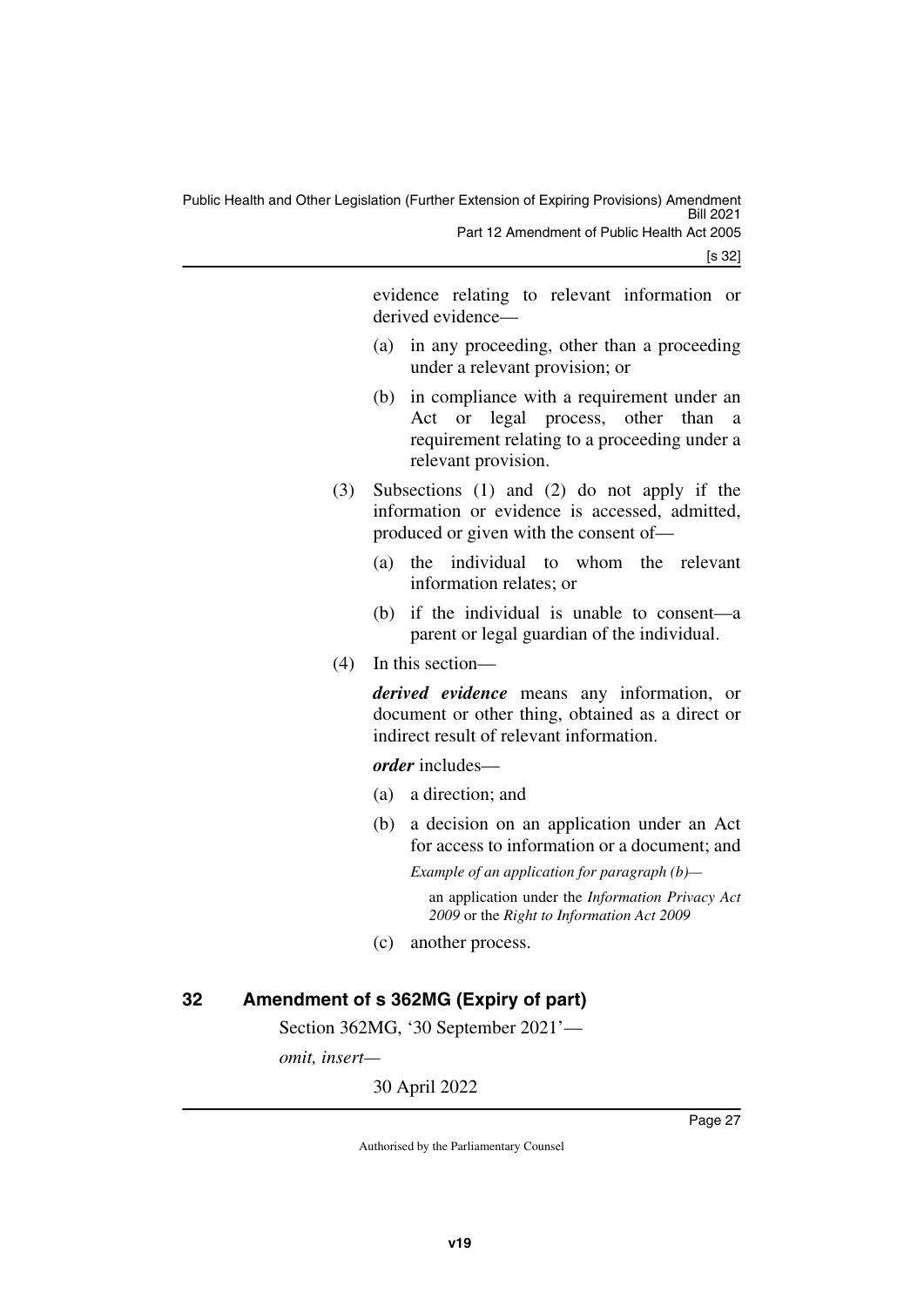#### <span id="page-29-0"></span>**33 Amendment of s 362Q (Expiry of part)**

<span id="page-29-1"></span>Section 362Q, '30 September 2021'—

*omit, insert—* 30 April 2022

#### <span id="page-29-3"></span><span id="page-29-2"></span>**33A Amendment of s 456 (Protecting prescribed persons from liability)**

Section 456(3)(b), note, after ', chief health officer,' *insert—*

<span id="page-29-7"></span>a

#### <span id="page-29-4"></span>**34 Insertion of new ch 12, pt 8**

<span id="page-29-5"></span>Chapter 12—

<span id="page-29-6"></span>*insert—*

**Part 8 Transitional and validation provisions for Public Health and Other Legislation (Further Extension of Expiring Provisions) Amendment Act 2021**

<span id="page-29-9"></span><span id="page-29-8"></span>**Division 1 Provisions for amendments commencing on assent**

#### <span id="page-29-11"></span><span id="page-29-10"></span>**507 Validation of particular directions given by emergency officers**

(1) This section applies in relation to a direction

Page 28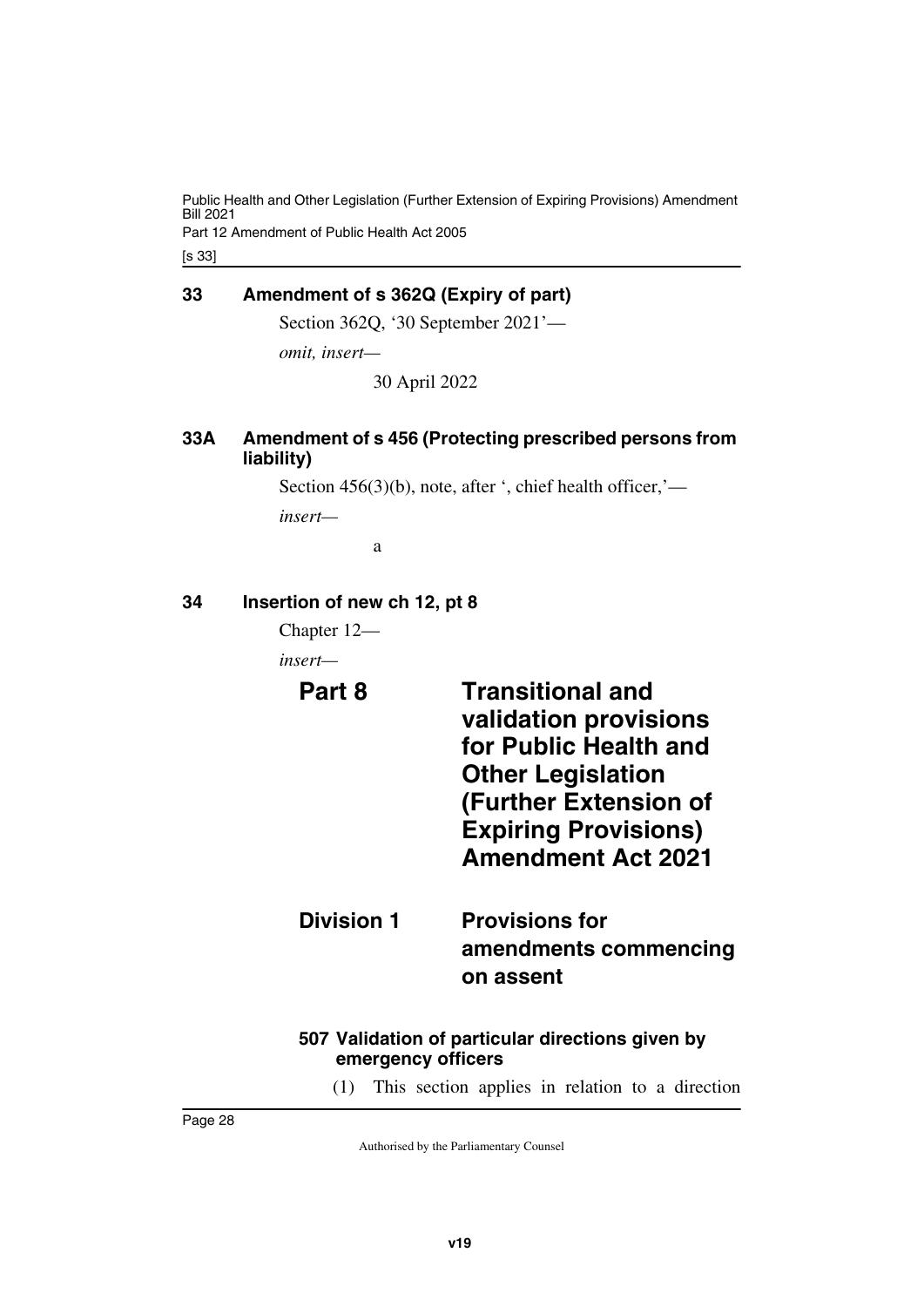[s 34]

under section 362H given to a person, before the commencement, by sending the direction by electronic communication to a unique electronic address nominated by the person for the giving of the direction.

- (2) The direction is declared to be, and always to have been, as validly given as if—
	- (a) section 362HA had been in force on the day the direction was given; and
	- (b) the person had consented to the use of the unique electronic address for the giving of the direction.
- (3) Also, the direction is declared for all purposes to be, and always to have been, as valid as if—
	- (a) section 362HA had been in force on the day the direction was given; and
	- (b) the person had consented to the use of the unique electronic address for the giving of the direction.

#### <span id="page-30-0"></span>**507A Application of ch 8, pt 7A, div 6**

<span id="page-30-3"></span><span id="page-30-1"></span>Chapter 8, part 7A, division 6 applies in relation to relevant information whether the information is collected before or after the commencement.

### <span id="page-30-2"></span>**Division 1A Provisions applying on omission of chapter 8, part 7A**

#### <span id="page-30-4"></span>**507B Application of division**

<span id="page-30-5"></span>(1) This division applies on the omission of chapter 8, part 7A.

Page 29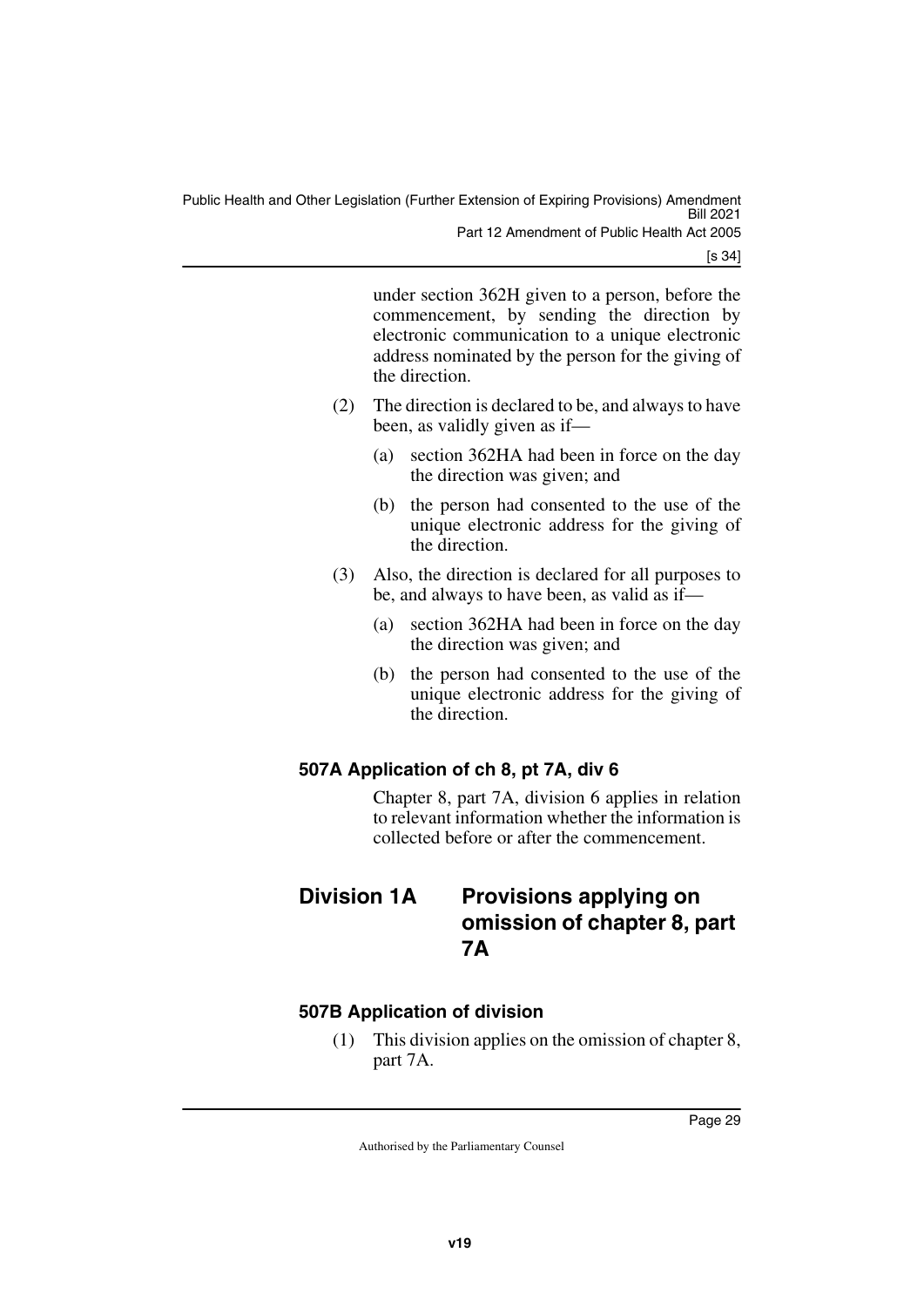- [s 34]
- (2) This division does not limit the *Acts Interpretation Act 1954*, section 20.

#### <span id="page-31-0"></span>**507C Interpretation**

<span id="page-31-1"></span>(1) In this division—

*former*, for a provision of this Act, means the provision as in force from time to time before the omission.

- (2) A reference in a provision of this division to the omission generally is a reference to the omission of chapter 8, part 7A.
- (3) Words defined under former chapter 8, part 7A and used in this division have the same meaning as they had under the former part.

#### <span id="page-31-2"></span>**507D Continuation of confidentiality requirements**

- <span id="page-31-3"></span>(1) This section applies in relation to a relevant person who, in that capacity, has acquired or has access to relevant information collected before the omission, whether the relevant person acquires or has access to the relevant information before or after the omission.
- (2) Despite the omission, former chapter 8, part 7A, division 6 continues to apply in relation to the relevant person.
- (3) To remove any doubt, it is declared that a proceeding for an offence against former section 362MAF may, after the omission, be started or continued under that section as if the section had not been omitted.

#### <span id="page-31-5"></span><span id="page-31-4"></span>**507E Continuation of limits on use of relevant information and derived evidence**

Despite the omission, former section 362MAI

Page 30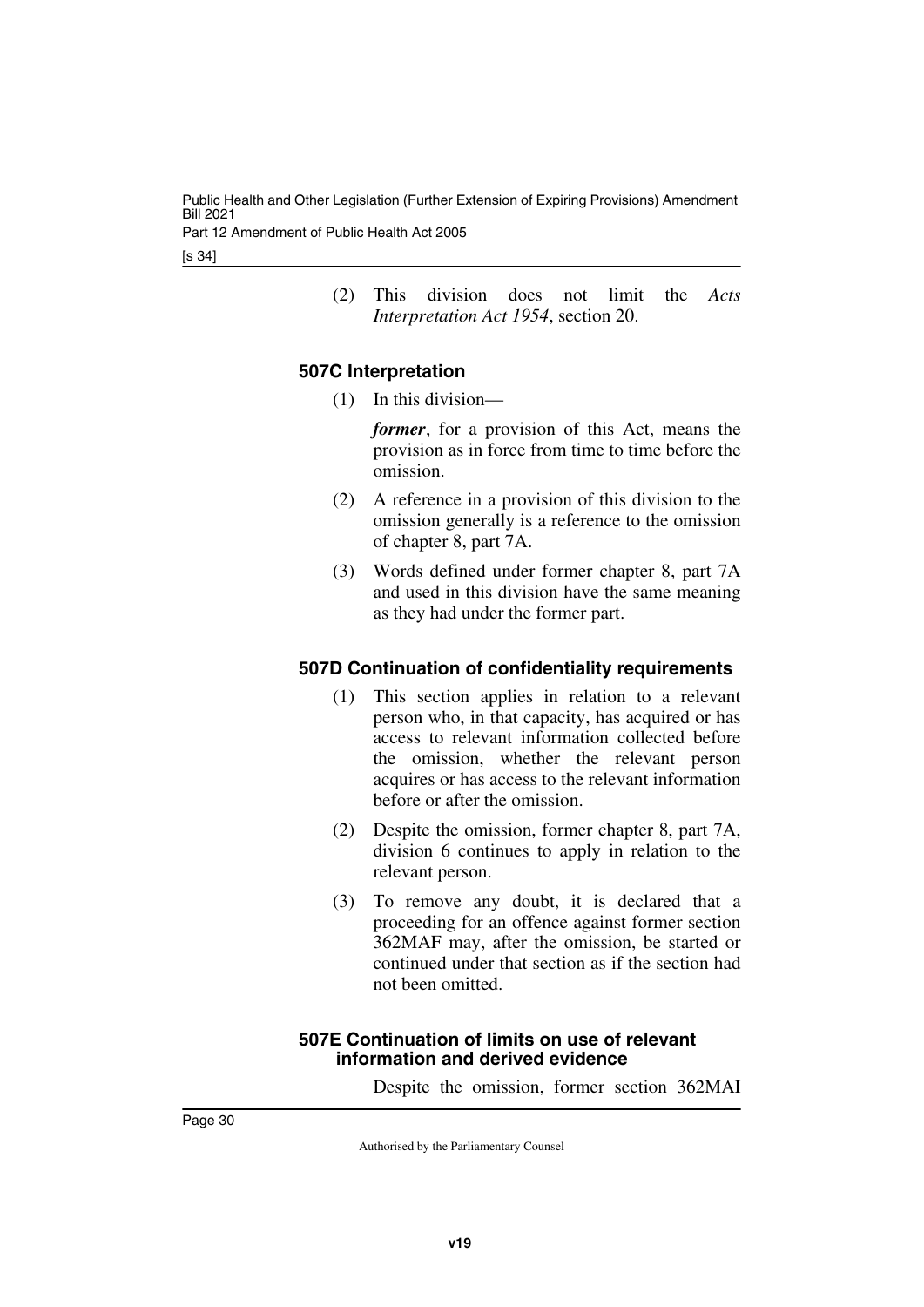[s 35]

continues to apply in relation to—

- (a) relevant information collected before the omission; and
- (b) derived evidence, if the evidence was obtained as a direct or indirect result of relevant information mentioned in paragraph (a); and
- (c) evidence relating to relevant information mentioned in paragraph (a) or derived evidence mentioned in paragraph (b).

#### <span id="page-32-0"></span>**35 Amendment of sch 2 (Dictionary)**

<span id="page-32-1"></span>Schedule 2—

*insert—*

*communication network* means a network—

- (a) capable of electronic communication; and
- (b) designed to enable a user of the network to communicate with a specific person or group of people.

#### *Examples—*

a telephone network or computer network

*unique electronic address*, for a person, means a fixed designation on a communication network assigned to the person for the purpose of the person receiving information.

#### *Examples—*

an email address, mobile phone number or user account

Page 31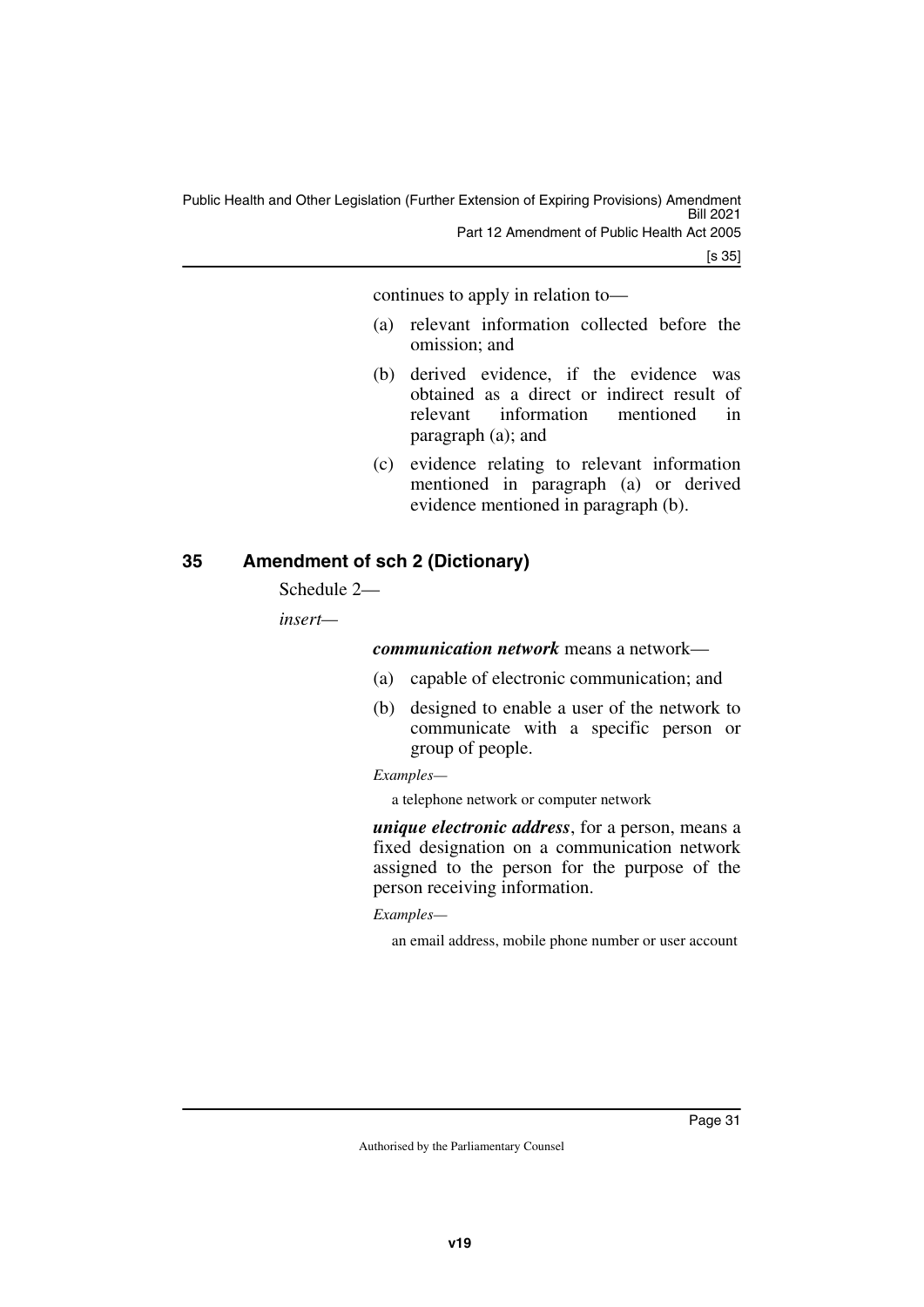### <span id="page-33-0"></span>**Division 3 Amendments commencing by proclamation**

#### <span id="page-33-2"></span>**36 Insertion of new ch 8, pt 7AA, div 1, hdg**

<span id="page-33-3"></span><span id="page-33-1"></span>Before section 362MA—

*insert—*

#### **Division 1 Preliminary**

#### <span id="page-33-4"></span>**37 Amendment of s 362MA (Definitions for part)**

- <span id="page-33-5"></span>(1) Section 362MA, definition *quarantine omit.*
- (2) Section 362MA—

*insert—*

*affected person* see section 362MH(1).

*approved way*, in relation to giving a notice or making an application to the chief executive under this part, means the way decided by the chief executive under section 362MN for giving the notice or making the application.

*prepayment notice* see section 362MF(2).

*prescribed person* means a person prescribed by regulation to be a prescribed person.

*quarantine fees* means the fees prescribed under section 362MC.

#### *required to quarantine* see section 362MB.

(3) Section 362MA, definition *relevant invoice*, 'section  $362MD(4)'$ —

*omit, insert—*

section 362MG(2)

Page 32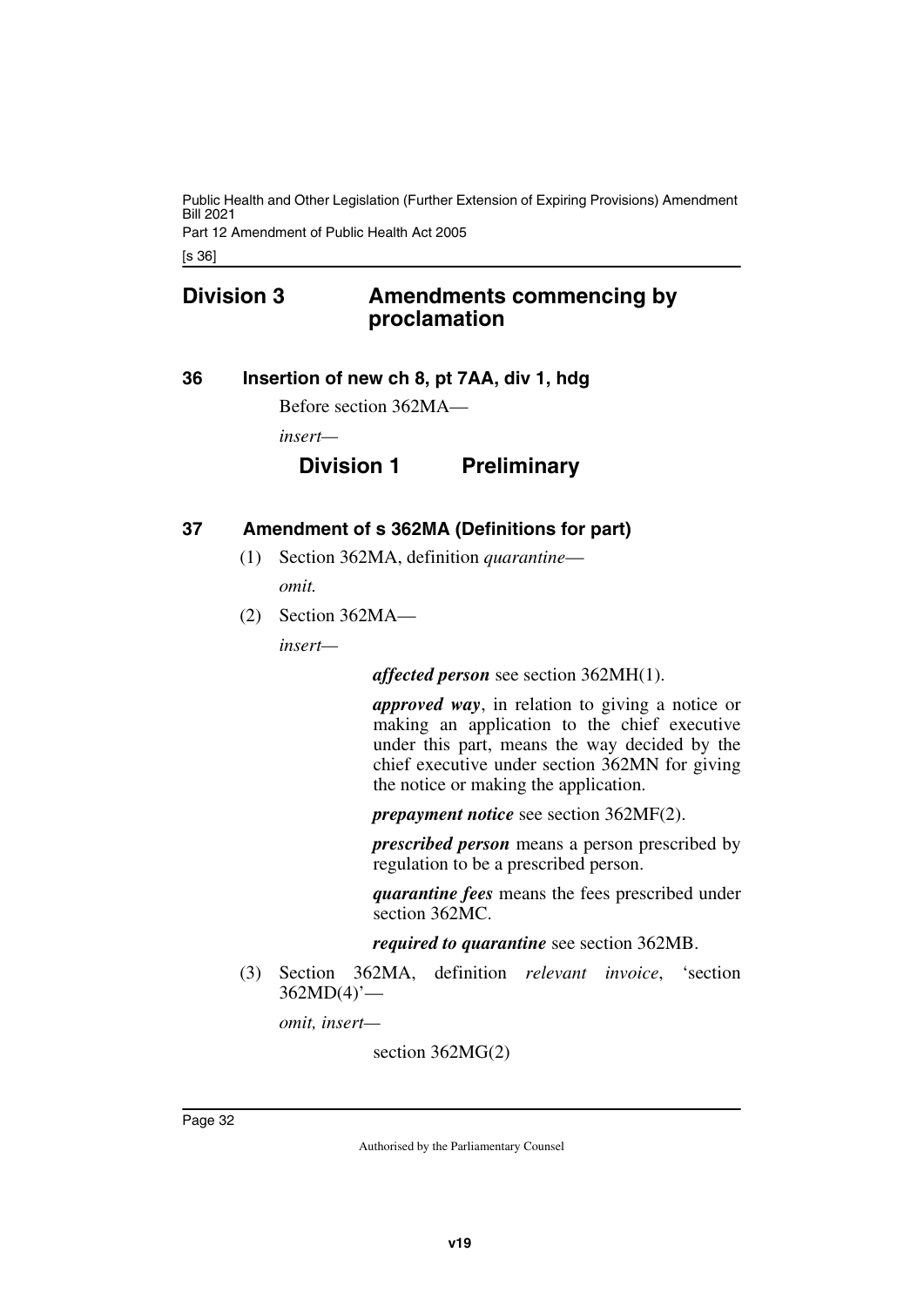#### <span id="page-34-0"></span>**38 Amendment of s 362MB (Meaning of** *quarantine***)**

<span id="page-34-1"></span>(1) Section 362MB, heading 'quarantine' *omit, insert—*

*required to quarantine*

(2) Section 362MB, from 'A person' to 'if' *omit, insert—*

A person is *required to quarantine* if

<span id="page-34-2"></span>**39 Insertion of new ch 8, pt 7AA, div 2, hdg**

<span id="page-34-3"></span>Before section 362MC—

*insert—*

#### **Division 2 Liability for quarantine fees and other amounts**

#### <span id="page-34-4"></span>**40 Amendment of s 362MC (Fees payable)**

<span id="page-34-5"></span>(1) Section 362MC, heading—

*omit, insert—*

#### **362MC Quarantine fees**

(2) Section 362MC(1), from 'quarantine' *omit, insert—*

quarantine.

(3) Section 362MC(2)(a), examples, after 'meals' *insert—*

, cost of transport to the place of quarantine

(4) Section 362MC(2)(b), from 'quarantine' to 'accommodation.'—

*omit, insert—*

quarantine in shared accommodation with other

Page 33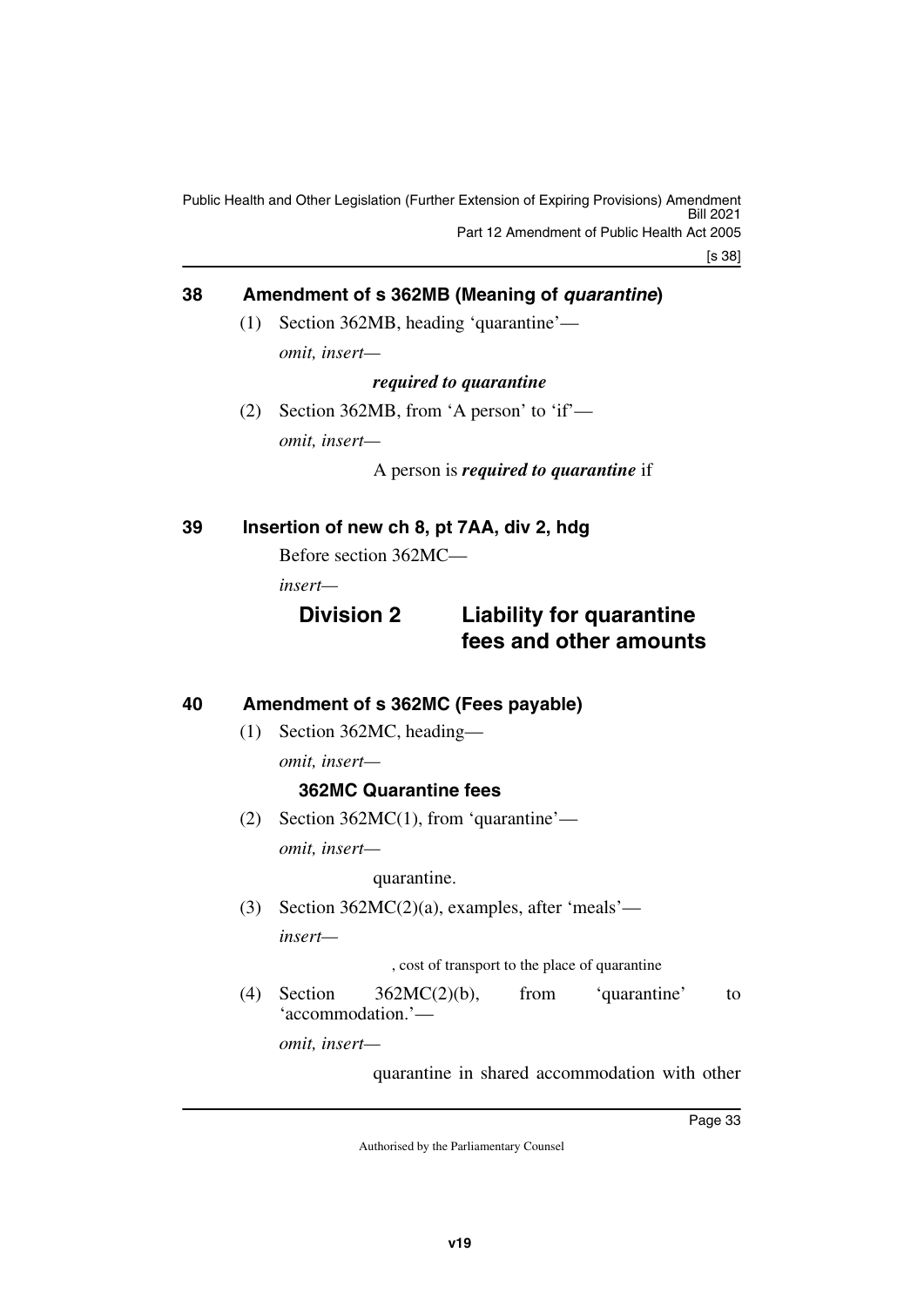[s 41]

persons who are also required to quarantine.

#### <span id="page-35-0"></span>**41 Amendment of s 362MD (Persons liable to pay fees)**

<span id="page-35-1"></span>(1) Section 362MD, heading—

*omit, insert—*

#### **362MD Liability of persons to pay quarantine fees generally**

(2) Section  $362MD(1)$ , (2) and (3), 'fees prescribed by regulation'—

*omit, insert—*

quarantine fees

(3) Section 362MD(4) and (5)—

*omit, insert—*

(4) This section is subject to section 362ME.

#### <span id="page-35-2"></span>**42 Renumbering of s 362MG (Expiry of part)**

<span id="page-35-3"></span>Section 362MG—

<span id="page-35-5"></span>*renumber* as section 362MP.

#### <span id="page-35-4"></span>**43 Replacement of ss 362ME and 362MF**

Sections 362ME and 362MF—

*omit, insert—*

#### <span id="page-35-7"></span><span id="page-35-6"></span>**362ME Liability of particular third parties to pay quarantine fees**

- (1) This section applies if—
	- (a) a person (a *third party*) wishes to accept liability for payment of the quarantine fees that another person (the *primary party*) is, or may become, liable to pay under section 362MD; and

Page 34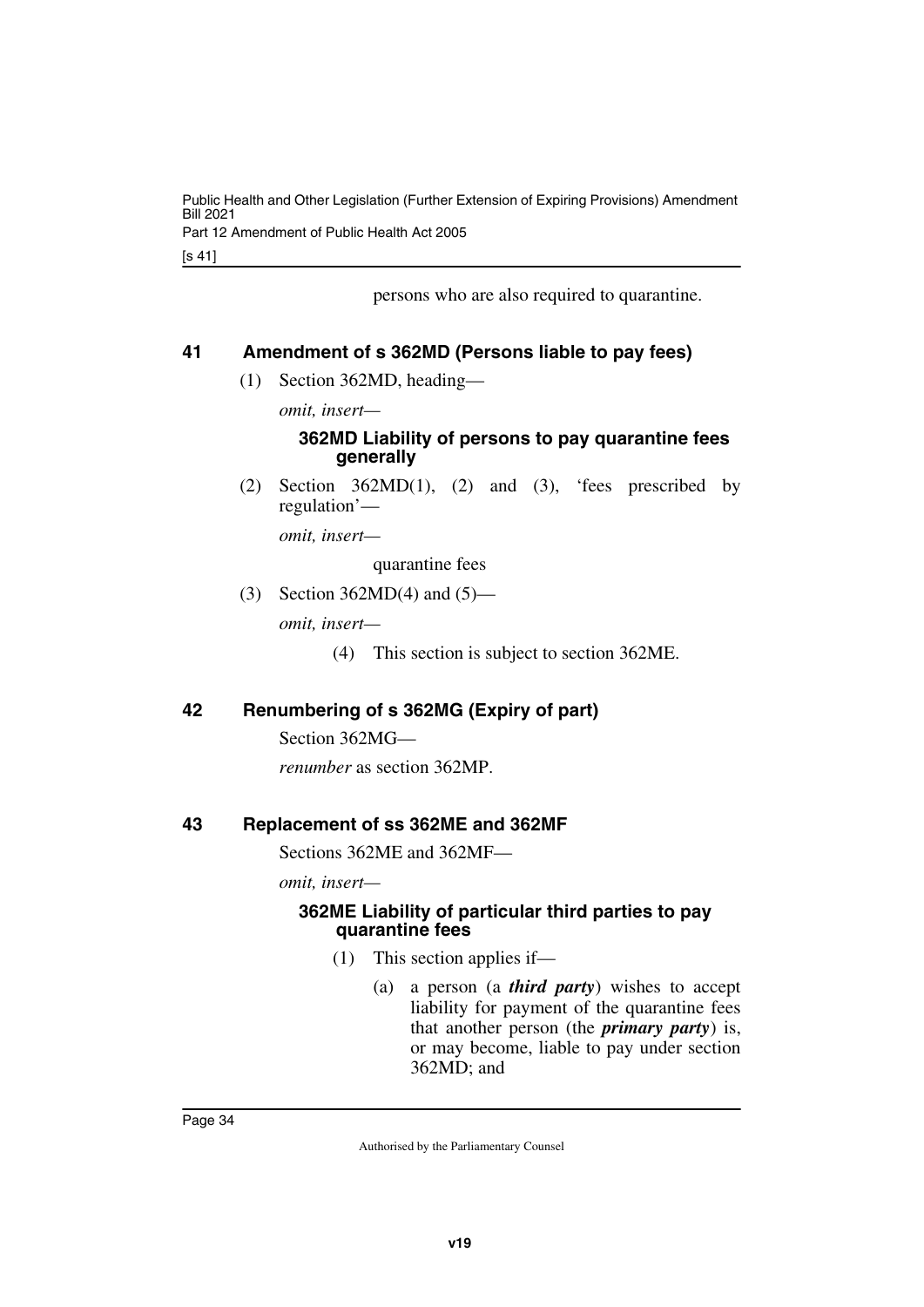[s 43]

- (b) the third party gives the chief executive notice (an *acceptance notice*), in the approved way, that the third party accepts liability for payment of the quarantine fees; and
- (c) the third party is approved by the chief executive, under subsection (2), as an approved person in relation to the primary party.
- (2) The chief executive may approve the third party as an *approved person* in relation to the primary party—
	- (a) if the approval applies generally to third parties of a particular class—by notice published on the department's website; or
	- (b) if the approval applies only to the third party—by notice given to the third party.
- (3) On the happening of the relevant event—
	- (a) the primary party ceases to be, or does not become, liable under section 362MD to pay the quarantine fees; and
	- (b) the third party becomes liable under this section to pay the fees.
- (4) This section does not affect the liability of any other person who, under section 362MD, is jointly and severally liable with the primary party to pay the quarantine fees.
- (5) Also, this section does not affect any amount paid on account of the quarantine fees, before the relevant event, under a prepayment notice.

*Note—*

See section 362MM in relation to refunds.

(6) For this section, the *relevant event* is the latest of the following events to happen—

Page 35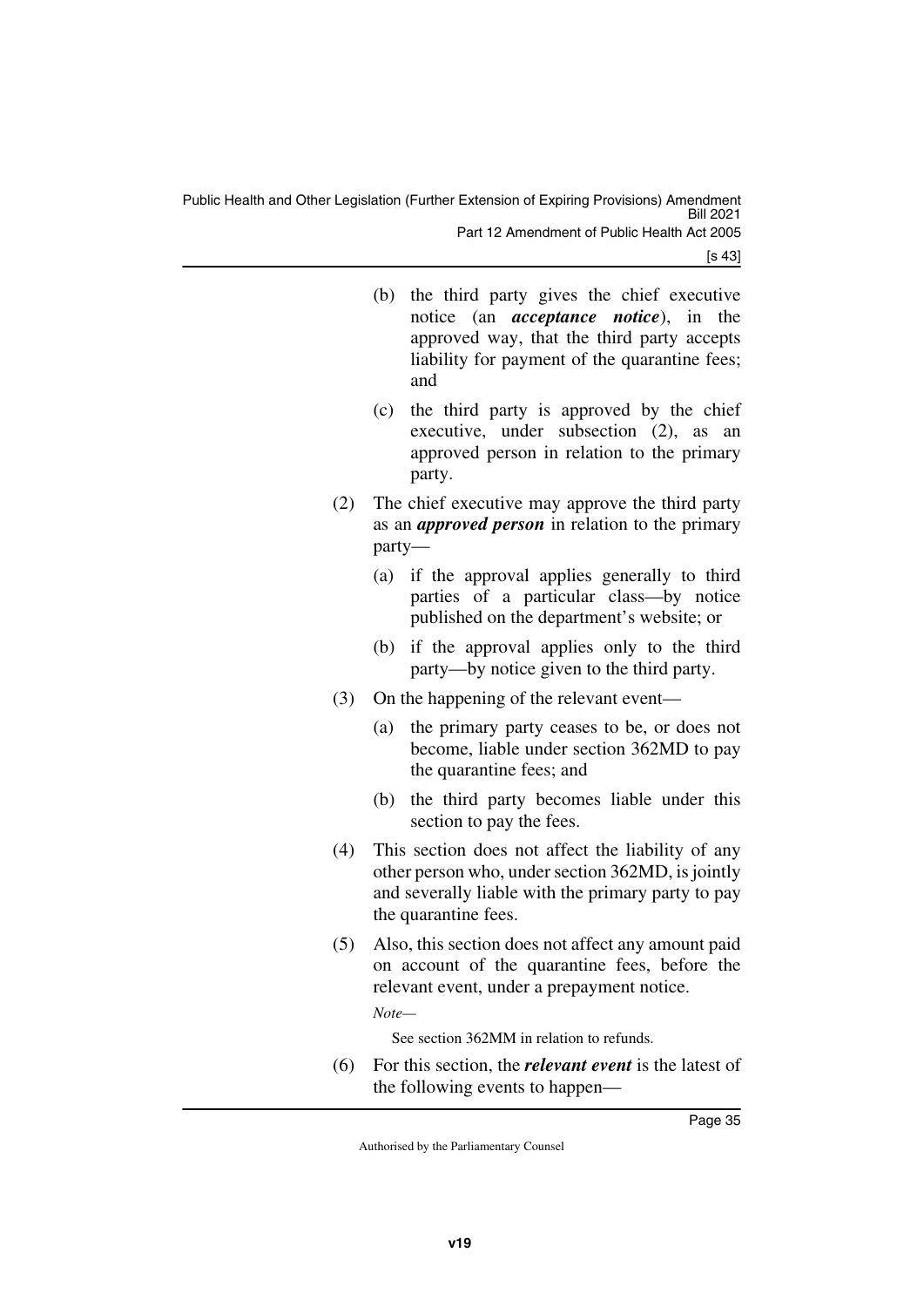[s 43]

- (a) the event mentioned in subsection  $(1)(b)$ ;
- (b) the event mentioned in subsection  $(1)(c)$ ;
- (c) if, immediately before the acceptance notice is given, the primary party may become liable under section 362MD to pay the quarantine fees—the event that would, but for this section, make the primary party liable under that section to pay the fees.

#### <span id="page-37-1"></span><span id="page-37-0"></span>**362MF Chief executive may require prepayment of amount for quarantine of particular persons**

- (1) This section applies if—
	- (a) either—
		- (i) a prescribed person proposes to travel to Queensland; or
		- (ii) an adult proposes to travel to Queensland with a prescribed person who is a child; and
	- (b) it is likely that—
		- (i) on arriving in Queensland, the prescribed person will be required to quarantine; and
		- (ii) quarantine fees will be payable for the prescribed person's quarantine; and
		- (iii) the prescribed person or another person (in either case the *relevant person*) will be, or will become, liable, under section 362MD or 362ME, to pay the quarantine fees.
- (2) The chief executive may, by notice (a *prepayment notice*) given under this section, require the relevant person to pay an amount on account of the quarantine fees that are likely to be payable for the prescribed person's quarantine.

Page 36

Authorised by the Parliamentary Counsel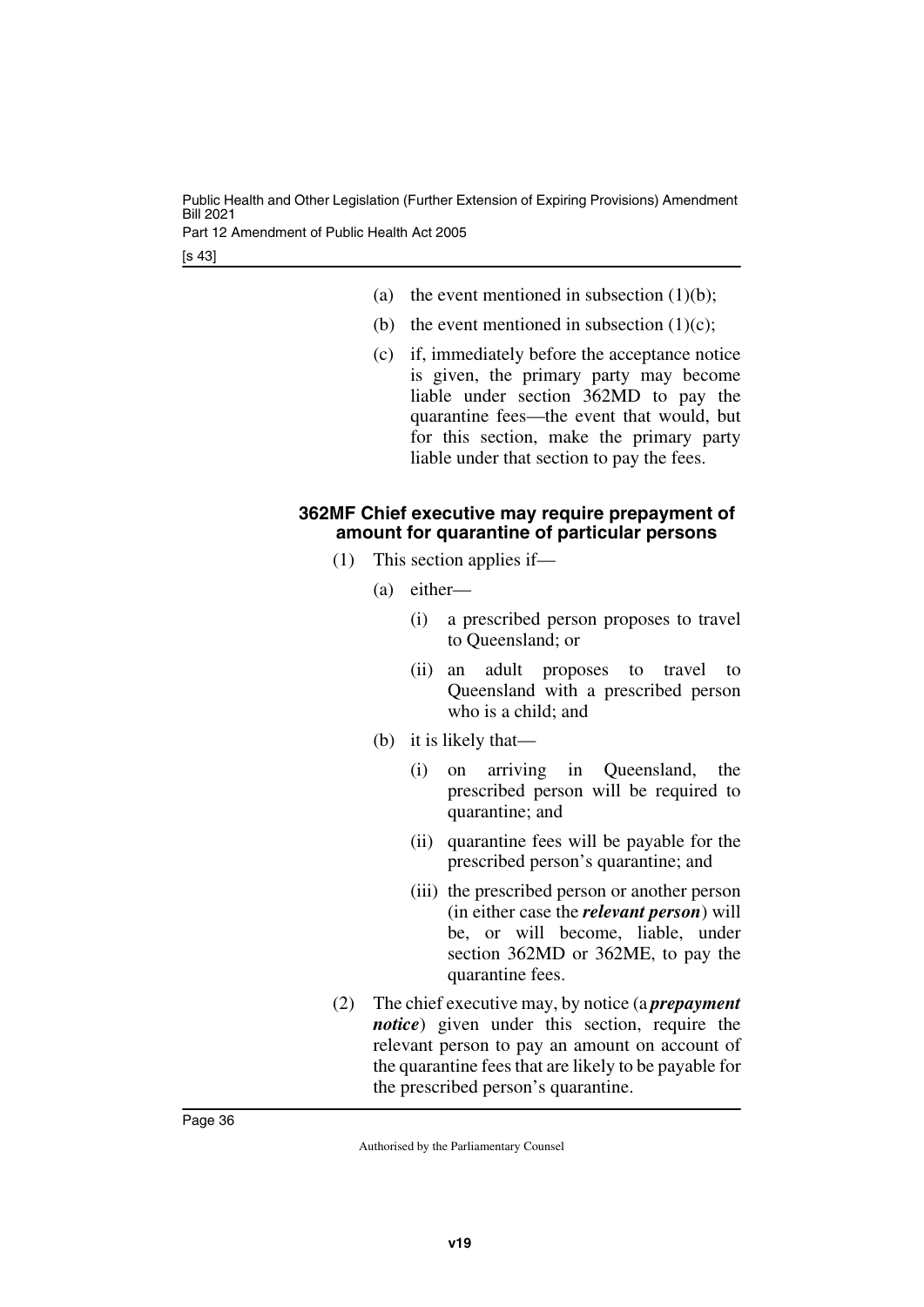[s 43]

- (3) The prepayment notice—
	- (a) must state the following matters, as decided by the chief executive—
		- (i) the amount to be paid, or a way of working out the amount to be paid;
		- (ii) the way the amount is to be paid;
		- (iii) the day, or a way of working out the day, before the prescribed person arrives in Queensland, by which the amount is required to be paid;
		- (iv) the day, or a way of working out the day, by which any application under section 362MH for waiver of payment of the quarantine fees must be made; and
	- (b) may be given—
		- (i) if the notice applies generally in relation to prescribed persons of a particular class—by notice published on the department's website; or
		- (ii) if the notice applies only in relation to the prescribed person—by notice given to the relevant person.

#### <span id="page-38-1"></span><span id="page-38-0"></span>**362MG Chief executive must give invoice for quarantine fees**

- (1) This section applies in relation to a person who is liable, under section 362MD or 362ME, to pay the quarantine fees for the quarantine of 1 or more persons who have been required to quarantine.
- (2) The chief executive must give the person an invoice (a *relevant invoice*) stating—
	- (a) the date of the invoice; and

Page 37

Authorised by the Parliamentary Counsel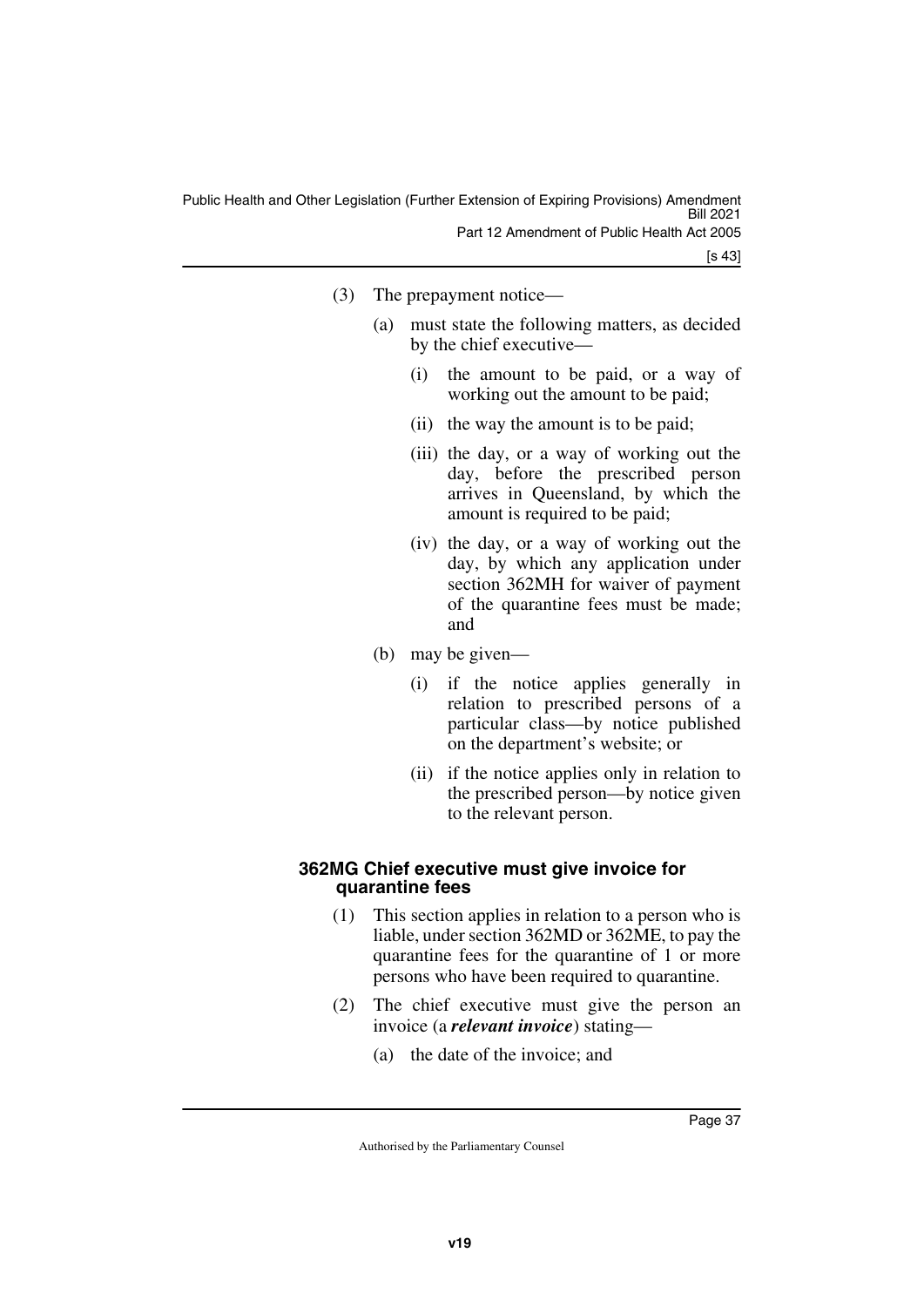[s 43]

- (b) for each person to whom the invoice relates—
	- (i) the name of the person; and
	- (ii) the period for which the person was required to quarantine; and
	- (iii) the amount of the quarantine fees payable for the person's quarantine; and
	- (iv) any amount paid on account of the person's quarantine fees under a prepayment notice; and
	- (v) the amount owing in relation to the person's quarantine fees, after deducting any amount paid as mentioned in subparagraph (iv) or payment of which is waived under division 3; and
- (c) if the invoice relates to more than 1 person—the total amount owing under the invoice.
- (3) However, if 2 or more adults are jointly and severally liable to pay the quarantine fees under section  $362MD(2)$  or  $(3)$ —
	- (a) the chief executive may give any 1 of the adults a relevant invoice for the fees; and
	- (b) for subsection (2), the invoice is taken to have been given to each of the adults.

### <span id="page-39-1"></span><span id="page-39-0"></span>**Division 3 Waiver of payment of quarantine fees**

#### <span id="page-39-2"></span>**362MH Application for waiver**

<span id="page-39-3"></span>(1) This section applies to a person, other than an

Page 38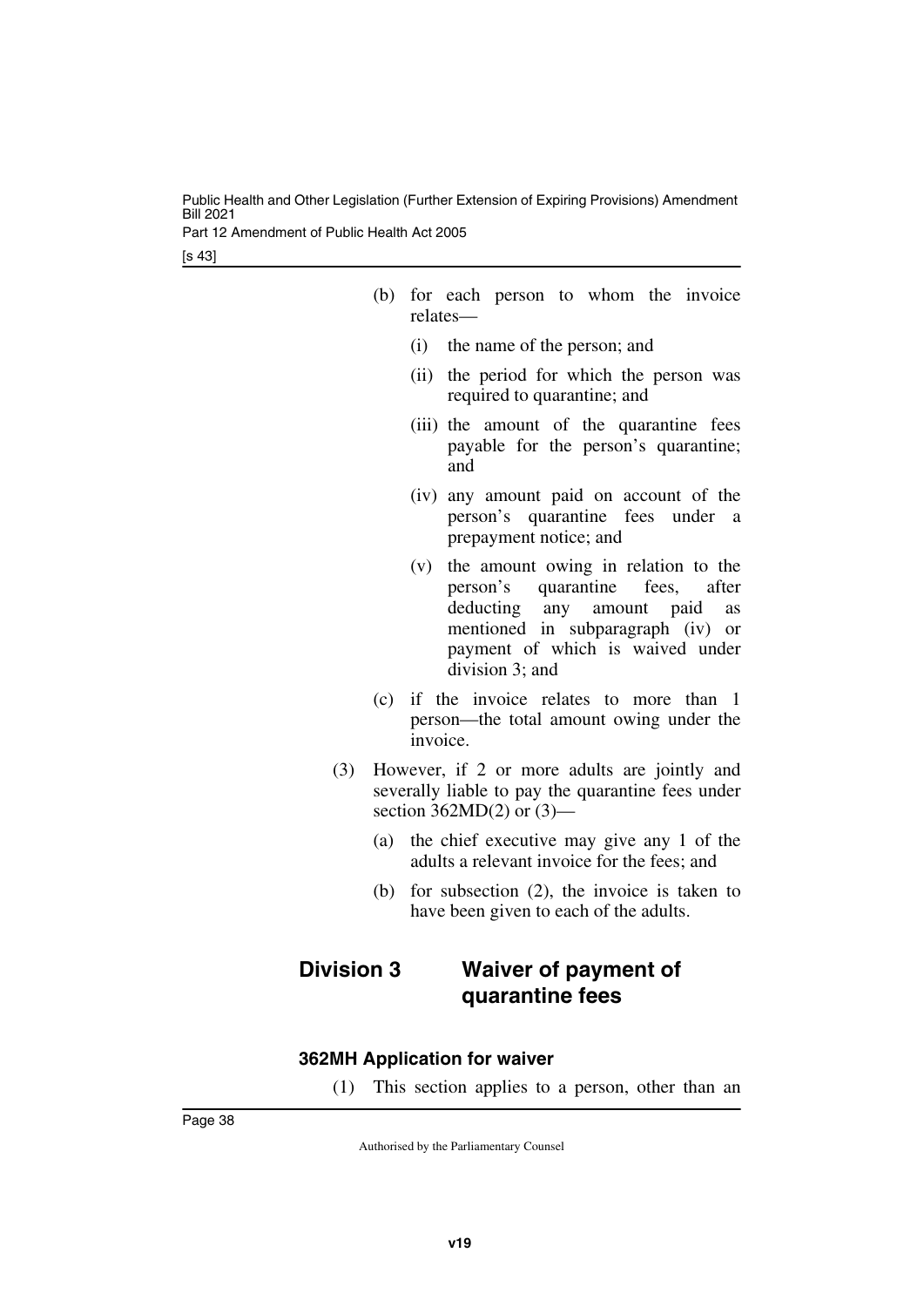[s 43]

excluded person, who is liable, or who may become liable, under section 362MD to pay the quarantine fees for the quarantine of the person or another person (in either case the *affected person*).

*Note—*

This section does not apply to a person who is, or may become, liable to pay quarantine fees under section 362ME.

- (2) The person may apply to the chief executive, in the approved way, for the waiver of payment of all or part of the quarantine fees for the affected person's quarantine.
- (3) If the person has been required, under a prepayment notice, to pay an amount on account of the quarantine fees that are likely to be payable for the affected person's quarantine—
	- (a) the application must be made by the day stated, or worked out in the way stated, in the prepayment notice under section  $362MF(3)(a)(iv)$ ; but
	- (b) the chief executive may accept and consider an application made by the person after the day mentioned in paragraph (a) if the chief executive considers it appropriate in the circumstances.
- (4) If subsection (3) does not apply, the application may be made—
	- (a) at any time before the relevant invoice is given for the quarantine fees; or
	- (b) within 30 days after the date of the relevant invoice for the quarantine fees, or a longer period agreed by the chief executive and the person.
- (5) In this section—

Page 39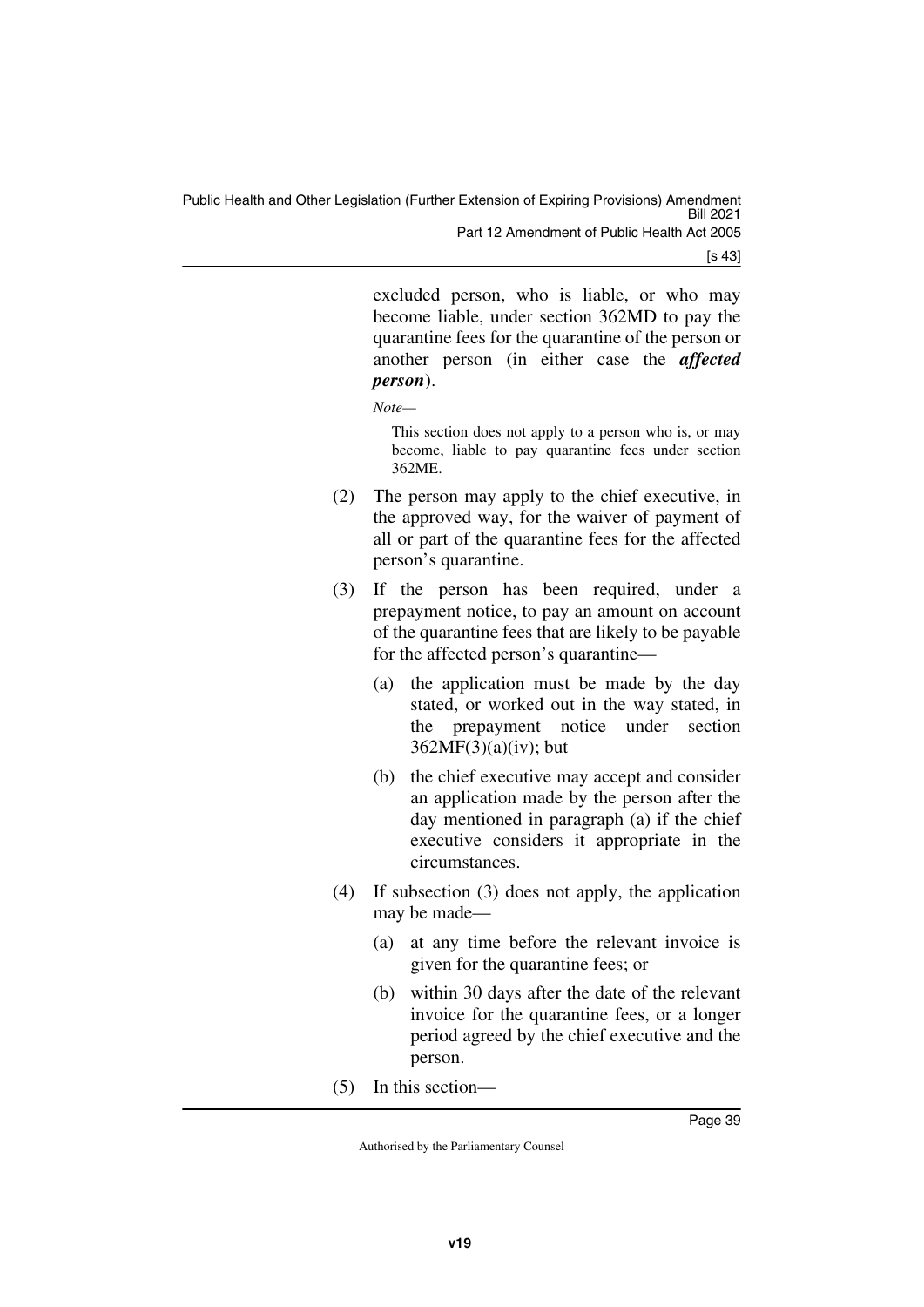> *excluded person* means a person prescribed by regulation to be an excluded person.

#### <span id="page-41-0"></span>**362MI Deciding application for waiver**

- <span id="page-41-1"></span>(1) The chief executive may, by notice given to the applicant, ask the applicant to give any further information the chief executive reasonably needs to decide the application.
- (2) The chief executive must decide to—
	- (a) waive payment of all or part of the quarantine fees; or
	- (b) refuse to waive payment of the quarantine fees.
- (3) However, the chief executive may decide to waive payment of all or part of the quarantine fees only if the chief executive considers it appropriate having regard to the circumstances of—
	- (a) the applicant; or
	- (b) if the applicant is not also the affected person—the affected person.

*Examples of a person's circumstances—*

- experiencing financial hardship
- <span id="page-41-3"></span>being a vulnerable person

#### <span id="page-41-2"></span>**362MJ Notice of decision**

- (1) If the chief executive decides under section 362MI to waive payment of the quarantine fees to the extent sought under the application, the chief executive must give the applicant a notice stating—
	- (a) if the application is for the waiver of payment of all of the fees—that payment of all of the fees is waived under section 362MI; or

Page 40

Authorised by the Parliamentary Counsel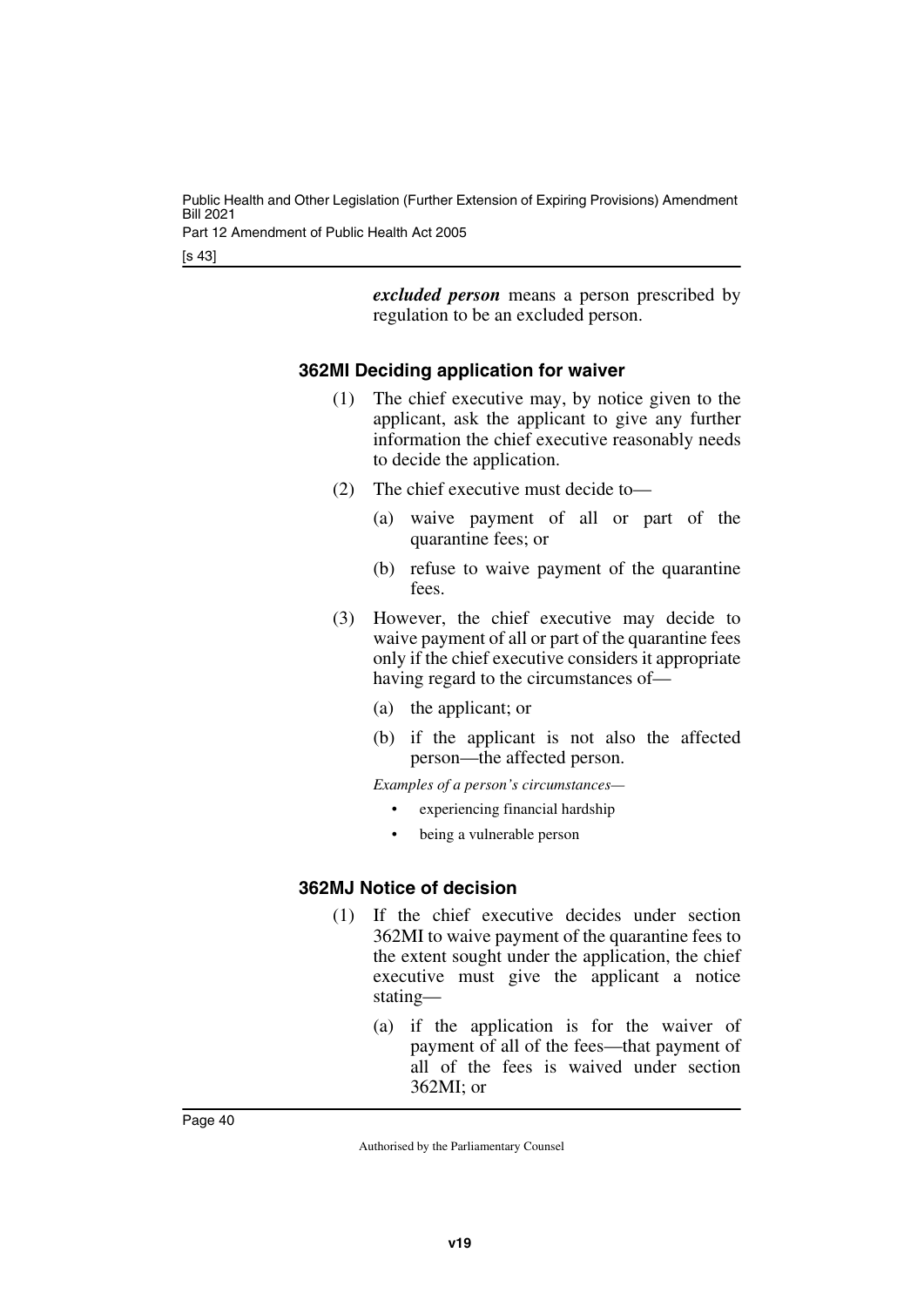[s 43]

- (b) if the application is for the waiver of payment of part of the fees—that payment of that part of the fees is waived under section 362MI.
- (2) If the chief executive decides under section 362MI to refuse to waive payment of the quarantine fees to the extent sought under the application, the chief executive must give the applicant a notice stating—
	- (a) the decision; and
	- (b) the reasons for the decision; and
	- (c) if payment of any part of the fees is waived—that payment of that part of the fees is waived under section 362MI.

#### <span id="page-42-1"></span><span id="page-42-0"></span>**362MK When prepayment notice ceases to have effect**

- (1) This section applies if—
	- (a) the applicant is required, under a prepayment notice, to pay an amount on account of the quarantine fees that are likely to be payable for the affected person's quarantine; and
	- (b) either—
		- (i) the application is not decided under section 362MI at least 1 clear day before the day the affected person proposes to travel to Queensland; or
		- (ii) the applicant is not given notice under section 362MJ of the chief executive's decision on the application at least 1 clear day before the day the affected person proposes to travel to Queensland.
- (2) The prepayment notice ceases to have effect and

Page 41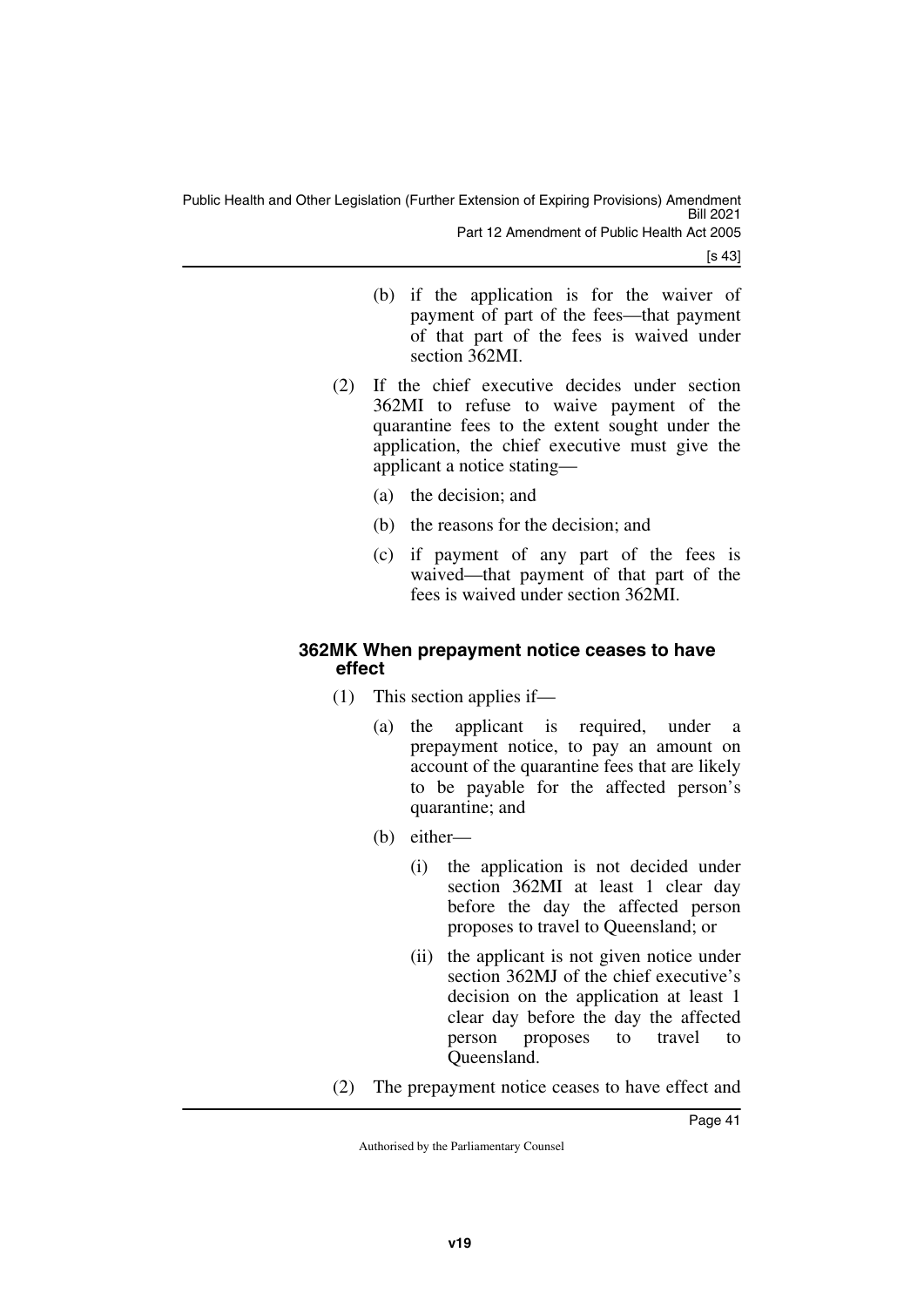<span id="page-43-1"></span>is taken never to have been given.

### <span id="page-43-0"></span>**Division 4 Payment and recovery of quarantine fees and refunds**

#### <span id="page-43-2"></span>**362ML Payment and recovery of quarantine fees**

- <span id="page-43-3"></span>(1) A person liable to pay quarantine fees under section 362MD or 362ME must pay, by the due date, the amount owing under the relevant invoice for the fees, less the amount of any part of the fees payment of which is waived after the date of the invoice.
- (2) An amount not paid by the person under subsection (1) may be recovered from the person as a debt due to the State.
- (3) In this section—

*due date*, in relation to the payment of quarantine fees by a person, means the later of the following days—

- (a) if the person has made an application under section 362MH in relation to the fees—the day that is 14 days after the day the person is given a notice under section 362MJ(1)(b) or (2) stating the chief executive's decision on the application;
- (b) the day that is 30 days after the date of the relevant invoice for the fees.

#### <span id="page-43-4"></span>**362MM Refunds**

- <span id="page-43-5"></span>(1) This section applies if—
	- (a) a person to whom a prepayment notice is given pays the amount required under the

Page 42

Authorised by the Parliamentary Counsel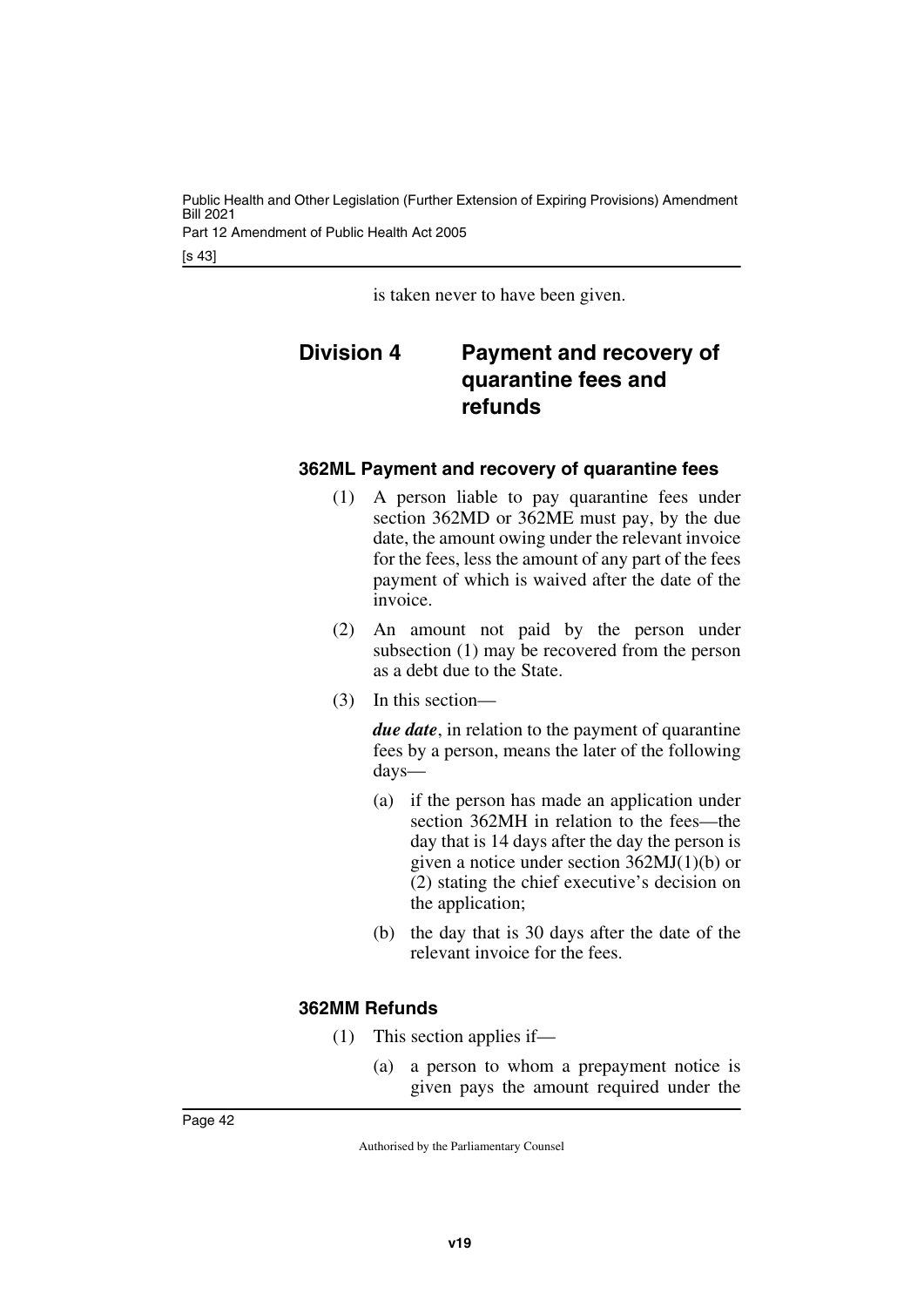[s 43]

notice on account of the quarantine fees that are likely to be payable for a prescribed person's quarantine; and

- (b) 1 of the following applies—
	- (i) the prescribed person does not travel to Queensland within 120 days after the amount is paid under the prepayment notice;
	- (ii) the prescribed person is not required to quarantine on arriving in Queensland;
	- (iii) the prescribed person is required to quarantine on arriving in Queensland, but the amount of the quarantine fees for the prescribed person's quarantine is less than the amount paid under the prepayment notice.
- (2) The chief executive must refund the following amount to the person—
	- (a) if subsection  $(1)(b)(i)$  or  $(ii)$  applies—the amount paid under the prepayment notice;
	- (b) if subsection  $(1)(b)(iii)$  applies—the difference between the amount of the quarantine fees and the amount paid under the prepayment notice.

#### <span id="page-44-1"></span><span id="page-44-0"></span>**Division 5 Miscellaneous**

#### <span id="page-44-3"></span><span id="page-44-2"></span>**362MN Chief executive may approve way of giving notices or making applications**

- (1) This section applies if, under or for a provision of this part, a person may give a notice, or make an application, to the chief executive in the approved way.
- (2) The chief executive must, by notice published on

Page 43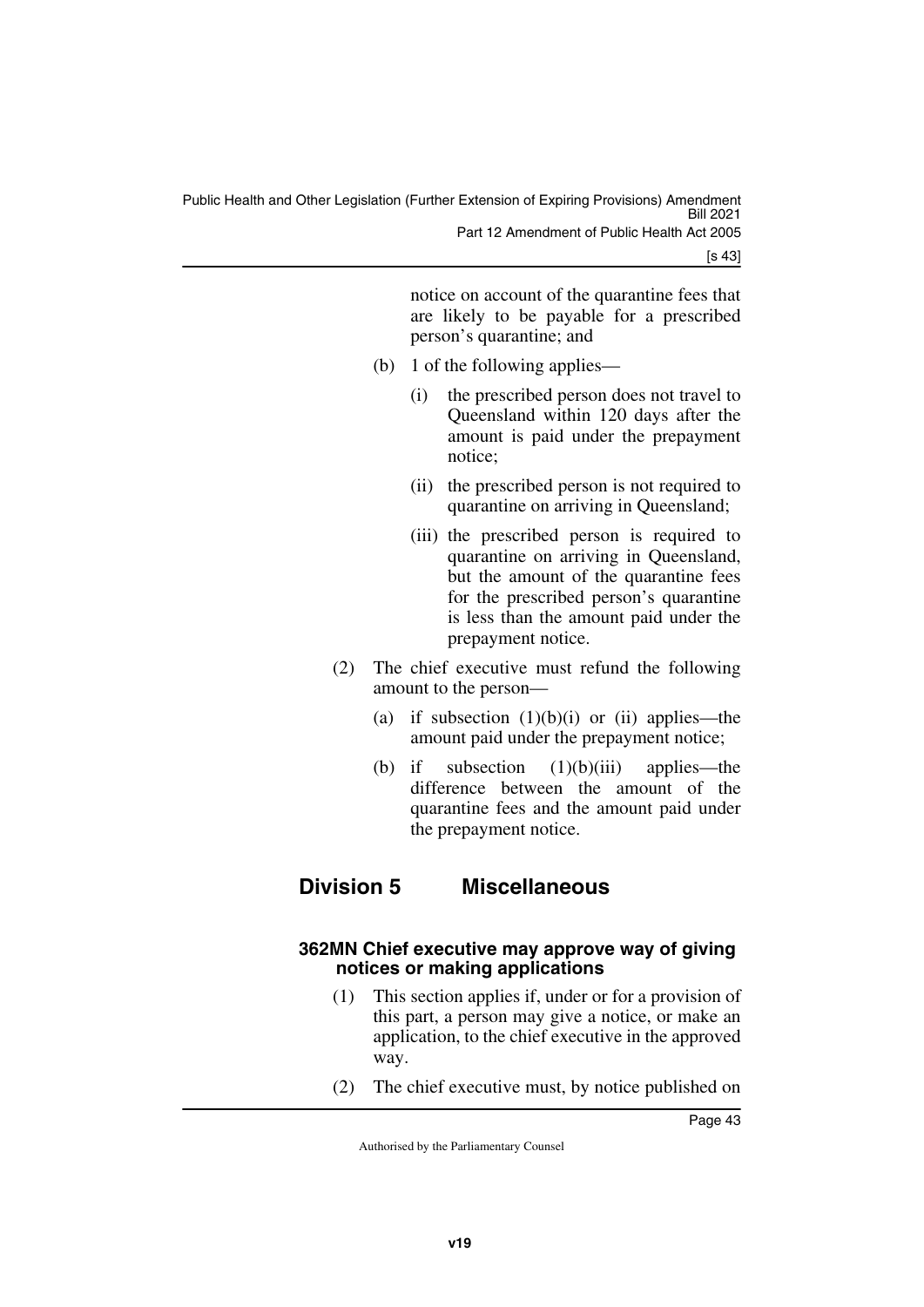[s 43]

the department's website, approve a way for giving the notice, or making the application, under or for the provision.

- (3) The notice—
	- (a) must state the way the notice is to be given or the application is to be made; and

*Examples of ways a notice may be given or an application may be made—*

- through a stated online portal
- by email to a stated email address
- (b) may require stated information to be given in or with the notice or application.
- (4) However, the notice may only require information under subsection  $(3)(b)$  that is reasonably necessary—
	- (a) for the chief executive to consider the notice or decide the application; or
	- (b) for another purpose related to the notice or the application.

*Examples of information that is not reasonably necessary—*

- irrelevant personal information
- relevant personal information if the provision of the information would be excessively intrusive to personal privacy

#### <span id="page-45-1"></span><span id="page-45-0"></span>**362MO How chief executive may give particular documents**

- (1) This section applies if, under a provision of this part, the chief executive is authorised or required to give a person a relevant document.
- (2) The relevant document may be given—
	- (a) as provided for under the *Acts Interpretation Act 1954*, part 10; or

Page 44

Authorised by the Parliamentary Counsel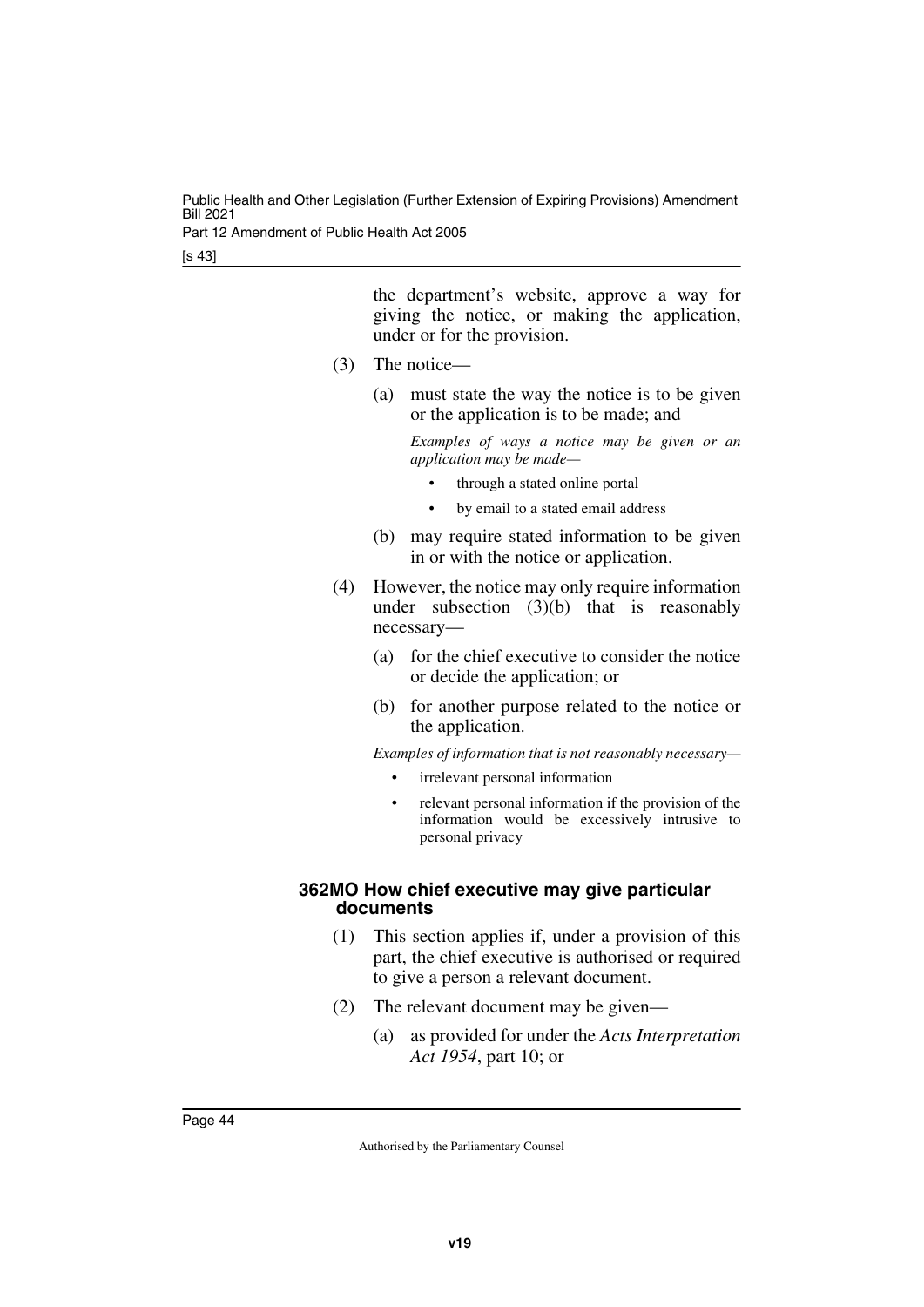[s 44]

- (b) if the person consents to the chief executive using a unique electronic address for giving the person relevant documents under this<br>part—by sending the document by part—by sending the document by electronic communication to the unique electronic address nominated by the person for that purpose.
- (3) Unless the contrary is proved, a relevant document given to a person under subsection (2)(b) is taken to have been received by the person on the day and at the time the document is sent to the unique electronic address nominated by the person.
- (4) In this section—

*relevant document* means a notice or relevant invoice.

#### **Division 6 Expiry**

#### <span id="page-46-1"></span><span id="page-46-0"></span>**44 Amendment of ch 12, pt 7, hdg (Transitional provisions for Community Services Industry (Portable Long Service Leave) Act 2020)**

Chapter 12, part 7, heading, 'provisions'—

*omit, insert—*

#### **provision**

#### <span id="page-46-3"></span><span id="page-46-2"></span>**45 Omission of ch 12, pt 7, div 1, hdg (Provision applying on commencement)**

Chapter 12, part 7, division 1, heading *omit.*

Page 45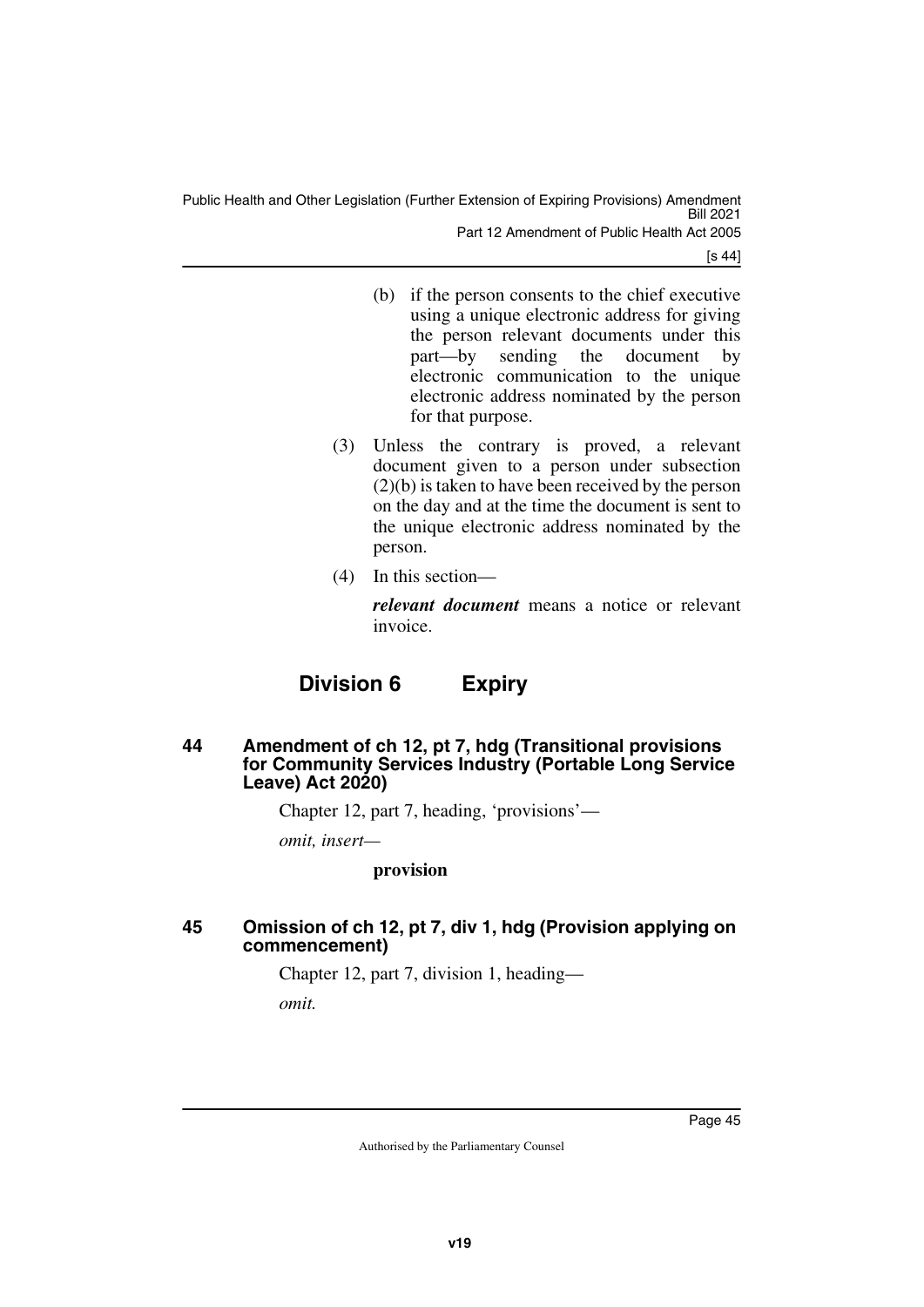#### <span id="page-47-0"></span>**46 Amendment of s 499 (Application of s 362MD)**

<span id="page-47-1"></span>Section 499—

*insert—*

*Note—*

For transitional provisions relating to the expiry of chapter 8, part 7AA, see chapter 12, part 8, division 3.

#### <span id="page-47-3"></span><span id="page-47-2"></span>**47 Omission of ch 12, pt 7, div 2 (Provisions applying on expiry of chapter 8, part 7AA)**

Chapter 12, part 7, division 2 *omit.*

#### <span id="page-47-4"></span>**48 Insertion of new ch 12, pt 8, divs 2 and 3**

<span id="page-47-5"></span>Chapter 12, part 8, as inserted by this Act—

*insert—*

### <span id="page-47-7"></span><span id="page-47-6"></span>**Division 2 Provision for amendments commencing by proclamation**

#### <span id="page-47-9"></span><span id="page-47-8"></span>**508 Application of s 362ME**

<span id="page-47-11"></span>Section 362ME, as in force on the commencement, applies in relation to the quarantine fees a person is liable to pay under section 362MD whether the person's liability under that section arose before, or arises after, the commencement.

### <span id="page-47-10"></span>**Division 3 Provisions applying on expiry of chapter 8, part 7AA**

Page 46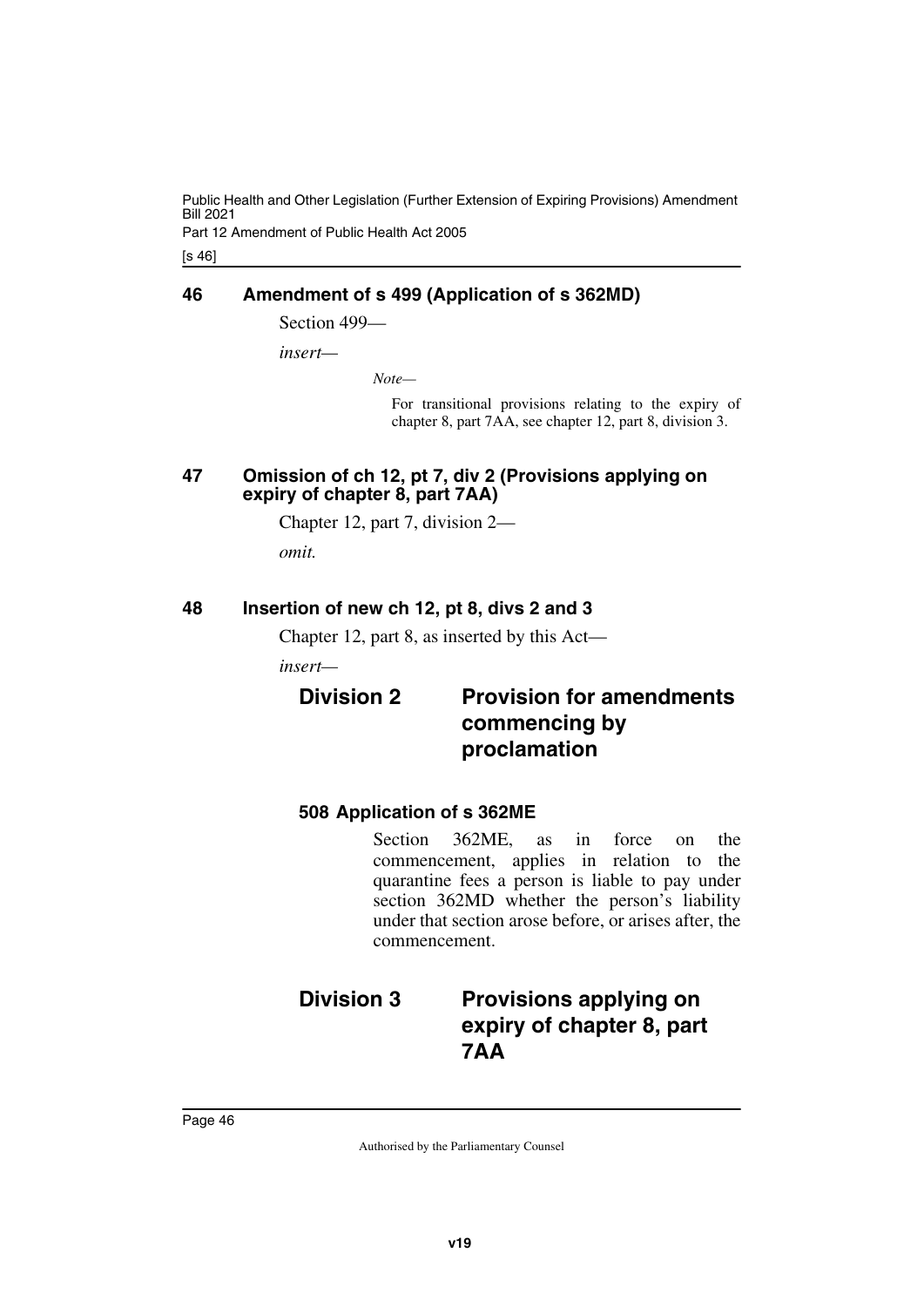[s 48]

#### <span id="page-48-1"></span><span id="page-48-0"></span>**509 Application of division**

- (1) This division applies on the expiry of chapter 8, part 7AA.
- (2) This division does not limit the *Acts Interpretation Act 1954*, section 20.

#### <span id="page-48-3"></span><span id="page-48-2"></span>**510 Interpretation**

(1) In this division—

*former*, for a provision of this Act, means the provision as in force from time to time before the expiry.

- (2) A reference in a provision of this division to the expiry generally is a reference to the expiry of chapter 8, part 7AA.
- (3) Words defined under former chapter 8, part 7AA and used in this division have the same meaning as they had under the former part.

#### <span id="page-48-5"></span><span id="page-48-4"></span>**511 Continuation of liability under former s 362MD or 362ME arising before expiry**

- (1) This section applies if, immediately before the expiry, a person was liable under former section 362MD or 362ME to pay the quarantine fees for a person's quarantine.
- (2) The expiry of former section 362MD or 362ME does not affect the person's liability under either provision.
- (3) Despite its expiry, former chapter 8, part 7AA continues to apply in relation to the person.

#### <span id="page-48-7"></span><span id="page-48-6"></span>**512 Liability under s 362ME arising on or after expiry**

(1) Despite its expiry, section 362ME as in force

Page 47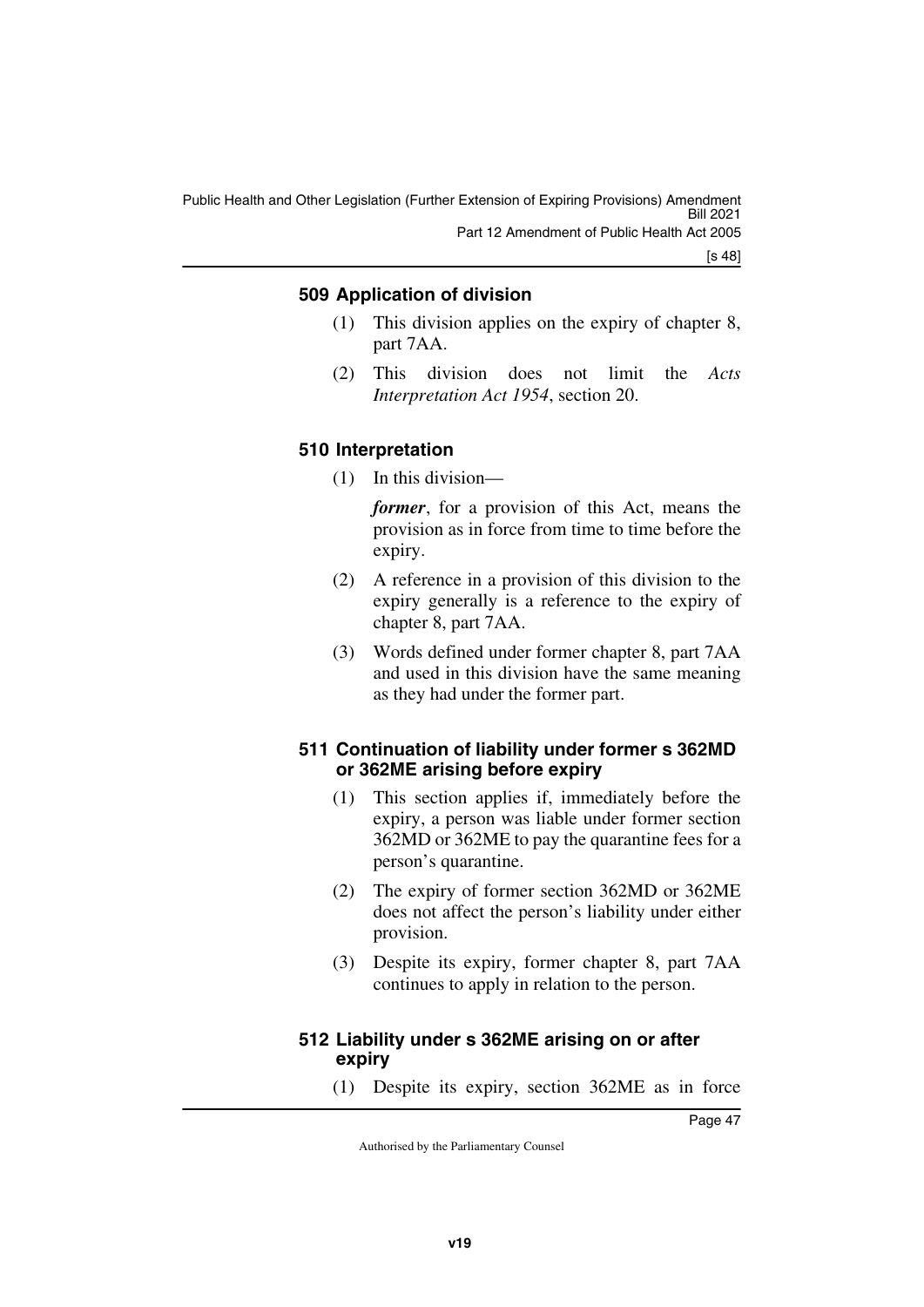[s 48]

immediately before the expiry continues to apply in relation to a third party who wishes to accept liability for payment of the quarantine fees that a primary party was, immediately before the expiry, liable to pay under former section 362MD.

- (2) Without limiting subsection (1)—
	- (a) the third party may, on or after the expiry, give an acceptance notice, as mentioned in section  $362ME(1)(b)$ , in relation to the quarantine fees; and
	- (b) the chief executive may, on or after the expiry, approve the third party under section 362ME(2) as an approved person in relation to the primary party.
- (3) Despite its expiry, chapter 8, part 7AA as in force immediately before the expiry continues to apply in relation to a third party who, on or after the expiry, becomes liable under section 362ME, as applied under subsection (1), to pay the quarantine fees for a person's quarantine.

#### <span id="page-49-1"></span><span id="page-49-0"></span>**513 Continued application of former s 362MM**

- (1) This section applies in relation to a person who, before the expiry—
	- (a) was given a prepayment notice in relation to a prescribed person; and
	- (b) paid the amount required under the notice.
- (2) Despite its expiry, former section 362MM continues to apply in relation to the person.
- (3) However, former section 362MM applies as if the reference in former section 362MM(1)(b)(i) to the prescribed person not travelling to Queensland within 120 days after the amount is paid under the prepayment notice were a reference to the prescribed person not travelling to Queensland

Page 48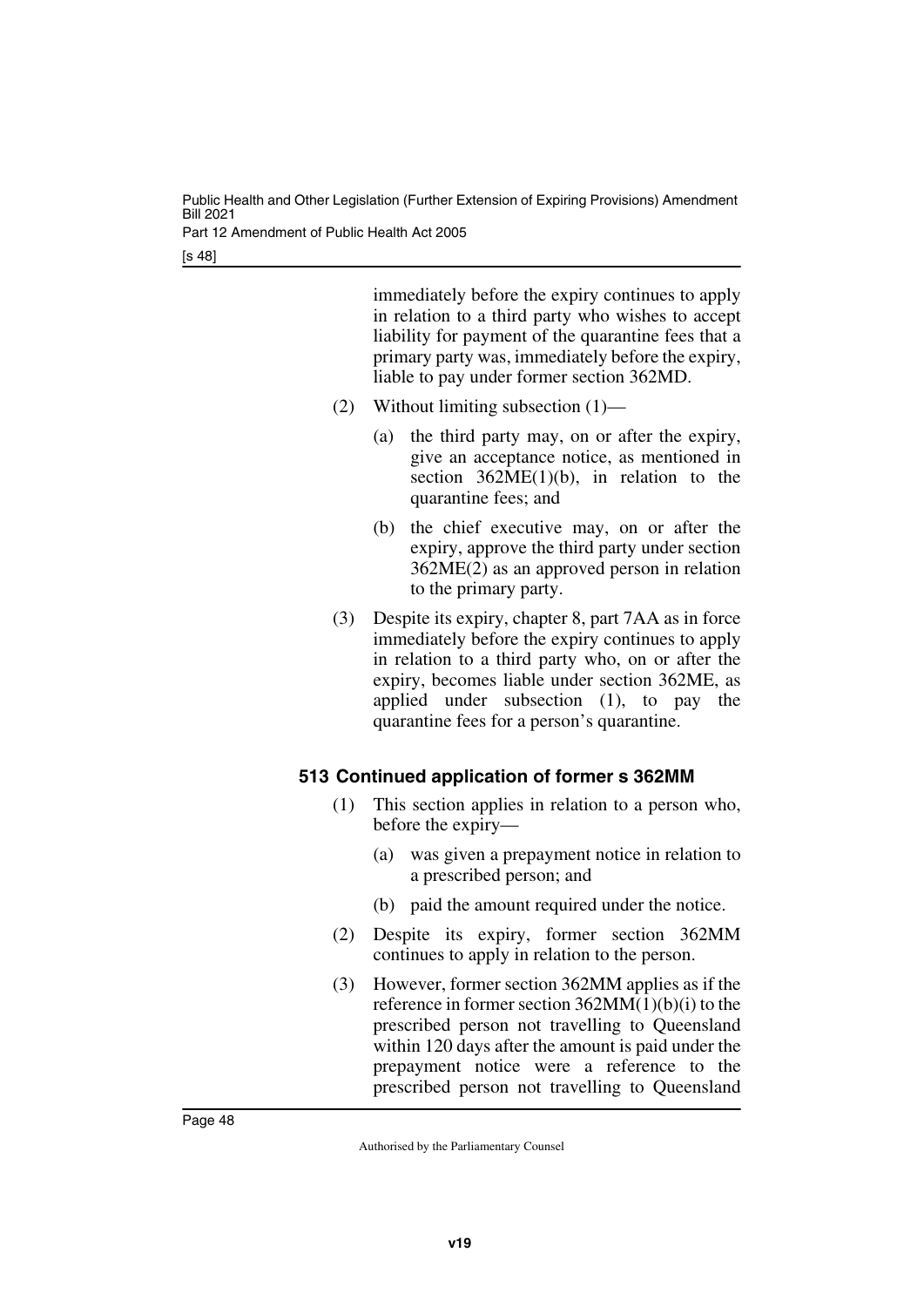[s 49] Public Health and Other Legislation (Further Extension of Expiring Provisions) Amendment Bill 2021 Part 13 Amendment of Public Health and Other Legislation (Extension of Expiring Provisions) Amendment Act 2021

before the expiry.

#### <span id="page-50-1"></span><span id="page-50-0"></span>**514 Continued application of ss 362MN and 362MO**

- (1) Despite its expiry, section 362MN as in force immediately before the expiry continues to apply for giving a notice, or making an application, in the approved way under, or for, a provision of chapter 8, part 7AA that is continued in effect under this division.
- <span id="page-50-3"></span>(2) Despite its expiry, section 362MO as in force immediately before the expiry continues to apply for giving a person a relevant document, within the meaning of that section, under a provision of chapter 8, part 7AA that is continued in effect under this division.

### <span id="page-50-2"></span>**Part 13 Amendment of Public Health and Other Legislation (Extension of Expiring Provisions) Amendment Act 2021**

#### <span id="page-50-4"></span>**49 Act amended**

<span id="page-50-5"></span>This part amends the *Public Health and Other Legislation (Extension of Expiring Provisions) Amendment Act 2021*.

*Editor's note—*

The legislation ultimately amended is the *Public Health Act 2005*.

#### <span id="page-50-6"></span>**50 Amendment of s 2 (Commencement)**

<span id="page-50-7"></span>Section 2, '1 October 2021'—

*omit, insert—*

Page 49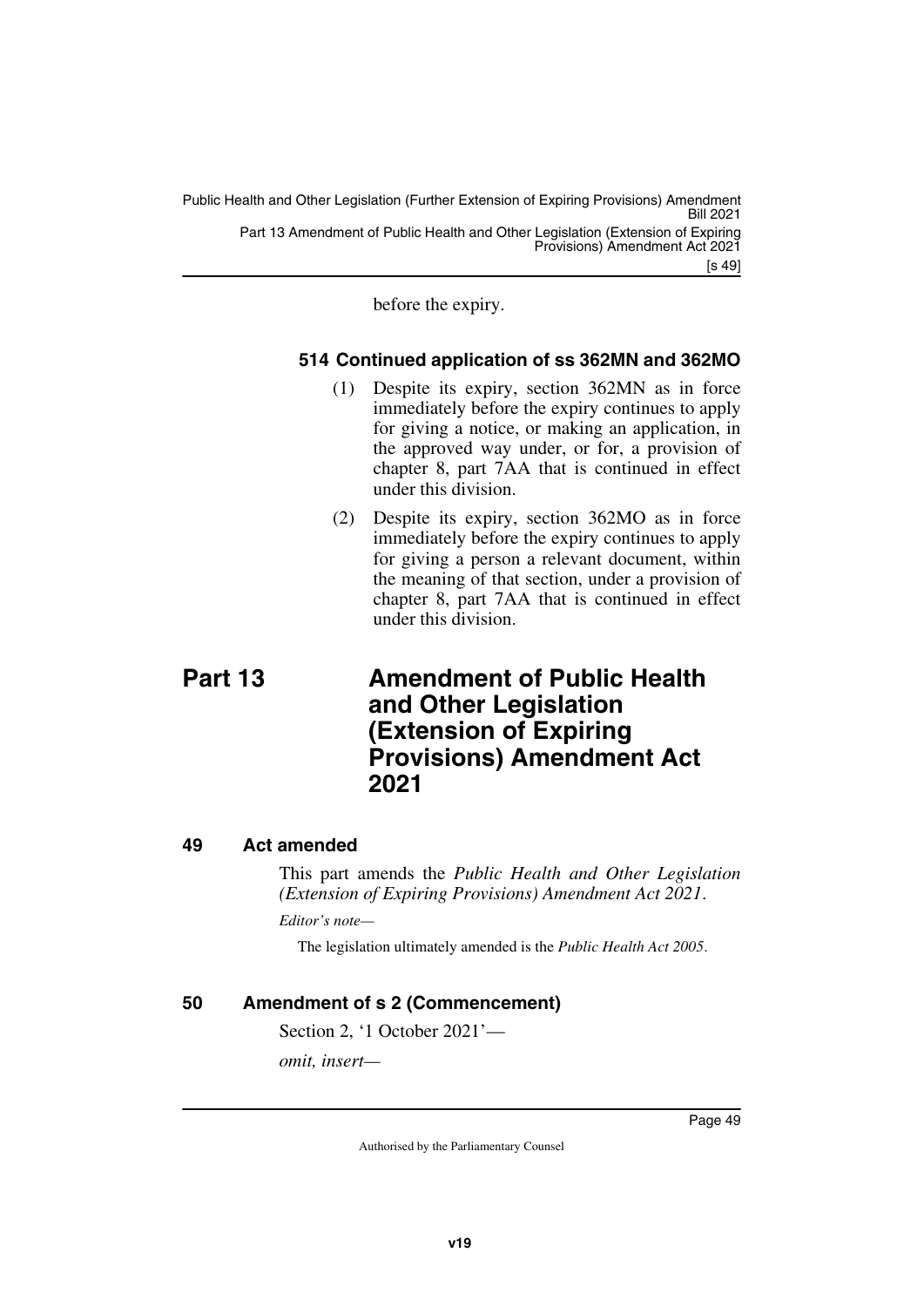[s 51] Public Health and Other Legislation (Further Extension of Expiring Provisions) Amendment Bill 2021 Part 14 Amendment of Public Health and Other Legislation (Public Health Emergency) Amendment Act 2020

1 May 2022

#### <span id="page-51-1"></span><span id="page-51-0"></span>**51 Amendment of pt 4, div 3, hdg (Amendment commencing on 1 October 2021)**

Part 4, division 3, heading, '1 October 2021'—

*omit, insert—*

<span id="page-51-3"></span>**1 May 2022**

### <span id="page-51-2"></span>**Part 14 Amendment of Public Health and Other Legislation (Public Health Emergency) Amendment Act 2020**

#### <span id="page-51-4"></span>**52 Act amended**

<span id="page-51-5"></span>This part amends the *Public Health and Other Legislation (Public Health Emergency) Amendment Act 2020*.

*Editor's note—*

The legislation ultimately amended is the *Public Health Act 2005*.

#### <span id="page-51-6"></span>**53 Amendment of s 2 (Commencement)**

<span id="page-51-7"></span>Section 2, '1 October 2021'—

*omit, insert—*

1 May 2022

#### <span id="page-51-9"></span><span id="page-51-8"></span>**54 Amendment of pt 11, div 3, hdg (Amendments commencing on 1 October 2021)**

Part 11, division 3, heading, '1 October 2021'—

*omit, insert—*

**1 May 2022**

Page 50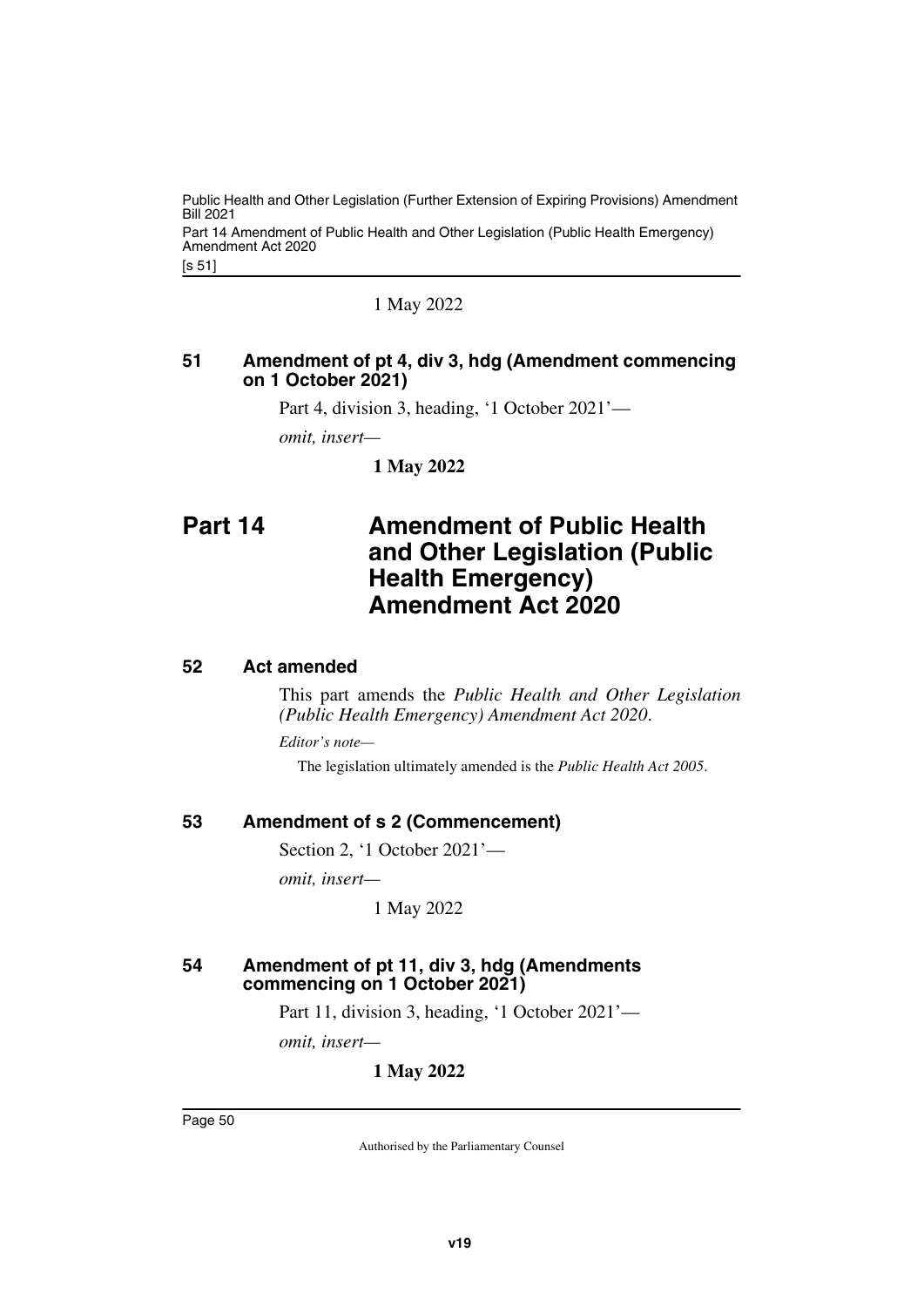[s 55]

### <span id="page-52-0"></span>**Part 15 Amendment of Right to Information Act 2009**

#### <span id="page-52-2"></span>**55 Act amended**

<span id="page-52-5"></span><span id="page-52-3"></span><span id="page-52-1"></span>This part amends the *Right to Information Act 2009*.

#### <span id="page-52-4"></span>**56 Amendment of sch 3 (Exempt information)**

Schedule 3, section 12(1)—

*insert—*

<span id="page-52-7"></span>• *Public Health Act 2005*, chapter 8, part 7A, division 6 and chapter 12, part 8, division 1A

### <span id="page-52-6"></span>**Part 16 Amendment of Transport Operations (Passenger Transport) Act 1994**

#### <span id="page-52-8"></span>**57 Act amended**

<span id="page-52-9"></span>This part amends the *Transport Operations (Passenger Transport) Act 1994*.

#### <span id="page-52-10"></span>**58 Amendment of sch 3 (Dictionary)**

<span id="page-52-11"></span>Schedule 3, definition *relevant offence*, paragraph (b)(ii), from 'the commencement'—

*omit, insert—*

9 March 2020.

Page 51